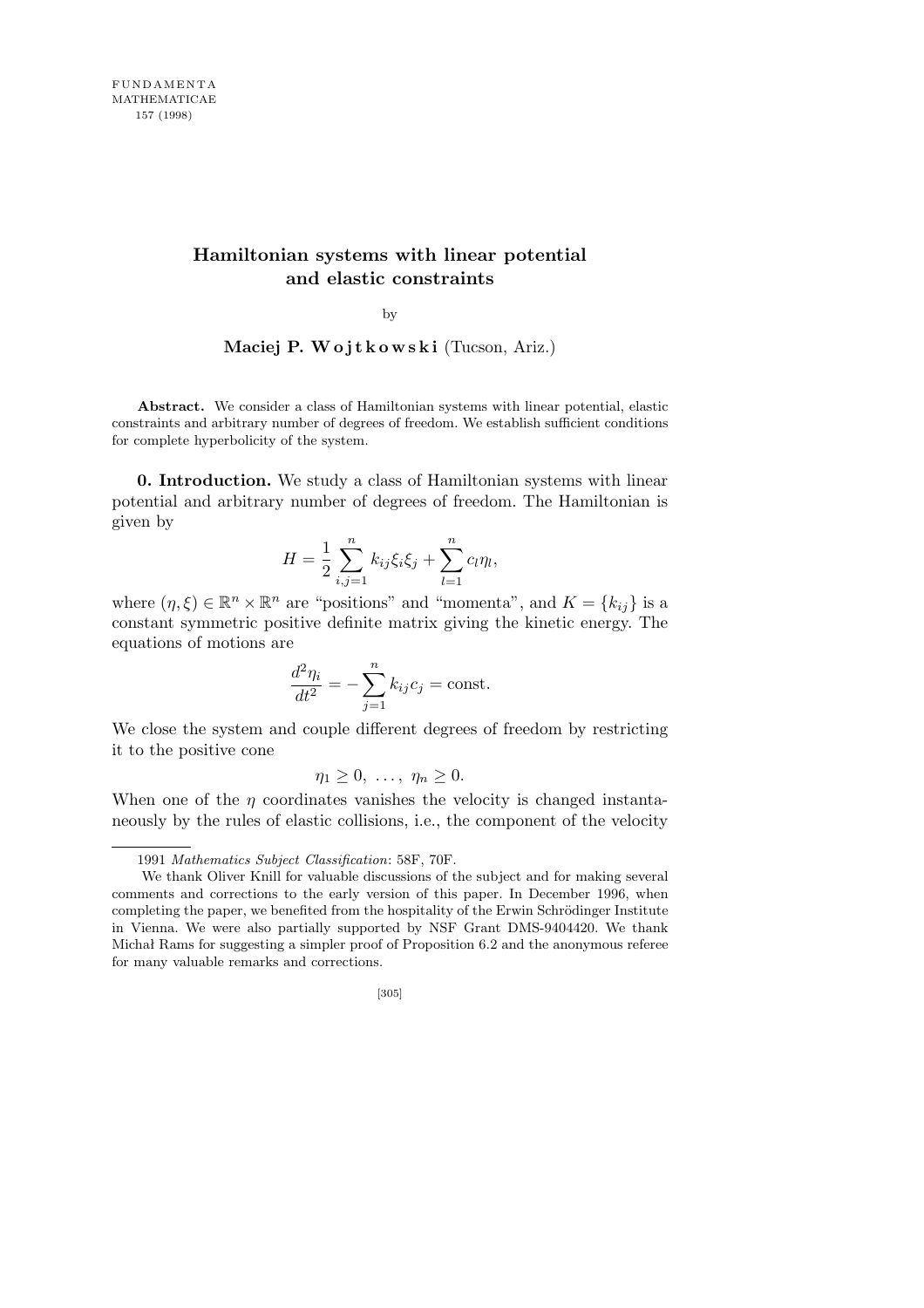parallel to the face of the cone is preserved and the component orthogonal to the face is reversed. Orthogonality is taken with respect to the scalar product defined by the kinetic energy.

With these elastic constraints the system is closed provided that all the coefficients  $c_1, \ldots, c_n$  are positive. The restriction of this system to a level set of the Hamiltonian (i.e., we fix the total energy) has a finite Liouville measure which is preserved by the dynamics. There are singular trajectories in the system (hitting the lower dimensional faces of the cone or having zero velocity on a face of the cone) which are defined for finite time only but they form a subset of zero measure. Dynamics is well defined almost everywhere. Moreover, the derivative of the flow is also defined almost everywhere and Lyapunov exponents are well defined for our system (cf. [O], [R]).

Main Theorem. *If all the off-diagonal entries of the positive definite*  $matrix K^{-1}$  are negative then the Hamiltonian system with elastic con*straints restricted to one energy level is completely hyperbolic*, *i.e.*, *all Lyapunov exponents but one are nonzero almost everywhere*,

By the structural theory of hyperbolic systems with singularities developed by Katok and Strelcyn [K-S] we can conclude that our system has at most countably many ergodic components. The mixing properties of the flow are as usual not readily accessible. But if we consider the natural Poincaré section map (from a face of the positive cone to another face) we can apply the results of Chernov and Hasskel [Ch-H] and Ornstein and Weiss [O-W] to get the Bernoulli property on ergodic components. We are unable to make rigorous claims about ergodicity because the singularities of the system are not properly aligned (except for  $n = 2$ ), which does not allow the implementation of the Sinai–Chernov methods. This point is discussed in detail in [L-W]. At the same time there is little doubt that the system is actually ergodic.

There are concrete systems of interacting particles that fall into the category described in the Main Theorem. One such system is a variation of the system of parallel sheets interacting by gravitational forces, studied recently by Reidl and Miller [R-M].

Let us consider the system of  $n+1$  point particles in a line with positions  $q_0, q_1, \ldots, q_n$  and masses  $m_0, \ldots, m_n$ . Their interaction is defined by a linear  $q_0, q_1, \ldots, q_n$  and masses  $m_0, \ldots, m_n$ . Their interaction is defined by a linear translation invariant potential  $U(q) = \sum_{i=1}^n c_i (q_i - q_0)$ . The Hamiltonian of the system is

(0.1) 
$$
H = \sum_{i=0}^{n} \frac{p_i^2}{2m_i} + \sum_{i=1}^{n} c_i (q_i - q_0).
$$

We introduce the elastic constraints

$$
(0.2) \t q_1 - q_0 \ge 0, \t q_2 - q_0 \ge 0, \ldots, \t q_n - q_0 \ge 0,
$$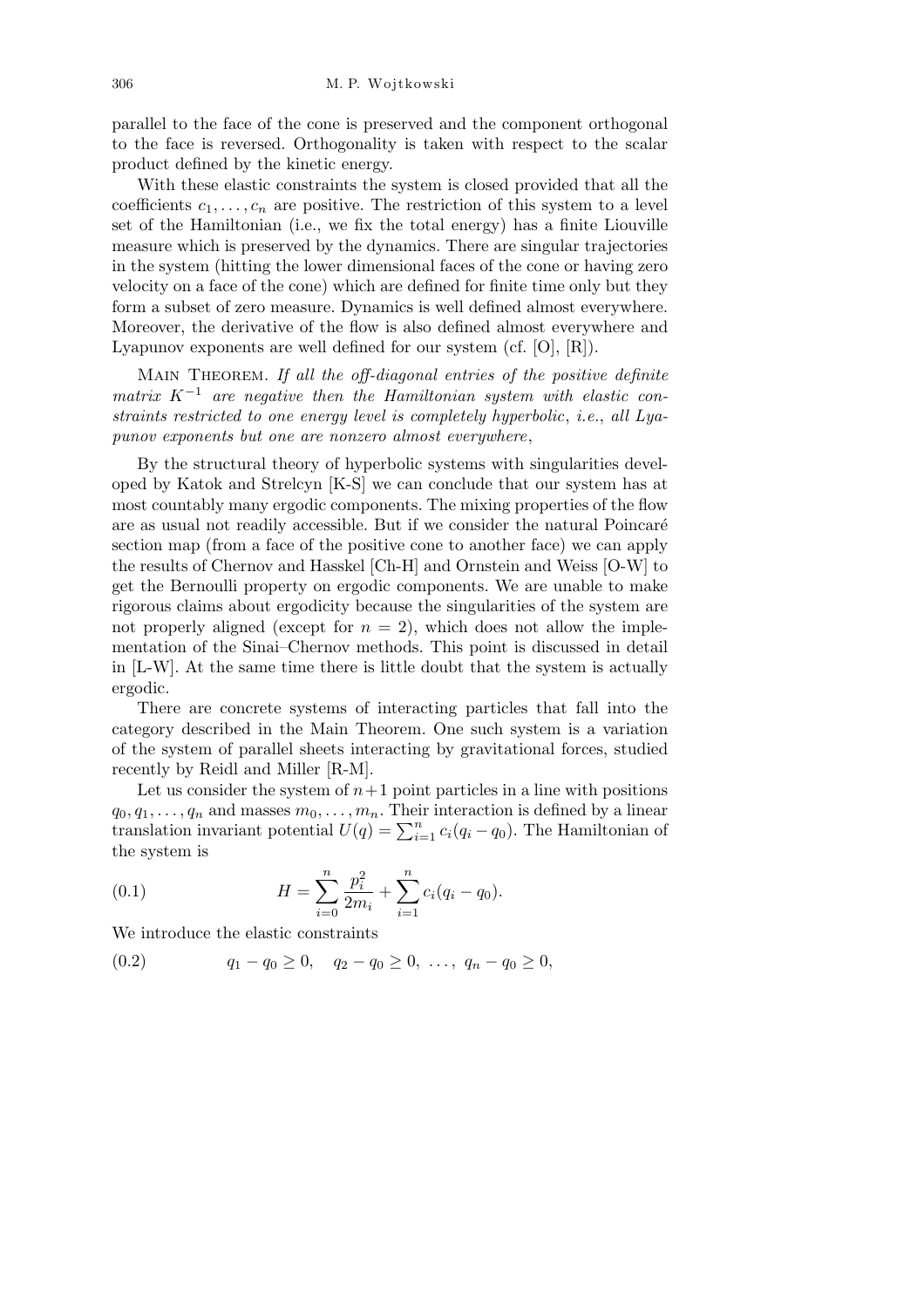i.e., the particles go through each other freely except for the  $q_0$ -particle which collides elastically with every other particle.

A convenient interpretation of the system is that of a horizontal floor of finite mass  $m_0$  and *n* particles of masses  $m_1, \ldots, m_n$ . The floor and the particles can move only in the vertical direction and their positions are  $q_0$ and  $q_1, \ldots, q_n$ , respectively. There is a constant force of attraction between any of the particles and the floor. Moreover, the particles collide elastically with the floor and there are no collisions between the particles (they move along different parallel lines perpendicular to the floor). Hence the particles "communicate" with each other only through collisions with the floor, which is a rather weak interaction.

Introducing symplectic coordinates (*η, ξ*),

(0.3)  
\n
$$
\eta_0 = m_0 q_0 + m_1 q_1 + \dots + m_n q_n,
$$
\n
$$
\eta_i = q_i - q_0,
$$
\n
$$
p_0 = m_0 \xi_0 - \xi_1 - \dots - \xi_n,
$$
\n
$$
p_i = m_i \xi_0 + \xi_i, \quad i = 1, \dots, n,
$$

and setting the total momentum and the center of mass at zero,  $\eta_0 = 0$ ,  $\xi_0 = 0$ , we obtain the Hamiltonian

$$
H = \frac{(\xi_1 + \ldots + \xi_n)^2}{2m_0} + \sum_{i=1}^n \frac{\xi_i^2}{2m_i} + \sum_{i=1}^n c_i \eta_i.
$$

This system satisfies the assumptions of the Main Theorem and hence it is completely hyperbolic. Note that no conditions on the masses are required.

We can introduce additional interactions between particles by stacking groups of them on vertical lines. The particles on the same vertical line will collide elastically with each other and only the bottom particle collides with the floor. Mathematically this corresponds to adding more constraints to (0.2). We establish that such systems are also completely hyperbolic if the masses satisfy certain inequalities. We must assume though that the accelerations of all the particles in one stack are equal, they can be different for different stacks.

As we add more constraints our conditions on the masses which guarantee complete hyperbolicity become more stringent. This seems somewhat paradoxical: as the interactions of the particles become richer the ergodicity of the system (equipartition of energy) is more likely to fail.

This behavior becomes more intuitive when we modify the original system of noninteracting particles falling to the floor by splitting each mass into two or more masses that are stacked on one vertical line. In the original system the particles have to freely "share" their energy with the floor and hence with other particles. In the modified system the stack of particles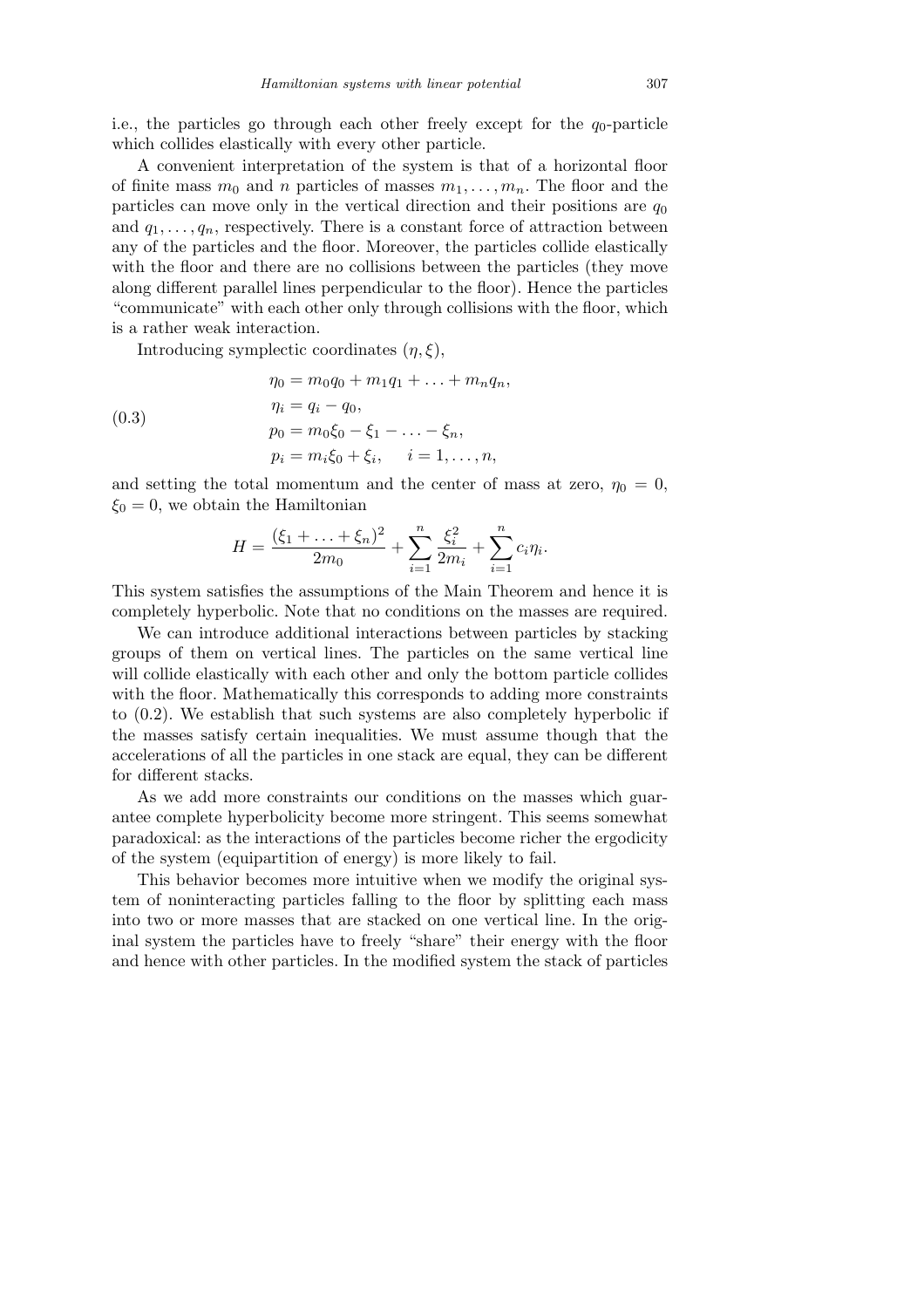acts as "internal" degrees of freedom which may store energy for extended periods of time. One would expect that the energy transfer between stacks is less vigorous than in the case when all the masses in one stack are glued into one particle.

The extremal case is that of one stack, i.e., where we introduce the constraints

$$
(0.4) \t\t q_0 \le q_1 \le \ldots \le q_n
$$

and  $c_i = \alpha m_i$ ,  $i = 1, \ldots, n$ . If  $m_1 = \ldots = m_n$  then the resulting system is a factor of the system with the constraints (0.2) and in particular it is completely hyperbolic. In general, complete hyperbolicity occurs when the masses satisfy special inequalities. More precisely, if the sequence

$$
a_i = \frac{m_0 + m_1 + \ldots + m_{i-1}}{m_i} + i, \quad i = 1, \ldots, n,
$$

satisfies  $a_1 < a_2 \leq \ldots \leq a_n$ , then the system is completely hyperbolic. These conditions are substantial and not merely technical since the system is completely integrable if for some constant  $a > n$ ,

$$
\frac{m_i}{m_0} = \frac{a}{(a-i)(a-i+1)}, \quad i = 1, \dots, n.
$$

Let us end this introduction with the outline of the content of the paper. In Section 1 we review the notion of flows with collisions  $([W1])$ , a mixture of differential equations and discrete time dynamical systems (mappings). We define hyperbolicity (complete and partial) for flows with collisions and formulate the criterion of hyperbolicity from [W3].

In Section 2 we study the geometry of simplicial cones, which we call wedges. We introduce a special class of wedges, called simple, and discuss their geometric invariants. As a byproduct we obtain a dual characterization of positive definite tridiagonal matrices which is of independent interest.

In Section 3 we introduce a Hamiltonian system with linear potential and elastic constraints which we call a PW system (Particle in a Wedge). It is defined by a wedge and an acceleration direction (from the dual wedge). A point particle is confined to the wedge and accelerated in the chosen direction (falling down). We establish that the system of falling particles in a line (PFL system), introduced and studied in [W1], is equivalent to a PW system in a simple wedge with acceleration parallel to the first (or last) generator of the wedge. We recast the conditions of partial hyperbolicity from [W1] in terms of the geometry of the simple wedge. In a recent paper Simányi [S] showed that these conditions guarantee complete hyperbolicity.

In Section 4 we give a new edition of the results of [W1], on monotonicity of PFL and PW systems, in a more geometric language appropriate for the present work. The new formulations are necessary for the proof of the Main Theorem.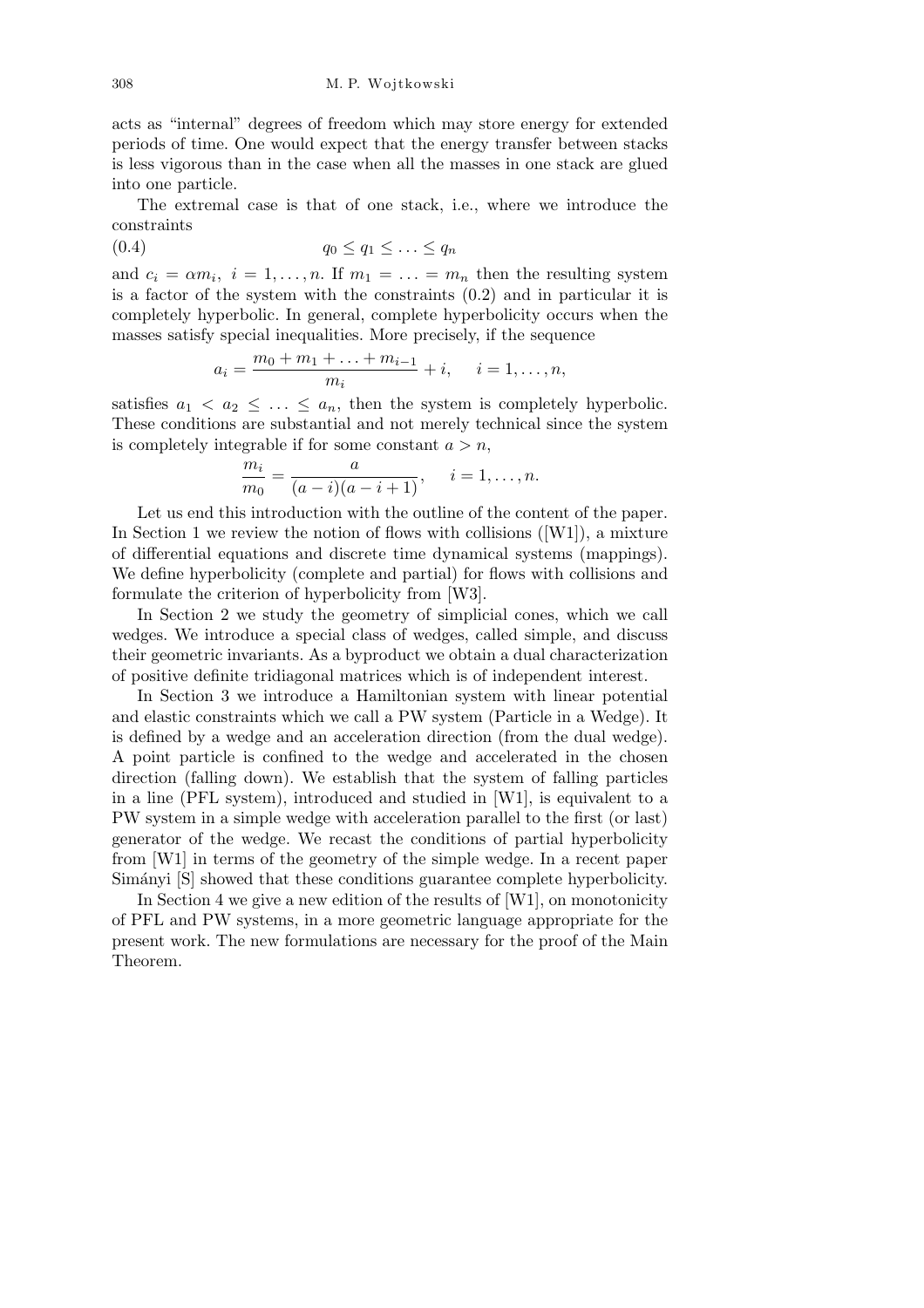In Section 5 we consider two special classes of Hamiltonian systems, the system (0.1) with the constraints (0.4) and another class. Both classes reduce straightforwardly to PW systems in simple wedges. We apply the criteria of complete hyperbolicity and complete integrability and get in particular the result formulated above.

In Section 6 we introduce wide wedges and we prove the Main Theorem.

In Section 7 we study the system  $(0.1)$  with arbitrary "stacking rules" added to the constraints (0.2). We derive conditions on the masses which guarantee complete hyperbolicity of the system, in terms of the graph of constraints.

Section 8 contains remarks and open problems.

**1. Hamiltonian flows with collisions.** A *flow with collisions* is a concatenation of a flow defined by a vector field on a manifold and mappings defined on submanifolds (*collision manifolds*) of codimension one. Trajectories of a flow with collisions follow the trajectories of the flow until they reach one of the collision manifolds where they are glued with another trajectory by the *collision map*. A more precise description of this simple concept is somewhat lengthy. We will do it for Hamiltonian flows only. A more detailed discussion can be found in [W1] and [W3].

Let  $(N, \omega)$  be a smooth 2*n*-dimensional symplectic manifold with symplectic form  $\omega$  and *H* be a smooth function on *N*. We denote by  $\nabla H$  the Hamiltonian vector field defined by the Hamiltonian function *H*. Let further *M* be a 2*n*-dimensional closed submanifold of *N* with piecewise smooth boundary *∂M*. For simplicity we assume that *∇H* does not vanish in *M*. Let  $N^h = \{x \in N \mid H(x) = h\}$  be a smooth level set of the Hamiltonian. The Hamiltonian vector field *∇H* is tangent to *N<sup>h</sup>* . We do not require that *M* is compact, but we do assume that the restricted level sets of the Hamiltonian,  $M \cap N^h$ , are compact for all values of *h*.

In the boundary we distinguish the *regular* part, *∂M*r, consisting of points which do not belong to more than one smooth piece and where the vector field  $\nabla H$  is transversal to  $\partial M$ . The remaining part of the boundary is called *singular*. We assume that the singular part of the boundary has zero Lebesgue measure in *∂M*. The regular part of the boundary is further divided into *∂M<sup>−</sup>*, the "outgoing" part, where *∇H* points outside of the domain *M*, and *∂M*<sup>+</sup>, the "incoming" part, where *∇H* points inside of *M*.

We assume that a mapping  $\Phi : \partial M^- \to \partial M^+$ , the *collision mapping*, is given and that it preserves the Hamiltonian,  $H \circ \Phi = H$ . Any codimension one submanifold of *N<sup>h</sup>* transversal to *∇H* inherits a canonical symplectic structure, the restriction of the symplectic form  $\omega$ . Hence  $\partial M_r \cap N^h$  has a symplectic structure and we require that the collision map restricted to *∂M*<sup>−</sup> ∩ *N*<sup>*h*</sup> preserves this symplectic structure. The Liouville measure (the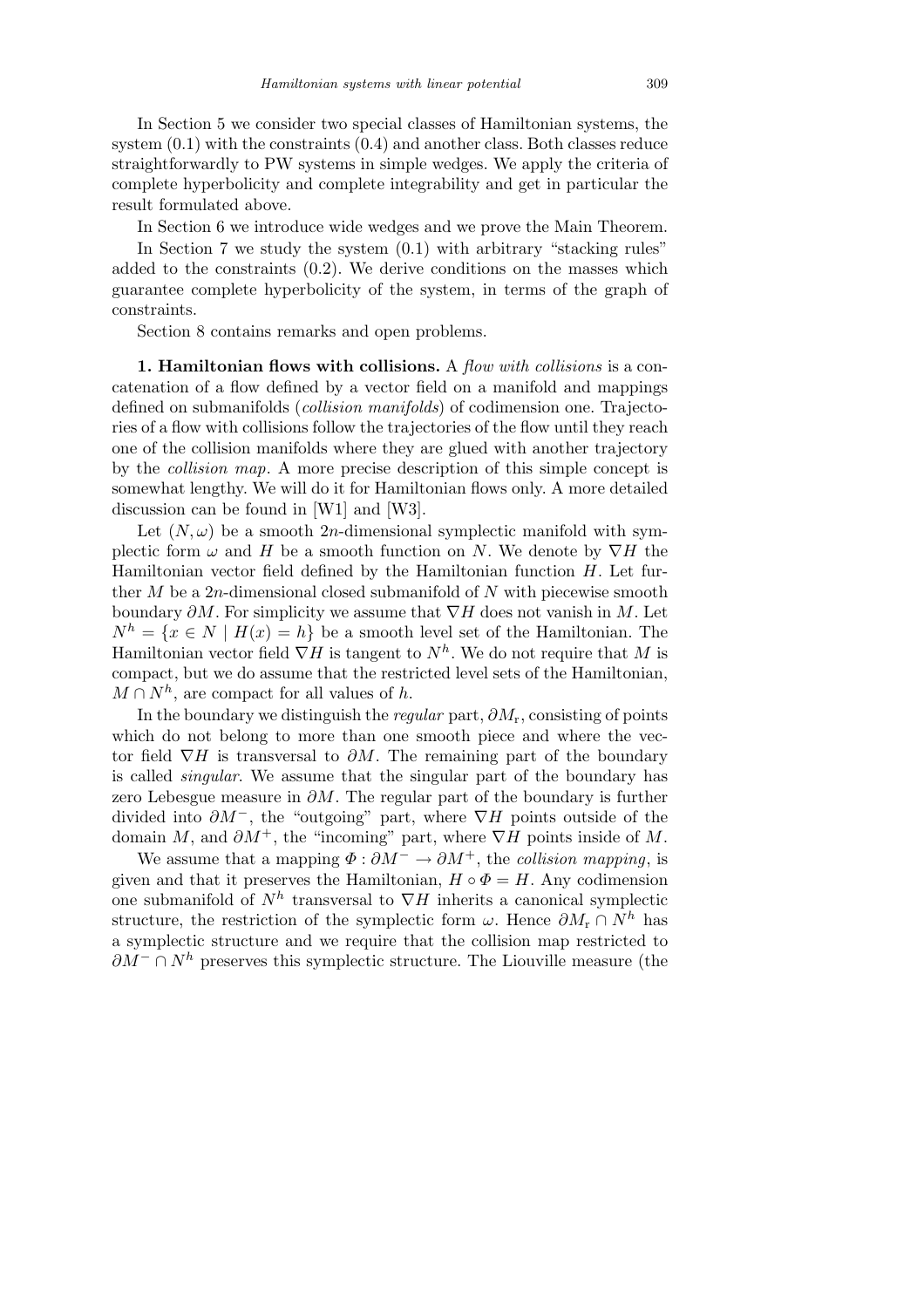symplectic volume element) defined by the symplectic structure is thus preserved.

In such a setup we define the *Hamiltonian flow with collisions*

$$
\Psi^t: M \to M, \quad t \in \mathbb{R},
$$

by describing the trajectories of the flow. So  $\Psi^t(x)$ ,  $t \geq 0$ , coincides with the trajectory of the original Hamiltonian flow (defined by  $\nabla H$ ) until we get to the boundary of *M* at time  $t_c(x)$ , the *collision time*. If  $\Psi^{t_c}(x)$  belongs to the singular part of the boundary then the flow is not defined for  $t > t_c$  (the trajectory "dies" there). Otherwise the trajectory is continued at the point  $\Phi(\Psi^{t_c}(x))$  until the next collision time, i.e.,

$$
\Psi^{t_c+t}(x) = \Psi^t \Phi \Psi^{t_c}(x).
$$

This flow with collisions may be badly discontinuous but thanks to the preservation of the Liouville measures by the Hamiltonian flow and the collision map, the flow  $\Psi^t$  is a well defined measurable flow in the sense of Ergodic Theory (cf. [C-F-S]). Let  $\nu = \nu_h$  denote the Liouville measure on the level set  $N^h \cap M$  of the Hamiltonian. By the compactness assumption  $\nu_h$  is finite for all smooth level sets  $N^h$ . We can now study the ergodic properties of the flow  $\Psi^t$  restricted to one level set.

The derivative *DΨ<sup>t</sup>* is also well defined almost everywhere in *M* and for all *t*, except the collision times. This allows the definition of Lyapunov exponents for our Hamiltonian flow with collisions, under the integrability assumption  $([O], [R])$ 

$$
\int\limits_{N^h} \ln^{+} \|D\Psi^1\| \, d\nu_h < \infty.
$$

In general, the Lyapunov exponents are defined almost everywhere and they depend on a trajectory of the flow. Due to the Hamiltonian character of the flow, two of the 2*n* Lyapunov exponents are automatically zero, and the other come in pairs of opposite numbers. Hence there is an equal number of positive and negative Lyapunov exponents.

DEFINITION 1.1. A Hamiltonian flow with collisions is called *(nonuniformly*) *partially hyperbolic* if some of its Lyapunov exponents are nonzero almost everywhere, and it is called (*nonuniformly*) *completely hyperbolic* if all but two of its Lyapunov exponents are nonzero almost everywhere.

Definition 1.2. A Hamiltonian flow with collisions is called *completely integrable* if there are *n* functions  $F_1, \ldots, F_n$  in involution, with linearly independent differentials almost everywhere, which are first integrals for both the flow and the collision map, i.e.,  $dF_i(\nabla H) = 0$  and  $F_i \circ \Phi = F_i$ ,  $i =$ 1*, . . . , n*.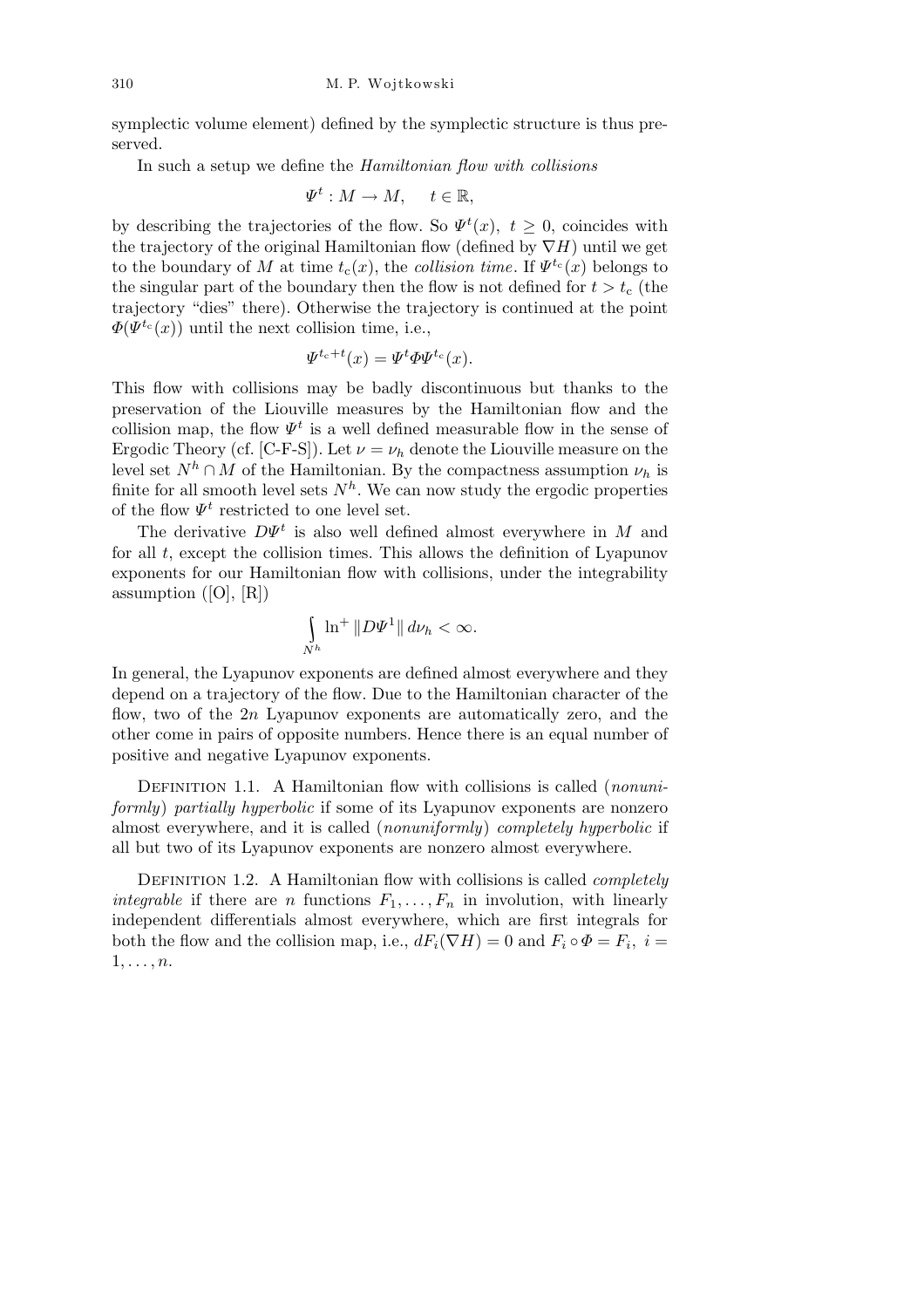As usual, completely integrable Hamiltonian flows with collisions have only zero Lyapunov exponents.

We will outline here a criterion for nonvanishing of Lyapunov exponents. Complete exposition can be found in [W3]. Note that we introduce some modifications in the formulations, to facilitate the applications of this criterion in the present paper.

We choose two transversal subbundles,  $L_1(x)$  and  $L_2(x)$ ,  $x \in M$ , of Lagrangian subspaces in the tangent bundle of *M*. We allow these bundles to be discontinuous and defined almost everywhere. The only requirement is their measurability.

An ordered pair of transversal Lagrangian subspaces, *L*<sup>1</sup> and *L*2, defines a quadratic form *Q* by the formula

$$
Q(v) = \omega(v_1, v_2)
$$
, where  $v = v_1 + v_2$ ,  $v_i \in L_i$ ,  $i = 1, 2$ .

Further we define the sector *C* between  $L_1$  and  $L_2$  by  $C = \{v \mid Q(v) \geq 0\}.$ 

We assume that  $\nabla H$  belongs to  $L_2$  at almost all points (we could as well assume that it belongs to  $L_1$ ). This assumption is very important for the Hamiltonian formalism, it allows us to project the quadratic form *Q* onto the factor of the tangent space to the level set of the Hamiltonian by the one-dimensional subspace spanned by *∇H*. This factor space plays the role of the "transversal section" of the flow restricted to a smooth level set. Note that in general we do not have an invariant codimension one subspace transversal to the flow.

DEFINITION 1.3. The Hamiltonian flow with collisions,  $\Psi^t$ , is called *monotone* (with respect to the bundle of sectors  $\mathcal{C}(x)$ ,  $x \in M$ ), if for almost all points in *M*,

$$
Q(D\Psi^t v) \ge Q(v),
$$

for all vectors *v* tangent to a smooth level set of the Hamiltonian,  $M \cap N^h$ , and all  $t \geq 0$  for which the derivative is well defined.

The monotonicity of the flow does not imply nonvanishing of any Lyapunov exponents. Actually completely integrable Hamiltonian flows are typically monotone with respect to some bundle of sectors. To obtain hyperbolicity one needs to examine what happens to the "sides"  $L_1$  and  $L_2$  of the sector *C*. Let  $L_1 = L_1 \cap \{v \mid dH(v) = 0\}$  be the intersection with the tangent space to the level set of the Hamiltonian (note that *L*<sup>2</sup> is always tangent to the level set because we assume that  $\nabla H \in L_2$  and hence the dimension of  $L_1$  is always  $n-1$ ). In a monotone system there are two possibilities for a vector from  $L_1$  (or from  $L_2$ ): either it enters the interior of the sector  $C$  at some time  $t > 0$  or it forever stays in  $L_1$  (or in  $L_2$ ).

For a monotone flow we define the *L*<sub>1</sub>-exceptional subspace  $\mathcal{E}_1(x) \subset$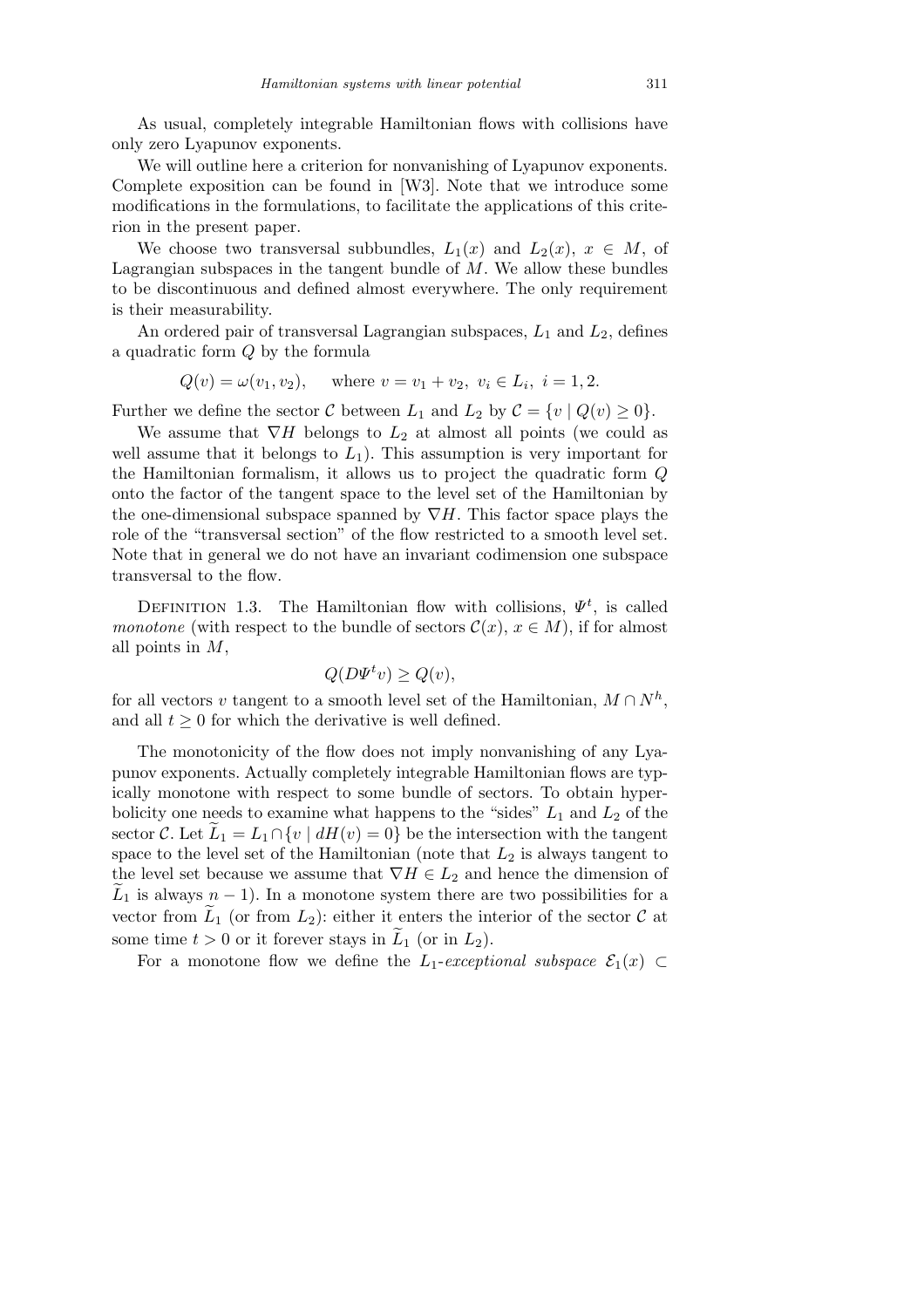$\widetilde{L}_1(x)$  as

(1.1) 
$$
\mathcal{E}_1(x) = \widetilde{L}_1(x) \cap \bigcap_{t \geq 0} D \Psi^{-t} \widetilde{L}_1(\Psi^t x),
$$

i.e.,  $\mathcal{E}_1(x)$  is the subspace of vectors from  $\tilde{L}_1(x)$  which do not ever enter the sector *C*. Similarly we define the  $L_2$ -exceptional subspace  $\mathcal{E}_2(x)$ . The *L*2-exceptional subspace always contains the Hamiltonian vector field *∇H*. We call a point  $x \in M$   $L_1$ -exceptional if dim  $\mathcal{E}_1(x) \geq 1$ , and  $L_2$ -exceptional if dim  $\mathcal{E}_2(x) \geq 2$ .

The following theorem is essentially proven in [W3].

Theorem 1.4. *If the Hamiltonian flow with collisions is monotone and the sets of L*1*-exceptional points and L*2*-exceptional points have measure zero then the flow is completely hyperbolic.*

A criterion for partial hyperbolicity is given by the following (cf. [W3])

Theorem 1.5. *If the Hamiltonian flow with collisions is monotone then it is also partially hyperbolic*, *provided one of the following conditions is satisfied*:

(1) *the set of*  $L_1$ -exceptional points has measure zero and dim  $\mathcal{E}_2(x) \leq$  $n-1$  *for almost all*  $x \in M$ ,

(2) the set of  $L_2$ -exceptional points has measure zero and  $\dim \mathcal{E}_1(x) \leq$  $n-2$  *for almost all*  $x \in M$ *.* 

**2. Simple wedges.** Consider the *n*-dimensional euclidean space *E*. We define a  $k$ -*dimensional wedge*,  $k \leq n$ , to be a convex cone in E generated by *k* linearly independent rays. Hence we have a *k*-dimensional wedge  $W ⊂ E$ if there is a linearly independent set of *k* vectors,  $\{e_1, \ldots, e_k\}$ , such that

$$
W = \{ e \in E \mid e = \lambda_1 e_1 + \ldots + \lambda_k e_k, \ \lambda_i \ge 0, \ i = 1, \ldots, k \}.
$$

We call the vectors  $\{e_1, \ldots, e_k\}$  the *generators* of the wedge and we denote the wedge generated by them  $W(e_1, \ldots, e_k)$ . The generators are uniquely defined up to positive scalar factors.

We denote by  $S(e_1, \ldots, e_k) \subset E$  the linear subspace spanned by the linearly independent vectors  $\{e_1, \ldots, e_k\}.$ 

The dual space  $E^*$  can be naturally identified with  $E$ . Thus the cone  $W^*$ dual to the *n*-dimensional wedge *W* is itself an *n*-dimensional wedge in *E*.

Let  $\{e_1, \ldots, e_n\}$  be an ordered basis in *E* and  $\{f_1, \ldots, f_n\}$  be the dual basis, i.e.,  $\langle f_i, e_j \rangle = \delta_i^j$  $i$ <sup>,</sup> the Kronecker delta. Clearly we have

$$
(W(e_1,\ldots,e_n))^* = W(f_1,\ldots,f_n).
$$

PROPOSITION 2.1. *The following properties of an ordered basis*  $\{e_1, \ldots\}$  $\dots$ ,  $e_n$ *} of unit vectors and its dual basis*  $\{f_1, \dots, f_n\}$  *are equivalent:*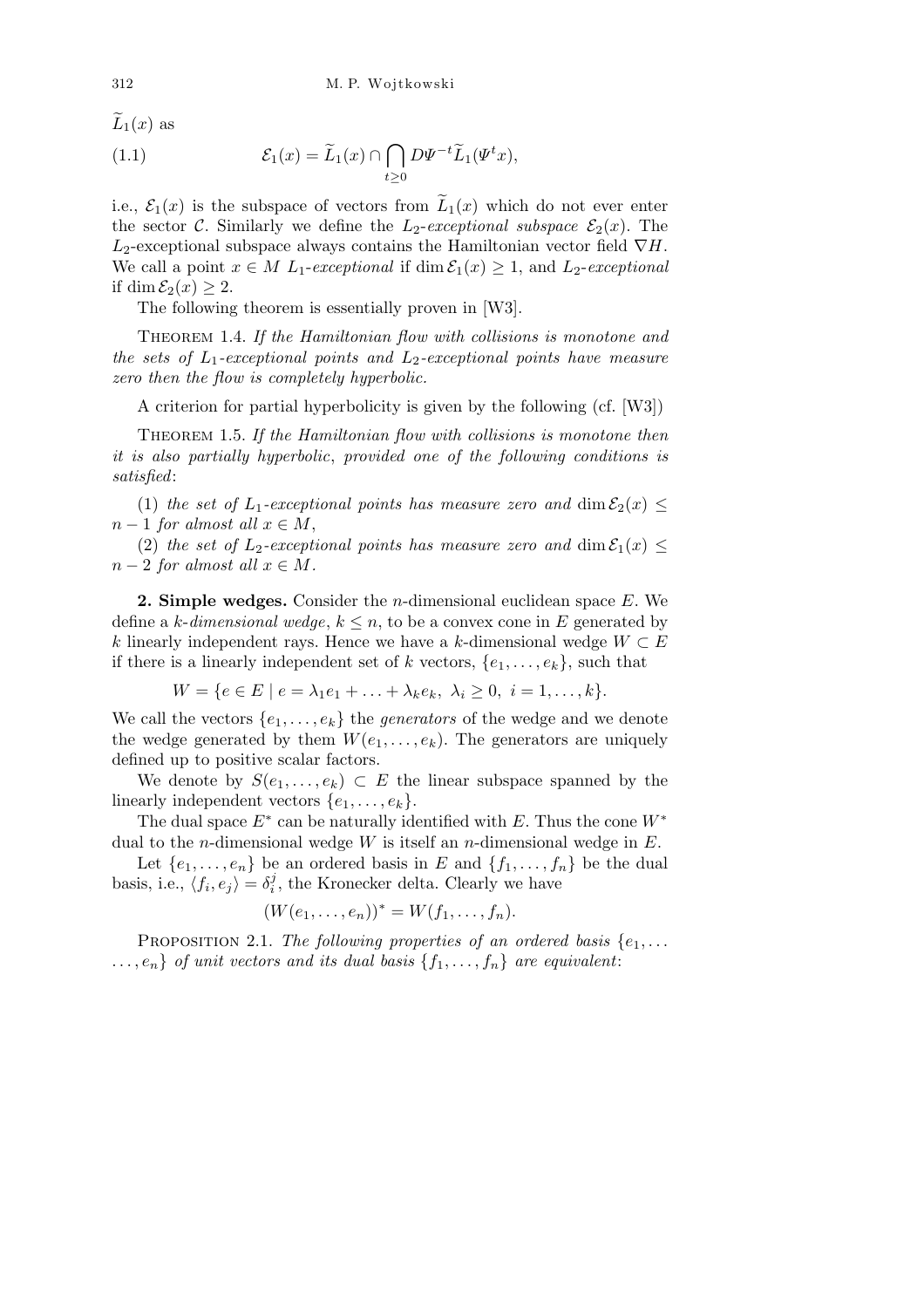(1) *The orthogonal projection of*  $e_l$  *onto*  $S(e_{l+1}, \ldots, e_n)$  *is parallel to*  $e_{l+1},$  *for*  $l = 1, ..., n-1$ .

- $\langle e_i, e_j \rangle = \prod_{s=i}^{j-1}$  $\int_{s=i}^{j-1} \langle e_s, e_{s+1} \rangle$  *for all*  $1 \leq i \leq j-1 \leq n-1$ .
- (3) With the convention that  $e_0 = e_{n+1} = 0$  we have

$$
f_i = b_{i-1}e_{i-1} + a_i e_i + b_i e_{i+1}, \quad i = 1, \dots, n,
$$

*where the coefficients are given by*

$$
a_i = \frac{1 - \langle e_{i-1}, e_i \rangle^2 \langle e_i, e_{i+1} \rangle^2}{(1 - \langle e_{i-1}, e_i \rangle^2)(1 - \langle e_i, e_{i+1} \rangle^2)}, \quad b_i = \frac{-\langle e_i, e_{i+1} \rangle}{1 - \langle e_i, e_{i+1} \rangle^2}.
$$
  
(4)  $\langle f_i, f_j \rangle = 0$  for all  $1 \le i, j \le n, |i - j| \ge 2$ .

Proof. (1) $\Leftrightarrow$ (2). Observe that since  $\{e_1, \ldots, e_n\}$  are unit vectors, (1) can be reformulated as  $\langle e_i, e_j \rangle = \langle e_i, e_{i+1} \rangle \langle e_{i+1}, e_j \rangle$  for  $i = 1, ..., k-1$  and  $j = i + 2, \ldots, k$ . We get (2) by induction on the distance between *i* and *j*. Clearly the converse is also true.

(2)⇒(3) and (4). In general for dual bases  $e_1, \ldots, e_n$  and  $f_1, \ldots, f_n$  we have

$$
f_i = \sum_{j=1}^n \langle f_i, f_j \rangle e_j,
$$

and the Gramm matrix  $\{\langle f_i, f_j \rangle\}$  is the inverse of  $\{\langle e_i, e_j \rangle\}$ . One can check straightforwardly that the tridiagonal matrix of coefficients from (3) is the inverse of the matrix of coefficients from (2), which proves that (2) implies (3) and (4).

(4)⇒(1). Let  $P_l$  denote the orthogonal projection onto  $S(e_{l+1}, \ldots, e_n)$ . We prove (1) by induction on *l*. We have  $\langle f_1, f_1 \rangle e_1 = f_1 - \langle f_1, f_2 \rangle e_2$ , which implies that  $\langle f_1, f_1 \rangle P_1e_1 = -\langle f_1, f_2 \rangle e_2$ . Given that  $P_{l-1}e_{l-1} = r_l e_l$  we apply the projection *Pl−*<sup>1</sup> to both sides of

$$
f_l = \langle f_{l-1}, f_l \rangle e_{l-1} + \langle f_l, f_l \rangle e_l + \langle f_l, f_{l+1} \rangle e_{l+1}.
$$

We get

$$
P_{l-1}f_l = (\langle f_{l-1}, f_l \rangle r_l + \langle f_l, f_l \rangle)e_l + \langle f_l, f_{l+1} \rangle e_{l+1}.
$$

The coefficient of  $e_l$  cannot be zero since otherwise  $P_{l-1}f_l = \langle f_l, f_{l+1} \rangle e_{l+1}$ , which contradicts the orthogonality of  $f_l$  and  $e_{l+1}$ . Hence we can write  $P_{l-1}f_l = s_l e_l + \langle f_l, f_{l+1} \rangle e_{l+1}$  with  $s_l \neq 0$ . Applying  $P_l$  to both sides of the last equation we obtain  $s_l P_l e_l = -\langle f_l, f_{l+1} \rangle e_{l+1}.$ 

We now introduce a special type of wedge.

DEFINITION 2.2. A *k*-dimensional wedge  $W \subset E$  is called *simple* if its generators  $\{e_1, \ldots, e_k\}$  can be ordered in such a way that for any  $i =$ 1, ...,  $k - 1$ , the orthogonal projection of  $e_i$  onto the  $(k - i)$ -dimensional subspace  $S(e_{i+1}, \ldots, e_k)$  is a positive multiple of  $e_{i+1}$ . The ordering of the generators for which this property holds is called *distinguished*.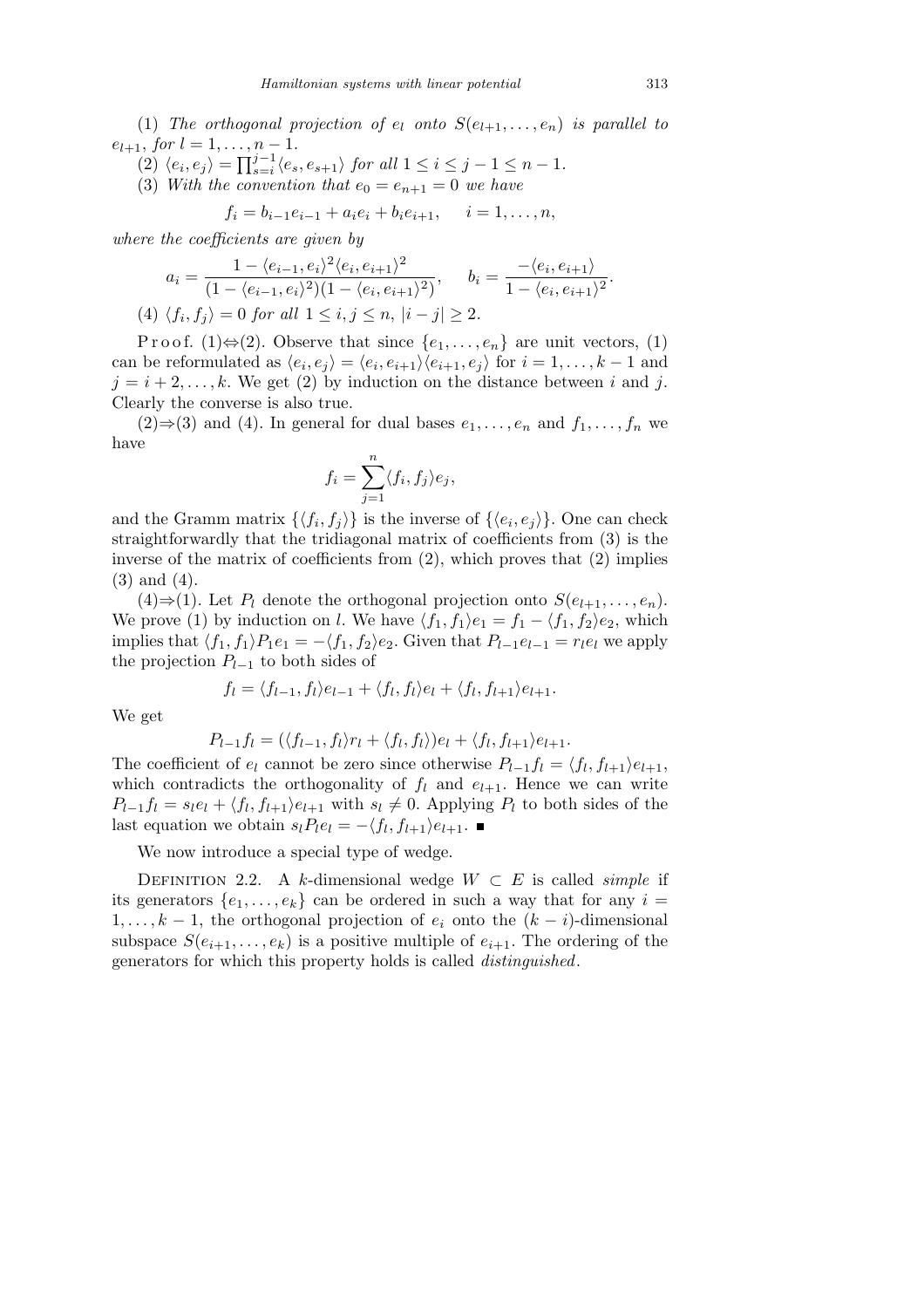From Proposition 2.1 we obtain immediately

PROPOSITION 2.3. Let  $\{e_1, \ldots, e_k\}$  be a set of linearly independent unit *vectors. The wedge*  $W(e_1, \ldots, e_k)$  *is simple and the ordering of the generators is distinguished if and only if*

- $\langle 1 \rangle$   $\langle e_i, e_{i+1} \rangle > 0$  *for*  $i = 1, ..., n-1$  *and*
- $\langle e_i, e_j \rangle = \prod_{l=i}^{j-1}$  $\int_{l=i}^{j-1} \langle e_l, e_{l+1} \rangle$  *for all*  $1 \leq i \leq j-1 \leq k-1$ .

Corollary 2.4. *Any face of a simple wedge is a simple wedge. A simple wedge has exactly two distinguished orderings*, *one is the reversal of the other.*

Proof. It follows from Proposition 2.3 that any face of a simple wedge is simple and that the reversal of a distinguished ordering is distinguished.

It remains to show that there are no other distinguished orderings. This follows immediately from the following observation. Suppose  $\{e_1, \ldots, e_k\}$  are unit generators of a simple wedge in a distinguished order. Then  $\langle e_1, e_k \rangle$  $\langle e_i, e_j \rangle$  for any  $1 \le i < j \le k$ ,  $(i, j) \ne (1, k)$ .

A dual characterization of a simple wedge is given by

PROPOSITION 2.5. Let  $W(e_1, \ldots, e_n)$  be a wedge in an *n*-dimensional *Euclidean space E and*  $\{f_1, \ldots, f_n\}$  *be the dual basis.*  $W(e_1, \ldots, e_n)$  *is a simple wedge and the order of the generators is distinguished if and only if*

- $\langle 1 \rangle \langle f_i, f_{i+1} \rangle < 0 \text{ for } i = 1, \ldots, n-1 \text{ and}$
- $\langle 2 \rangle \langle f_i, f_j \rangle = 0$  *for all*  $1 \leq i, j \leq n, |i j| \geq 2$ .

P r o o f. Assuming without loss of generality that  $\{e_1, \ldots, e_n\}$  are unit vectors, we deduce from Proposition 2.1(3) that

$$
\langle f_i, f_{i+1} \rangle = \frac{-\langle e_i, e_{i+1} \rangle}{1 - \langle e_i, e_{i+1} \rangle^2} \quad \text{for } i = 1, \dots, n-1.
$$

Hence indeed (1) is equivalent to the property (1) of Proposition 2.3.  $\blacksquare$ 

The geometry of a *k*-dimensional simple wedge is completely determined by the angles  $0 < \alpha_i < \pi/2$ ,  $i = 1, \ldots, k-1$ , that the vectors  $e_i$  make with  $e_{i+1}$  (or equivalently with the subspace  $S(e_{i+1}, \ldots, e_k)$ ). Assuming that the generators  $\{e_1, \ldots, e_k\}$  are unit vectors we have

(2.1) 
$$
\cos \alpha_i = \langle e_i, e_{i+1} \rangle, \quad i = 1, \dots, k-1.
$$

We choose to characterize the geometry of a simple wedge by another set of angles,  $0 < \beta_i < \pi/2$ ,  $i = 1, \ldots, k-1$ , where  $\beta_i$  is the angle between two  $(k - i)$ -dimensional faces,  $S(e_{i+1}, e_{i+2}, \ldots, e_k)$  and  $S(e_i, e_{i+2}, e_{i+3}, \ldots, e_k)$ , of the simple  $(k - i + 1)$ -dimensional wedge  $W(e_i, e_{i+1}, \ldots, e_k)$ . In particular, the angle  $\beta_1$  and the angle between  $f_1$  and  $f_2$  (from the dual basis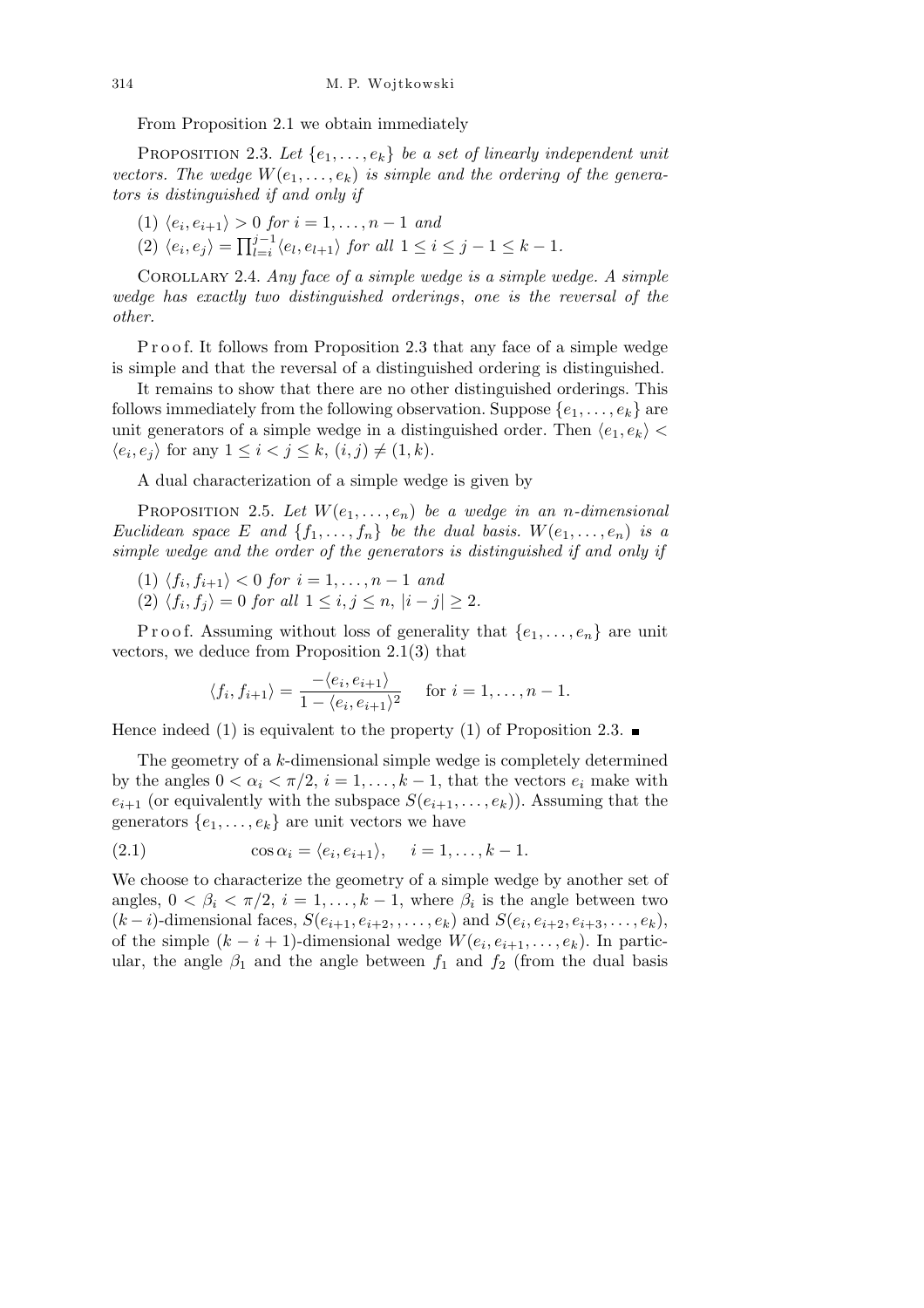${f_1, \ldots, f_k}$  add up to  $\pi$ . Hence we get, using Proposition 2.1(3),

$$
\cos \beta_1 = \frac{\cos \alpha_1 \sin \alpha_2}{\sqrt{1 - \cos^2 \alpha_1 \cos^2 \alpha_2}}
$$

*.*

It follows immediately that for any  $i = 1, \ldots, k-2$ , we also get

$$
\cos \beta_i = \frac{\cos \alpha_i \sin \alpha_{i+1}}{\sqrt{1 - \cos^2 \alpha_i \cos^2 \alpha_{i+1}}}.
$$

This can be transformed into

(2.2) 
$$
\tan \beta_i = \frac{\tan \alpha_i}{\sin \alpha_{i+1}}, \quad i = 1, ..., k-2.
$$

We also have obviously  $\beta_{k-1} = \alpha_{k-1}$ . Hence indeed the information contained in the set of *β*-angles determines the simple wedge completely (up to isometry).

**3. Particle falling in a wedge (PW system) and the system of falling particles in a line (PFL system).** Given an *n*-dimensional wedge *W* in an *n*-dimensional Euclidean space *E* and a vector  $a \in \text{int } W^*$ , we consider the system of a point particle falling in *W* with constant acceleration *−a* and bouncing off elastically from the (*n −* 1)-dimensional faces of the wedge *W* (a *PW system*). In an elastic collision with a face the velocity vector is instantaneously changed: the component orthogonal to the face is reversed and the component parallel to the face is preserved.

The condition that the acceleration vector is in the interior of the dual cone is equivalent to the system being closed (finite) under the energy constraint. One can change the acceleration vector by rescaling time, so that in studying the dynamical properties of such a system only the direction of the acceleration matters.

A PW system is in a natural way a Hamiltonian flow with collisions. If we choose the generators of an *n*-dimensional wedge *W* as a basis in *E*, we can identify E with  $\mathbb{R}^n$  with coordinates  $(\eta_1, \ldots, \eta_n)$ . The wedge W becomes the positive cone  $W = \{(\eta_1, \dots, \eta_n) \in \mathbb{R}^n \mid \eta_i \geq 0, i = 1, \dots, n\}.$ Let the scalar product be defined in these coordinates by a positive definite matrix *L*. Proposition 2.5 immediately yields

PROPOSITION 3.1. *The wedge W is simple if and only if the matrix*  $K =$ *L −*1 *is tridiagonal with negative entries below and above the diagonal.*

The PW system in the wedge *W* with acceleration vector  $a \in \text{int } W^*$  has the Hamiltonian

(3.2) 
$$
H = \frac{1}{2} \langle K\xi, \xi \rangle + \langle c, \eta \rangle,
$$

where  $\langle \cdot, \cdot \rangle$  denotes the arithmetic scalar product in  $\mathbb{R}^n$ ,  $\xi \in \mathbb{R}^n$  is the momentum of the particle and  $c \in \mathbb{R}^n$  is a vector with all entries positive, so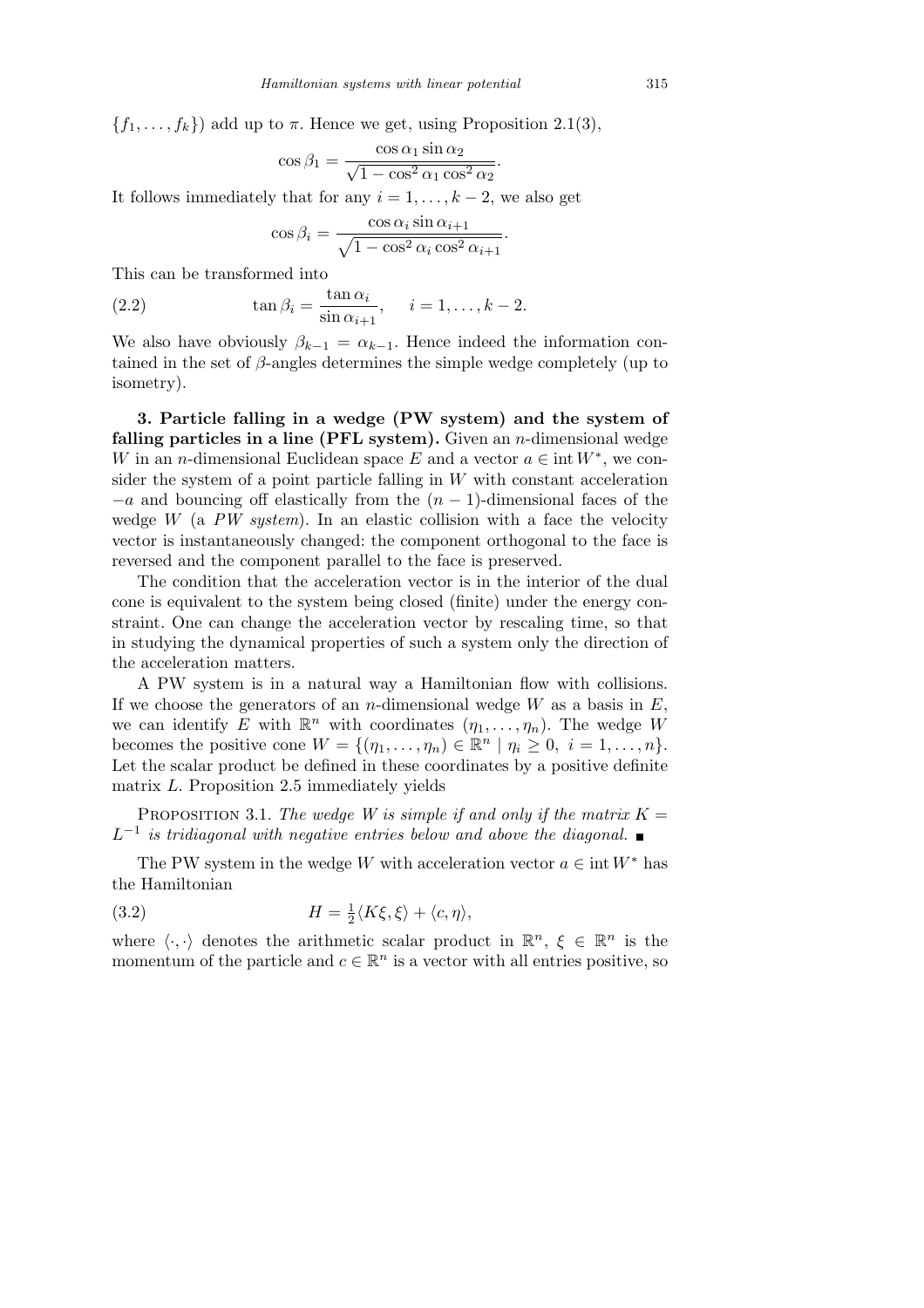that the acceleration vector  $a = Kc$  is in the interior of the dual wedge. This representation of the wedge and the PW system will be referred to later on as the *standard representation* of the PW system.

Consider the system of *n* point particles (or rods) in a line with positions  $0 \leq q_1 \leq \ldots \leq q_n$  and masses  $m_1, \ldots, m_n$ , falling with constant acceleration (equal to 1) towards the floor (at 0). The particles collide elastically with each other and the floor. This system of falling particles in a line will be referred to as a *PFL system*.

Hence between collisions the motion of the particles is governed by the Hamiltonian  $\overline{\phantom{a}}$  $\mathbf{r}$ 

$$
H = \sum_{i=1}^{n} \left( \frac{p_i^2}{2m_i} + m_i q_i \right).
$$

The configuration space of the system,  $W = \{q \in \mathbb{R}^n \mid 0 \leq q_1 \leq \ldots \leq q_n\}$  $q_n$ , with scalar product determined by the kinetic energy is a simple *n*dimensional wedge. To see this we introduce symplectic coordinates (*x, v*) in which the scalar product (and the kinetic energy) have the standard form,

(3.3) 
$$
x_i = \sqrt{m_i} q_i, \quad v_i = \frac{p_i}{\sqrt{m_i}}, \quad i = 1, ..., n.
$$

In these coordinates the Hamiltonian of the system changes to

$$
H = \sum_{i=1}^{n} \left( \frac{v_i^2}{2} + \sqrt{m_i} \, x_i \right)
$$

and we can consider *x* and *v* as vectors in the same standard Euclidean space  $\mathbb{R}^n$ . The elastic collisions of the particles are translated into elastic reflections in the faces of the wedge. In these coordinates the wedge *W* is generated by the unit vectors  $\{e_1, \ldots, e_n\}$ ,

$$
\sqrt{M_i} e_i = (0, \ldots, 0, \sqrt{m_i}, \ldots, \sqrt{m_n}),
$$

where  $M_i = m_i + \ldots + m_n$ ,  $i = 1, \ldots, n$ . We see that for  $1 \leq i < j \leq n$ ,

$$
\langle e_i, e_j \rangle = \sqrt{M_j}/\sqrt{M_i},
$$

which immediately yields the properties (1) and (2) of Proposition 2.3. Further using  $(2.1)$  and  $(2.2)$  we get for this simple wedge

(3.4) 
$$
\cos^2 \alpha_i = \frac{M_{i+1}}{M_i}, \quad \sin^2 \alpha_i = \frac{m_i}{M_i}, \quad \tan^2 \beta_i = \frac{m_i}{m_{i+1}}.
$$

It follows from (3.4) that every simple wedge can appear as the configuration space of a PFL system with appropriate masses, depending on the geometry of the wedge. (Note that the formulas (3.4) provide clear justification for the introduction of the *β*-angles in the geometric description of a simple wedge.) The acceleration vector for a PFL system has the direction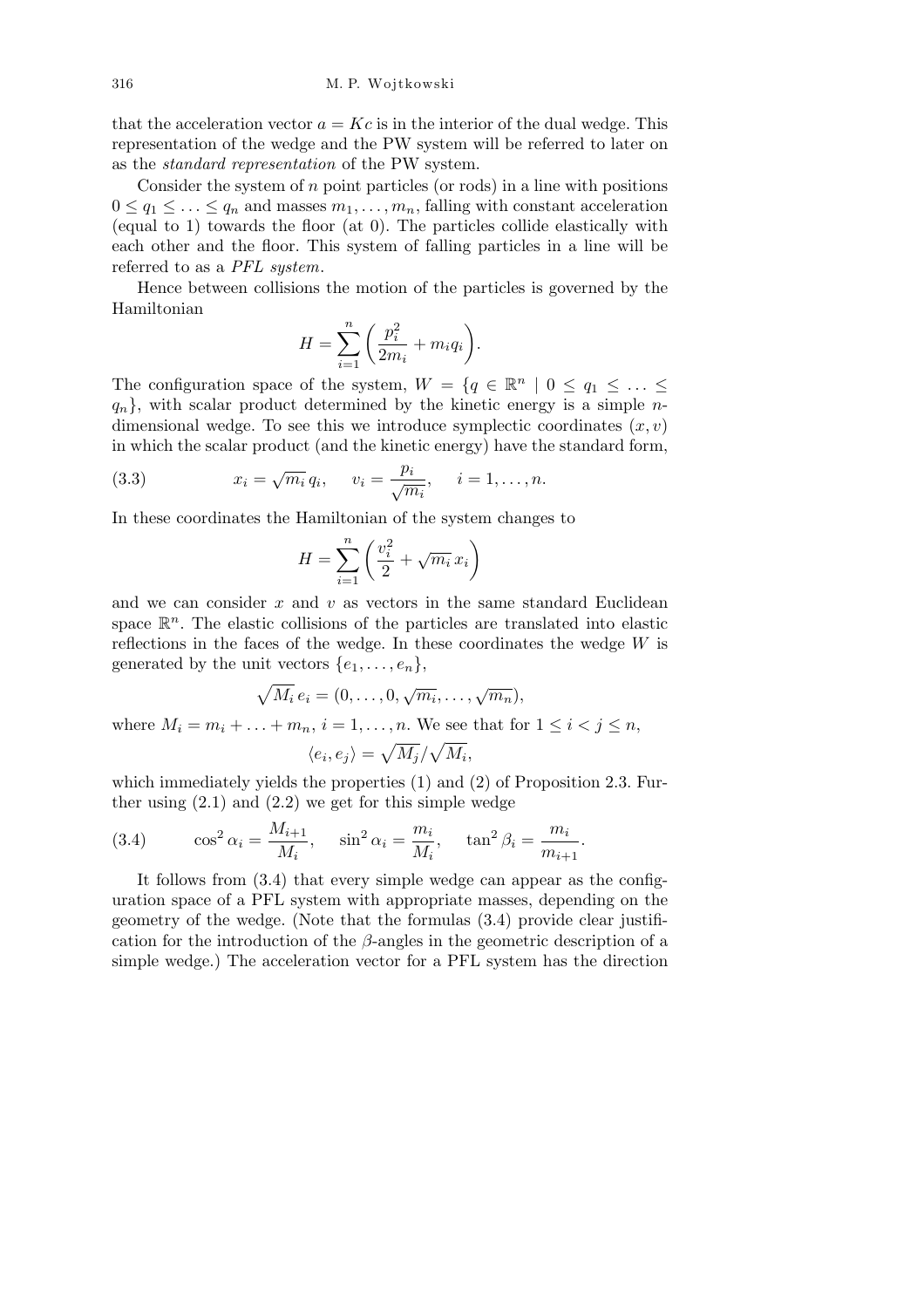of the first generator of the simple wedge, more precisely the acceleration or the first generation of the first  $\sqrt{M_1} e_1$ .

We arrived at the important conclusion that a PW system in a simple *n*-dimensional wedge with acceleration along the first (or the last) generator of the wedge is equivalent to a PFL system with appropriate masses of the *n* particles.

Finally, we introduce yet another system of symplectic coordinates  $(\eta, \xi)$ for the PFL system in which the configuration wedge becomes the positive cone (*standard representation*). Let

$$
\eta_1 = q_1, \quad \eta_{i+1} = q_{i+1} - q_i,
$$
  
\n $p_i = \xi_i - \xi_{i+1}, \quad p_n = \xi_n, \quad i = 1, ..., n-1.$ 

The Hamiltonian of the system becomes

$$
H = \sum_{i=1}^{n-1} \frac{(\xi_i - \xi_{i+1})^2}{2m_i} + \frac{\xi_n^2}{2m_n} + \sum_{i=1}^n M_i \eta_i.
$$

We get a tridiagonal matrix with negative off-diagonal entries in the kinetic energy, as required by Proposition 3.1.

**4. Monotonicity of PFL systems.** We now recall the results about the monotonicity and hyperbolicity of PFL systems. These systems were introduced and studied in [W1], where the reader can find more details. When the masses of the particles are equal the system is completely integrable. Indeed, if we allow the particles to pass through each other then the *n* individual energies of the particles are preserved and provide us with *n* independent integrals in involution. In the case of elastic collisions of the particles we need to use symmetric functions of the *n* individual energies as first integrals in involution. It was established in [W1] that if the masses are nonincreasing,  $m_1 \geq \ldots \geq m_n$ , and are not all equal then the system is partially hyperbolic. In a recent paper Simányi [S] showed that if  $m_1 > m_2 \geq \ldots \geq m_n$  then the system is completely hyperbolic.

We will give here a detailed and modified proof that PFL systems are monotone under the above condition, which will be the basis for the proof of our Main Theorem.

In the phase space of a PFL system we introduce the Euclidean coordinates  $(x, v)$  given by  $(3.3)$ . We choose two bundles of Lagrangian subspaces  $L_1$  and  $L_2$ ,

$$
L_1 = \{dv_1 = \ldots = dv_n = 0\}, \quad L_2 = \bigg\{dx_i = -\frac{v_i}{\sqrt{m_i}}dv_i, \ i = 1, \ldots, n\bigg\}.
$$

The Hamiltonian vector field *∇H* belongs to *L*2. The quadratic form *Q* is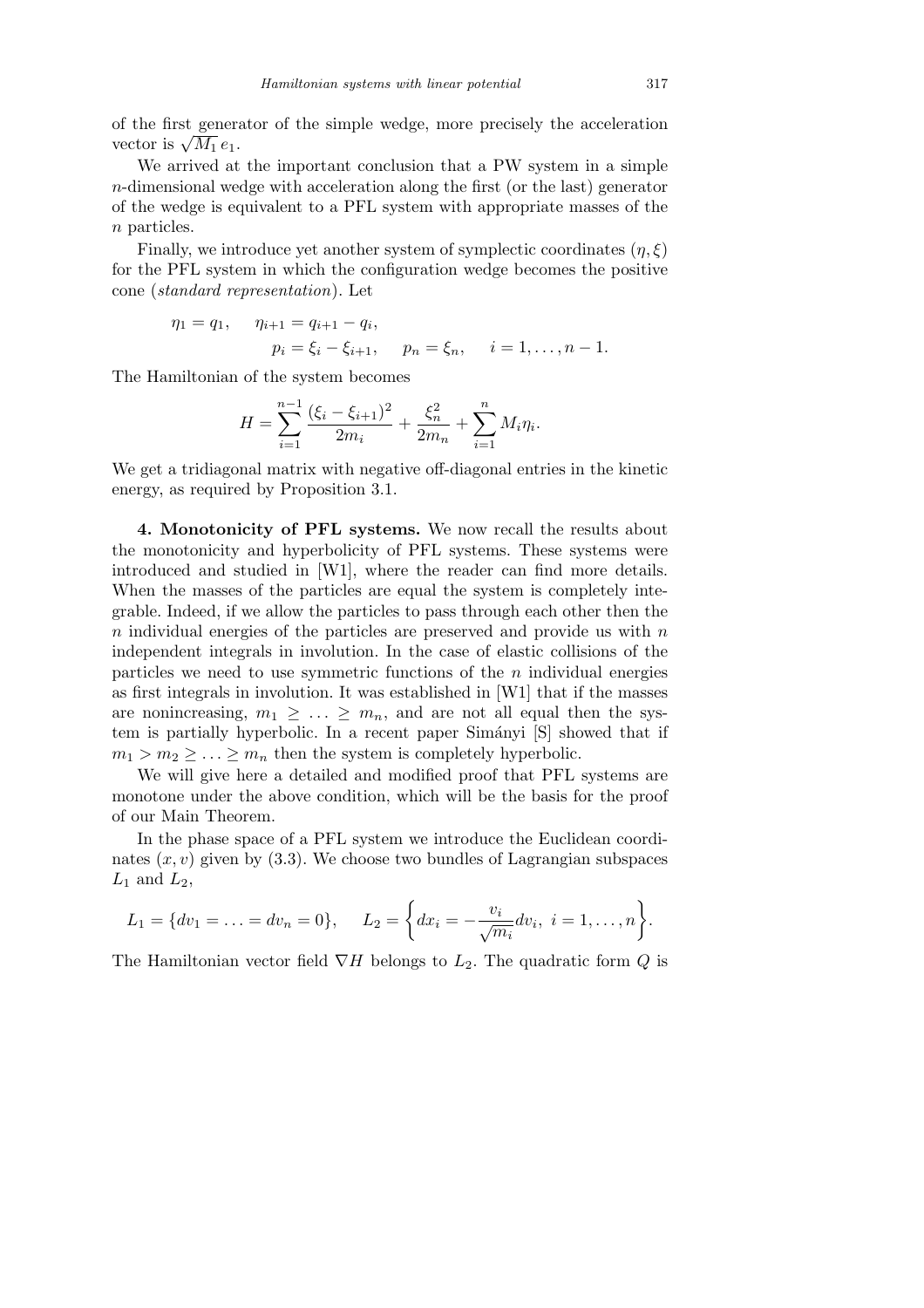given by

$$
Q = \sum_{i=1}^{n} dx_i dv_i + \sum_{i=1}^{n} \frac{v_i}{\sqrt{m_i}} dv_i^2.
$$

THEOREM 4.1. If  $m_1 \geq ... \geq m_n$ , then the PFL system is monotone (*with respect to the bundle of sectors between*  $L_1$  *and*  $L_2$ ).

Between collisions the form *Q* is constant. Indeed, we have

$$
\frac{d}{dt}x_i = v_i, \qquad \frac{d}{dt}dx_i = dv_i, \n\frac{d}{dt}v_i = -\sqrt{m_i}, \qquad \frac{d}{dt}dv_i = 0, \qquad i = 1, \dots, n,
$$

which yields  $dQ/dt = 0$ .

The effect of a collision between different particles on the form *Q* will be obtained with the help of the following important construction which will play a crucial role in the future. We represent our system as a PW system in a simple *n*-dimensional wedge *W*, with geometry determined by the masses (cf. (3.4)), and with acceleration vector parallel to the first generator. A collision of two particles becomes a collision with an (*n−*1)-dimensional face of the wedge, containing the first generator. Consider the wedge *W* obtained by reflection in the face. Instead of reflecting the velocity in the face we can allow the particle to pass through the face to the reflected wedge  $W$ . Note that the acceleration vector stays the same (since it lies in the face). What changes is the quadratic form, it experiences a jump discontinuity. Let  $\tilde{Q}$  be the quadratic form associated with the PW system in the reflected wedge *W*. We want to examine the difference of *Q* and *Q* at the common face. Actually, if we identify all the tangent spaces to the common phase space of the two PW systems (in  $W$  and  $W$ ) the forms become functions of tangent vectors from that common space that depend only on velocities (but not on positions).

For the purpose of future applications we will consider a generalization of this construction, namely we will not assume that the two wedges are symmetric, but only that they share a common  $(n-1)$ -dimensional face.

Consider two simple *n*-dimensional wedges  $W = W(e_1, \ldots, e_n)$  and  $\widetilde{W} =$  $W(\tilde{e}_1, \ldots, \tilde{e}_n)$  (we tacitly assume that the generators are always written in a chosen distinguished order). Assume that the two wedges have isometric  $(n-1)$ -dimensional faces, obtained when we drop  $e_{l+1}$  and  $\tilde{e}_{l+1}$ , respectively, from the list of generators. We choose to glue the two wedges together along the isometric faces, i.e., we assume that  $e_i = \tilde{e}_i$  for  $i \neq l + 1$ , and that the two wedges are on opposite sides of the hyperplane containing the isometric faces. Further we consider the PW systems in these wedges with common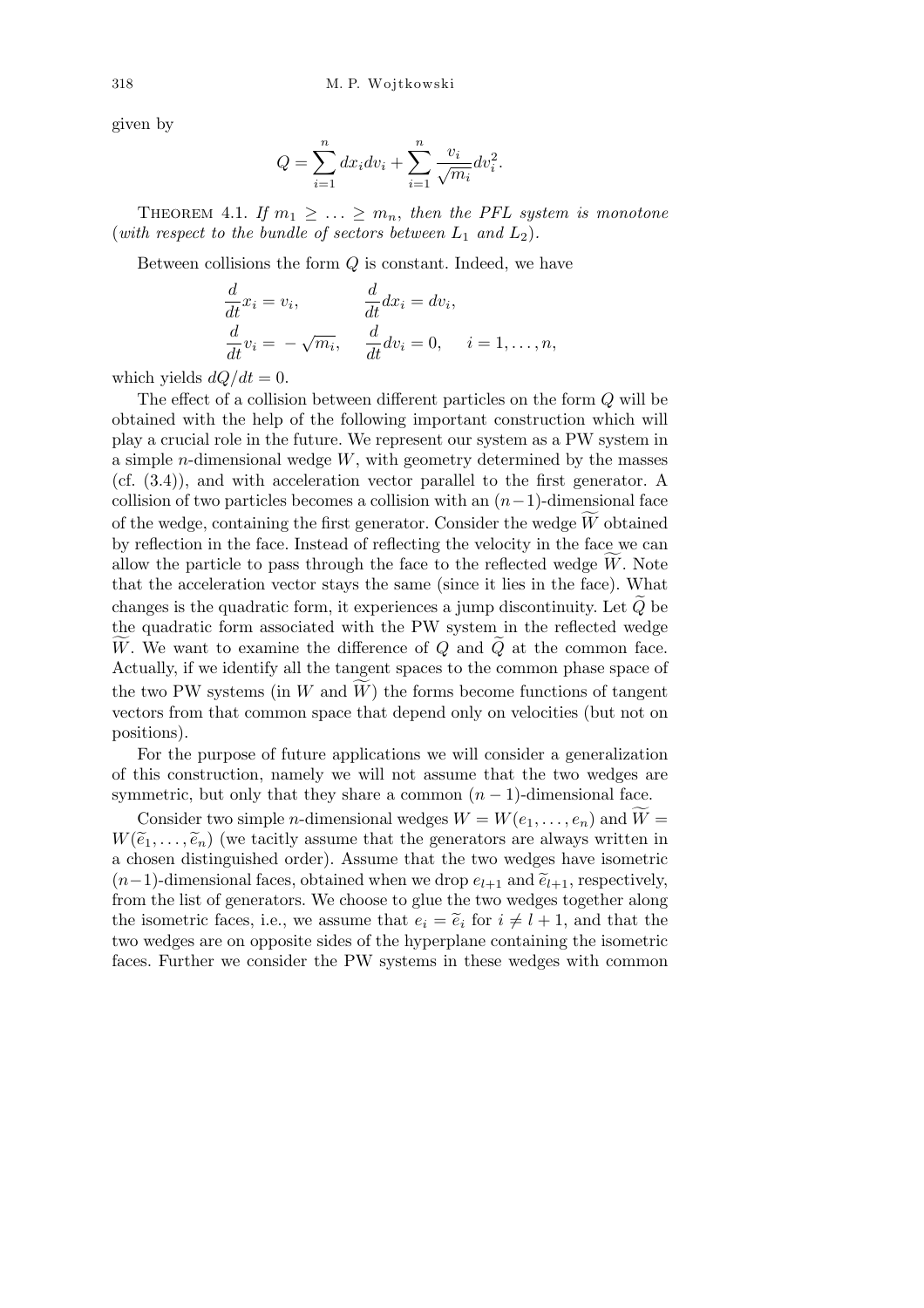acceleration vector parallel to the first generator  $e_1 = \tilde{e}_1$ . In each of the wedges the PW system is equivalent to a PFL system with appropriate masses of the particles,  $(m_1, \ldots, m_n)$  and  $(\widetilde{m}_1, \ldots, \widetilde{m}_n)$  respectively.

Lemma 4.2. *We have*

$$
m_i = \widetilde{m}_i \quad \text{for all } i \neq l, l+1,
$$

$$
m_l + m_{l+1} = \widetilde{m}_l + \widetilde{m}_{l+1}.
$$

P r o o f. Since the two systems have acceleration vectors of the same length it follows that  $M_1 = m_1 + \ldots + m_n = M_1 = \widetilde{m}_1 + \ldots + \widetilde{m}_n$ . Our claim now follows from the formulas  $(3.4)$  for the  $\alpha$ -angles in a simple wedge, since the isometry of the faces implies  $\alpha_i = \tilde{\alpha}_i$  for  $i \neq l, l + 1$ .

We introduce the standard Euclidean coordinates,  $(3.3)$ ,  $x \in \mathbb{R}^n$  and  $\widetilde{x} \in \mathbb{R}^n$  in *W* and  $\widetilde{W}$  respectively, associated with the PFL systems. The common face of the two wedges is described by

$$
x_l/\sin \beta_l = x_{l+1}/\cos \beta_l
$$
 and  $\tilde{x}_l/\sin \tilde{\beta}_l = \tilde{x}_{l+1}/\cos \tilde{\beta}_l$ 

in the respective coordinate systems. These coordinate systems in the configuration space give rise to the respective coordinates in the phase spaces,  $(x, v)$  in  $W \times \mathbb{R}^n$  and  $(\tilde{x}, \tilde{v})$  in  $\widetilde{W} \times \mathbb{R}^n$ . The tangent spaces of these phase spaces are naturally identified because the wedges are contained in the same Euclidean space.

The two coordinate systems are connected by the following "gluing" transformation:

(4.2) 
$$
\begin{aligned}\n\widetilde{x}_i &= x_i \quad \text{for all } i \neq l, l+1, \\
\widetilde{x}_l &= -\cos\Theta \, x_l + \sin\Theta \, x_{l+1}, \\
\widetilde{x}_{l+1} &= \sin\Theta \, x_l + \cos\Theta \, x_{l+1},\n\end{aligned}
$$

where  $\Theta = \beta_l + \tilde{\beta}_l$  is defined by the  $\beta$ -angles of the respective wedges, i.e.,

$$
\tan^2 \beta_l = m_l/m_{l+1}, \quad \tan^2 \tilde{\beta}_l = \tilde{m}_l/\tilde{m}_{l+1}.
$$

Consider the quadratic forms  $Q$  and  $\tilde{Q}$  associated with the respective PFL systems. These quadratic forms depend on velocities (but not on positions), and the space of velocities of the two models is the same Euclidean space. Hence we can compare the two quadratic forms as functions on the space of velocities cross the tangent to the phase space.

PROPOSITION 4.3. For the velocities of trajectories leaving W and enter*ing W*f *we have*

$$
\widetilde{Q} \ge Q \quad \text{if and only if} \quad \beta_l + \widetilde{\beta}_l \ge \pi/2.
$$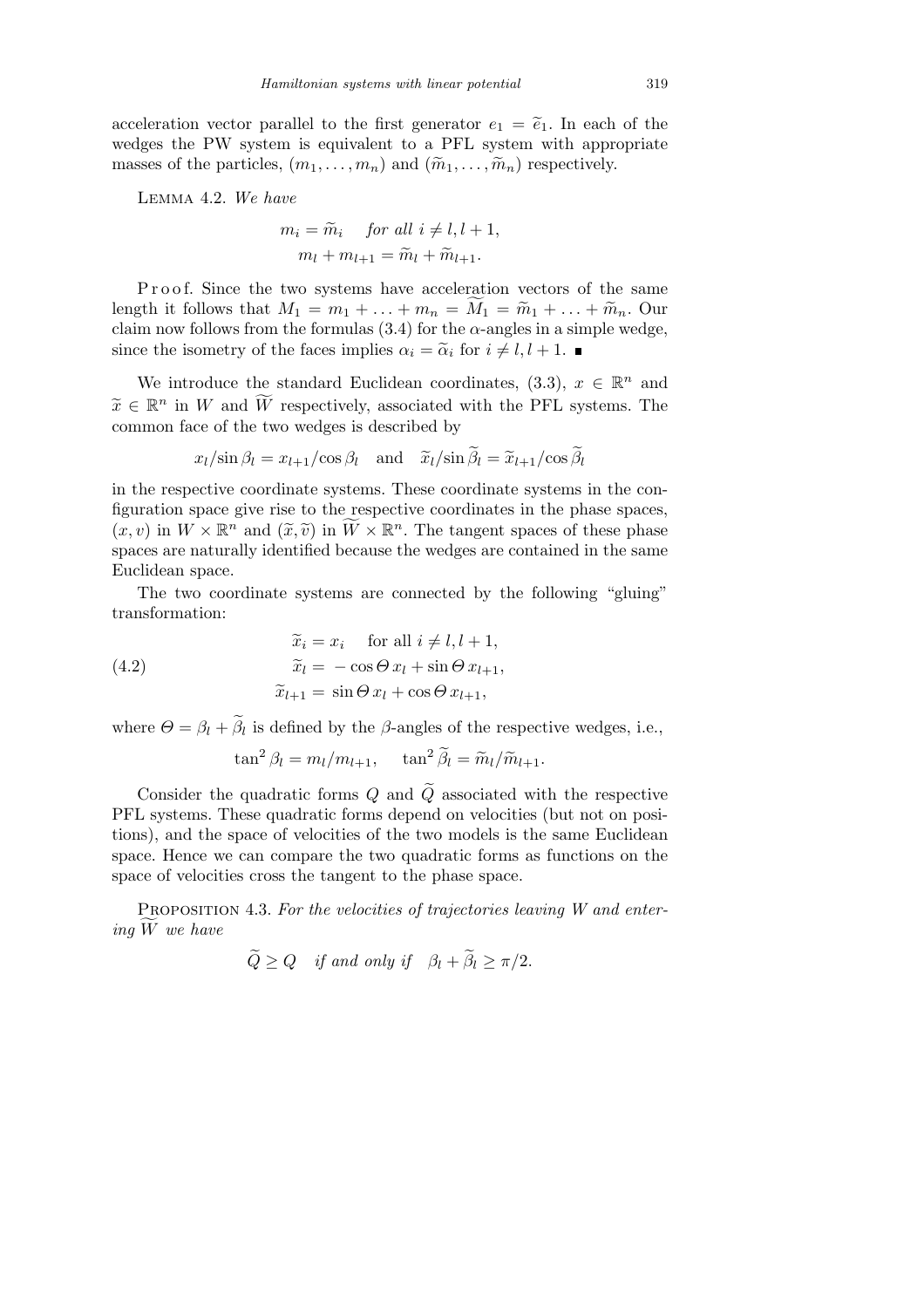*More precisely*, *we have*

$$
\widetilde{Q} - Q = \frac{1}{\sqrt{m_l + m_{l+1}}} \cdot \frac{2 \sin(2(\beta_l + \widetilde{\beta}_l))}{\sin 2\beta_l \sin 2\widetilde{\beta}_l} \times (-\cos \beta_l v_l + \sin \beta_l v_{l+1}) (-\cos \beta_l dv_l + \sin \beta_l dv_{l+1})^2.
$$

COROLLARY 4.4.  $Q = \widetilde{Q}$  *if and only if*  $\beta_l + \widetilde{\beta}_l = \pi/2$ *.* 

Proof. Let us examine the quadratic form

$$
Q = \sum_{i=1}^{n} dx_i dv_i + \sum_{i=1}^{n} \frac{v_i}{\sqrt{m_i}} dv_i^2.
$$

The first sum is invariant under any coordinate changes which respect the distinction between positions and velocities. In the second sum only two terms are affected by the gluing transformation. Hence we obtain

$$
\widetilde{Q} - Q = \sum_{i=1}^{l+1} \frac{\widetilde{v}_i}{\sqrt{m_i}} d\widetilde{v}_i^2 - \sum_{i=l}^{l+1} \frac{v_i}{\sqrt{m_i}} dv_i^2.
$$

Our claim now follows by straightforward calculations. To make them more transparent we introduce yet other coordinate systems in the planes  $(v_l, v_{l+1})$ and  $(\tilde{v}_l, \tilde{v}_{l+1}),$ 

$$
z_1 = \sin \beta_l v_l + \cos \beta_l v_{l+1},
$$
  

$$
z_2 = -\cos \beta_l v_l + \sin \beta_l v_{l+1},
$$

and parallel formulas for  $(\tilde{z}_1, \tilde{z}_2)$ . We have

$$
\sum_{i=1}^{l+1} \frac{v_i}{\sqrt{m_i}} dv_i^2 = \frac{1}{\sqrt{m_l + m_{l+1}}} (z_1 dz_1^2 + 2z_2 dz_1 dz_2 + (z_1 - 2 \cot 2\beta_l z_2) dz_2^2)
$$

and the gluing map (4.2) is given by

$$
\widetilde{z}_1=z_1,\quad \widetilde{z}_2=-z_2.
$$

Now we get immediately

$$
\widetilde{Q} - Q = \frac{2}{\sqrt{m_l + m_{l+1}}} (\cot 2\widetilde{\beta}_l + \cot 2\beta_l) z_2 dz_2^2.
$$

It remains to observe that the crossing from  $W$  to  $\widetilde{W}$  corresponds to  $z_2 < 0$ .

It follows from Proposition 4.3 that in a PW system in a simple wedge with acceleration along the first generator the value of the *Q*-form does not decrease in a collision with any face containing the acceleration vector provided that

$$
\beta_i \ge \pi/4, \quad i = 1, \dots, n-1.
$$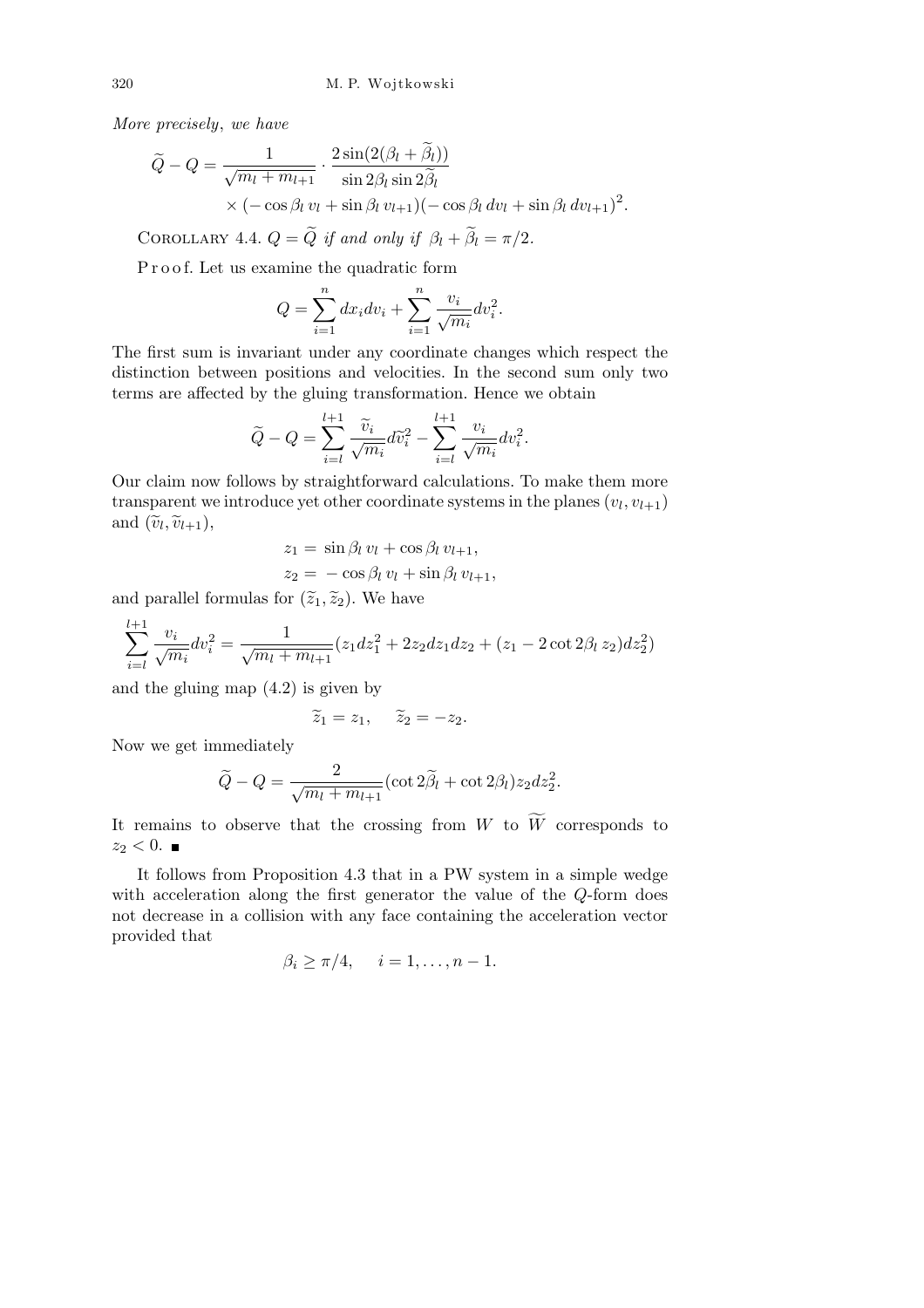Equivalently, in a PFL system the *Q*-form does not decrease in a collision between two particles if only  $m_1 \geq \ldots \geq m_n$ , and this condition is necessary.

Let us further examine the change in the *Q*-form if in the time interval  $[0, t]$  we have collision with the floor of the first particle at time  $t_c$ ,  $0 < t_c < t$ (and no other collisions). It is clear that the calculation reduces to the variables  $(x_1, v_1)$  alone. Let  $x = x_1(0), v = v_1(0), \hat{x} = x_1(t), \hat{v} = v_1(t), a =$  $\overline{m_1}$  and  $v_c = v_1(t_c^-) < 0$ . We have

$$
\hat{x} = -(t - t_c)v_c - \frac{1}{2}a(t - t_c)^2
$$
,  $\hat{v} = -v_c - a(t - t_c)$ ,

where

$$
at_c = v + \sqrt{v^2 + 2ax}
$$
,  $v_c = -\sqrt{v^2 + 2ax}$ .

So  $(\hat{x}, \hat{v})$  depends on  $(x, v)$  smoothly (unless  $(x, v) = (0, 0)$ ) and we can calculate the derivative. We get  $d\hat{v} = dv - \frac{2}{v}$  $\frac{2}{v_c}(vdv+adv)$ . From the preservation of the energy in a collision we conclude that  $\hat{v}d\hat{v} + ad\hat{x} = vdv + adx$ . Now the difference of the quadratic forms at time *t* and at time 0 is

$$
(\widehat{v}d\widehat{v} + ad\widehat{x})\frac{d\widehat{v}}{a} - (vdv + adx)\frac{dv}{a} = -\frac{2}{av_{c}}(vdv + adx)^{2} \ge 0.
$$

We conclude that in a collision with the floor the derivative of the Hamiltonian flow is monotone (the *Q*-form does not decrease). Note that no further conditions on the masses (on the *β*-angles in the PW system) are necessary to assure the monotonicity in a collision of the first particle with the floor (collision with the face which does not contain the acceleration vector). Theorem 4.1 is proven.

Let us now examine the  $L_1$ - and  $L_2$ -exceptional subspaces, and  $L_1$ - and  $L_2$ -exceptional points. First we inspect what happens to tangent vectors from the two Lagrangian subspaces in a collision with the floor. Using the formulas developed above we find that for a vector from  $L_1$  either  $dx_1 \neq 0$ and then the vector enters the interior of the sector  $C = \{Q > 0\}$ , or  $dx_1 = 0$ and then  $d\hat{x}_1 = 0$  and the vector stays in  $L_1$ , and under the identification of the tangent spaces the vector does not change.

For a vector from  $L_2$  we have  $d\hat{v}_1 = dv_1$  and the vector stays in  $L_2$ . If we use  $(dv_1, \ldots, dv_n)$  as coordinates in  $L_2$  these Lagrangian subspaces become naturally identified and we conclude that in a collision with the floor a vector from *L*<sup>2</sup> stays in *L*<sup>2</sup> and is not changed at all.

By Proposition 4.3 in a collision of an *l*th particle with the  $(l+1)$ st lighter particle  $(m_l > m_{l+1})$  a vector from  $L_2$  either enters the interior of the sector C or  $dv_l/\sqrt{m_l} = dv_{l+1}/\sqrt{m_{l+1}}$  and the *v*-components of the vector are not changed. (In the language of the PW system this last condition means that the velocity component of the vector is parallel to the face of the wedge in which the particle is reflected.) As a result, for vectors from  $L_2$  we get one equation for each nondegenerate collision of two particles. Since also no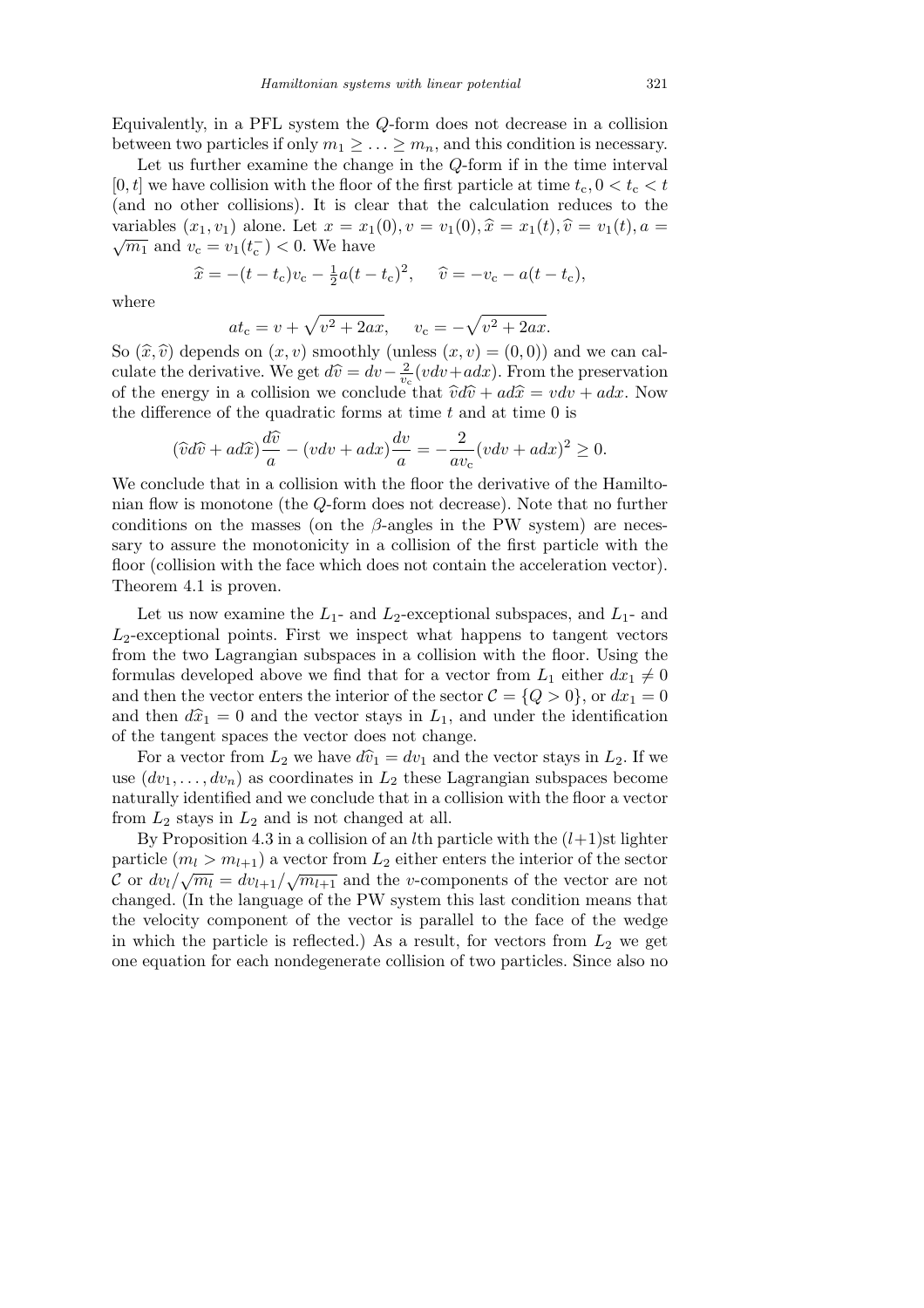collision with the floor can change the *v*-components of a vector from *L*2, it follows immediately that if the masses of the particles decrease (strictly) every vector in  $L_2$  enters eventually the interior of the sector  $\mathcal{C}$  except when  $dv_i/\sqrt{m_i}$  are all equal for  $i = 1, \ldots, n$ . This last condition means that the vector is parallel to the Hamiltonian vector field. It shows that if the masses decrease there are no *L*2-exceptional trajectories of the flow (among regular trajectories).

None of the vectors from  $L_1 \cap \{dH = 0\}$  can enter the interior of the sector as a result of a collision of two particles. They stay in *L*<sup>1</sup> but they are changed by the appropriate reflection in a face of the wedge. Only a collision with the floor can push vectors from  $L_1$  into the interior of the sector  $\mathcal{C}$ . It happens if  $dx_1 \neq 0$  immediately before the collision. Hence in principle there may be  $L_1$ -exceptional trajectories on which the collisions between particles always "prepare" some vectors before each collision with the floor so that  $dx_1 = 0.$ 

In a recent paper Simányi  $[S]$  showed that the set of  $L_1$ -exceptional trajectories is at most a countable union of codimension 1 submanifolds.

THEOREM 4.5 (Simányi [S]). *If*  $m_1 > m_2 \geq \ldots \geq m_n$ , then the PFL *system is completely hyperbolic.*

## **5. Special examples**

*Capped system of particles*. Let us explore the consequences of the property that a simple wedge has two distinguished orderings of generators. A PFL system is equivalent to a PW system with acceleration vector parallel to the first generator. Let us modify the PFL system so that the wedge stays the same but the acceleration becomes parallel to the last generator. This is accomplished by changing the potential energy and the resulting Hamiltonian is

$$
H = \sum_{i=1}^{n} \frac{p_i^2}{2m_i} + m_n q_n.
$$

As before the configuration space is  $\{q \in \mathbb{R}^n \mid 0 \le q_1 \le \ldots \le q_n\}$  and the particles collide with each other and the floor. We will call it the *capped system of particles in a line*. The new feature is that between collisions the particles move uniformly (with constant velocity) except for the last particle which is accelerated down (it falls down). It is this last particle ("the cap") that keeps the system closed, i.e., the energy surface  ${H = const}$  is compact and it carries a finite Liouville measure.

The capped system of particles is equivalent to another PFL system with different masses. We will calculate these masses (or equivalently the *β*angles) to establish conditions under which the capped system is completely hyperbolic or completely integrable. Note that the *β*-angles are complete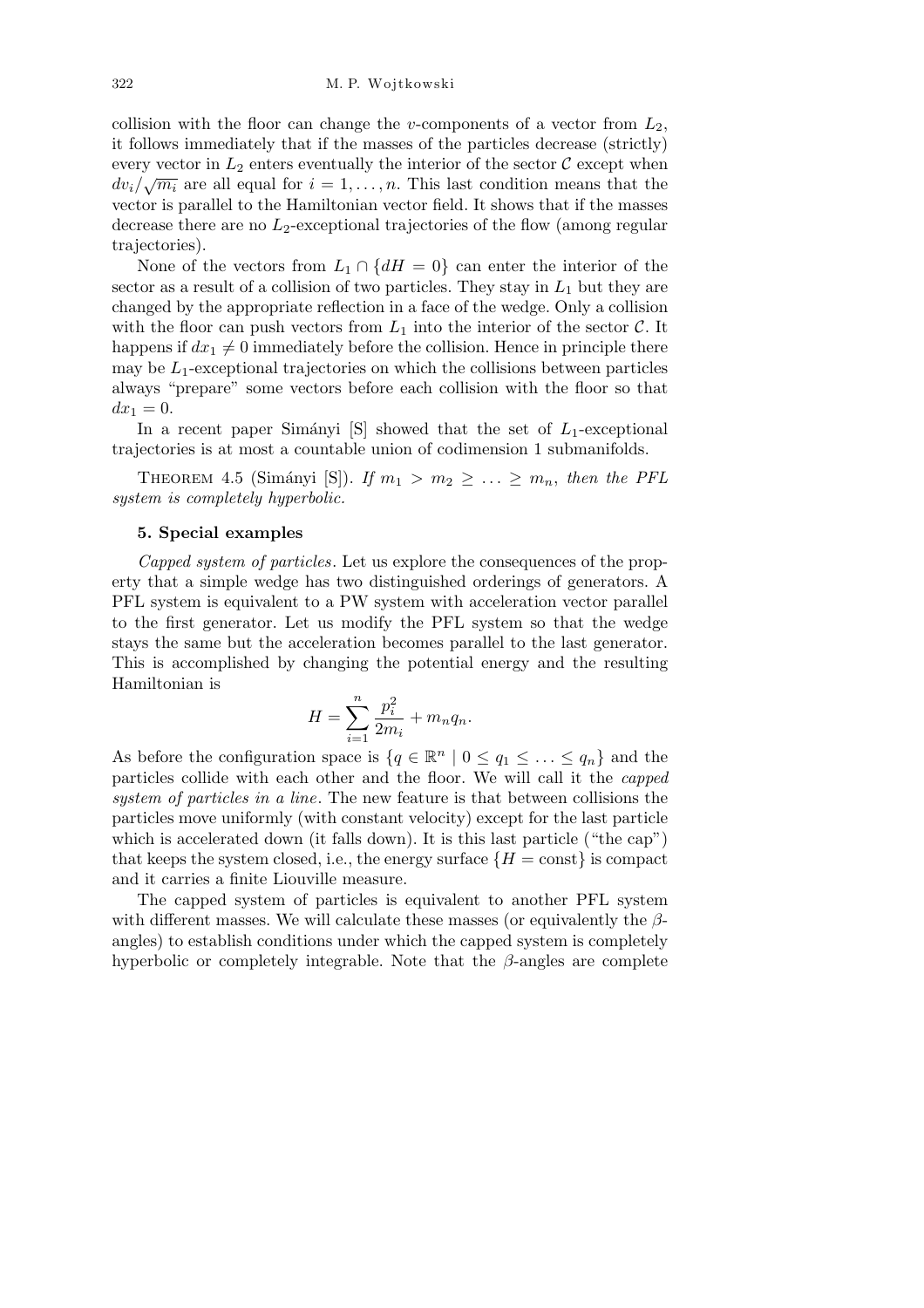Euclidean invariants of a simple wedge with a chosen distinguished ordering of the generators, and they do change when we change the distinguished ordering and the last generator becomes the first.

Theorem 5.1. *The capped system of particles in a line is completely integrable if*

$$
m_k = \frac{n}{k(k+1)} m_n \quad \text{for } k = 1, \dots, n-1,
$$

*and completely hyperbolic if*

$$
\frac{m_1}{M_1} \ge \frac{1}{2} \quad \text{and} \quad \frac{m_i}{M_i} \ge \frac{m_{i-1}}{M_{i-1}} \left( 1 + \frac{m_{i-1}}{M_{i-1}} \right)^{-1} \quad \text{for } i = 2, \dots, n-2
$$

*and*

$$
\frac{m_{n-1}}{M_{n-1}} > \frac{m_{n-2}}{M_{n-2}} \left( 1 + \frac{m_{n-2}}{M_{n-2}} \right)^{-1}
$$

*.*

P r o o f. We need to calculate the  $\alpha$ - and  $\beta$ -angles for the reversed ordering of the generators of the simple wedge. Denote these angles for the reversed ordering by  $\hat{\alpha}_k$  and  $\hat{\beta}_k$ ,  $k = 1, \ldots, n-1$ , respectively. From (2.1), (2.2) and (3.4) we obtain for  $k = 1, ..., n - 1$ ,

$$
\cos^2 \hat{\alpha}_k = \cos^2 \alpha_{n-k} = \frac{M_{n-k+1}}{M_{n-k}}, \quad \sin^2 \hat{\alpha}_k = \frac{m_{n-k}}{M_{n-k}},
$$

$$
\tan^2 \hat{\beta}_{n-1} = \tan^2 \hat{\alpha}_{n-1} = \frac{m_1}{M_2},
$$

and for  $k = 1, ..., n-2$ ,

$$
\tan^2 \hat{\beta}_k = \frac{\tan^2 \hat{\alpha}_k}{\sin^2 \hat{\alpha}_{k+1}} = \frac{m_{n-k} M_{n-k-1}}{m_{n-k-1} M_{n-k+1}}.
$$

Introducing  $X_i = M_1/M_i$  for  $i = 1, ..., n$  and setting  $X_0 = 0$  we can rewrite this as

$$
\tan^2 \widehat{\beta}_{n-i} = \frac{X_{i+1} - X_i}{X_i - X_{i-1}}, \quad i = 1, \dots, n-1.
$$

By the results of Section 4, the condition of complete integrability is that  $\tan^2 \widehat{\beta}_k = 1$  for  $k = 1, \ldots, n - 1$ . It is equivalent to the linearity condition

$$
X_{i+1} - X_i = X_i - X_{i-1}, \quad i = 1, \dots, n-1.
$$

Since  $X_1 - X_0 = 1$  we obtain  $X_i = i$ . The claim about complete integrability follows. We can apply Theorem 4.5 if  $\tan^2 \widehat{\beta}_k \geq 1$  for  $k = 1, \ldots, n-1$ , and  $\tan^2 \widehat{\beta}_1 > 1$ . This gives us the convexity condition

 $X_{i+1} - X_i \ge X_i - X_{i-1}, \quad i = 1, \ldots, n-1, \quad X_n - X_{n-1} > X_{n-1} - X_{n-2},$ which translates into the conditions in the theorem.  $\blacksquare$ 

*System of attracting particles in a line*. Consider a system of *n*+ 1 point particles in a line with positions  $q_0 \leq q_1 \leq \ldots \leq q_n$  and masses  $m_0, \ldots, m_n$ .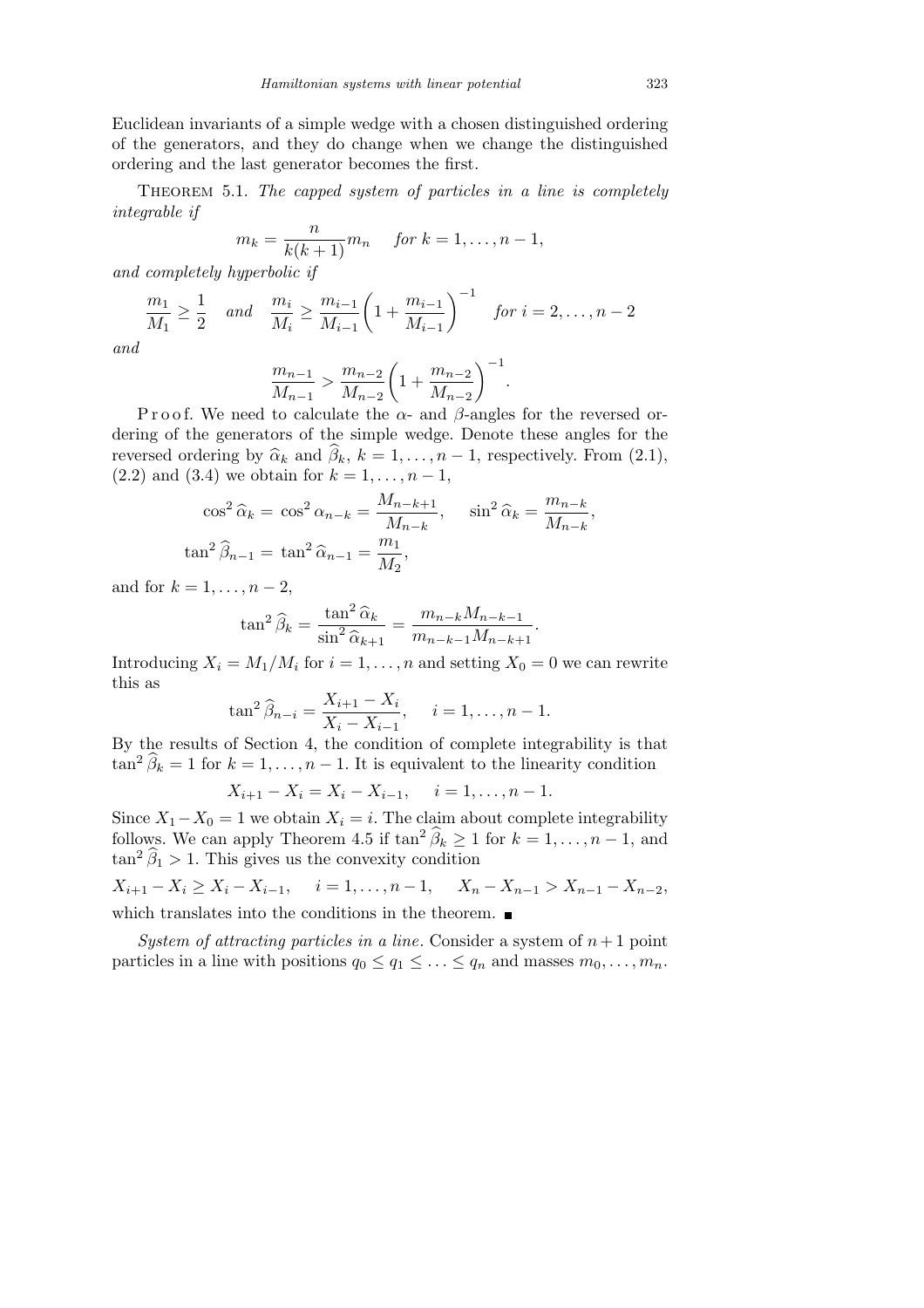They collide elastically with each other and their interaction is defined by a linear translation invariant potential  $\sum_{i=1}^{n} m_i(q_i - q_0)$ . Thus the Hamiltonian of the system is

$$
H = \sum_{i=0}^{n} \frac{p_i^2}{2m_i} + \sum_{i=1}^{n} m_i (q_i - q_0).
$$

The total momentum is preserved in this system. Setting the total momentum to zero and fixing the center of mass  $m_0q_0 + m_1q_1 + \ldots + m_nq_n = 0$  we obtain a PW system in a simple wedge with acceleration parallel to the first generator (hence our system is also equivalent to a PFL system). Indeed, introducing symplectic coordinates (*η, ξ*),

$$
\eta_0 = m_0 q_0 + m_1 q_1 + \dots + m_n q_n,
$$
  
\n
$$
\eta_i = q_i - q_{i-1}, \quad i = 1, \dots, n,
$$
  
\n
$$
p_0 = m_0 \xi_0 - \xi_1,
$$
  
\n
$$
p_i = m_i \xi_0 + \xi_i - \xi_{i+1}, \quad i = 1, \dots, n-1,
$$
  
\n
$$
p_n = m_n \xi_0 + \xi_n,
$$

and setting the total momentum and the center of mass to zero,  $\eta_0 = 0$ ,  $\xi_0 = 0$ , we obtain the Hamiltonian

$$
H = \frac{\xi_1^2}{2m_0} + \sum_{i=1}^{n-1} \frac{(\xi_i - \xi_{i+1})^2}{2m_i} + \frac{\xi_n^2}{2m_n} + \sum_{i=1}^n M_i \eta_i,
$$

where  $M_i = m_i + \ldots + m_n$  for  $i = 0, 1, \ldots, n$ . By Proposition 3.1 the wedge  $W = \{\eta_1 \geq 0, \dots, \eta_n \geq 0\}$  is simple. It can also be checked that the acceleration is parallel to the first generator. (Acceleration parallel to the last generator corresponds to the potential  $\sum_{i=0}^{n-1} m_i (q_n - q_i)$ , which gives a symmetric system where the special role is played by  $q_n$  rather than  $q_0$ .)

Theorem 5.2. *The system of attracting particles is completely integrable if for some*  $a > n$ ,

$$
\frac{m_i}{m_0} = \frac{a}{(a-i)(a-i+1)}, \quad i = 1, \dots, n,
$$

*and it is completely hyperbolic if the sequence*

$$
a_i = \frac{m_0 + m_1 + \ldots + m_{i-1}}{m_i} + i, \quad i = 1, \ldots, n,
$$

*satisfies*  $a_1 < a_2 \le a_3 \le \ldots \le a_n$ .

P r o o f. The *n*-dimensional wedge  $W = \{\eta_1 \geq 0, \ldots, \eta_n \geq 0\}$  has in the original coordinates the unit generators  $e_i = (e_i^0, e_i^1, \dots, e_i^n, )$ ,  $i = 1, \dots, n$ ,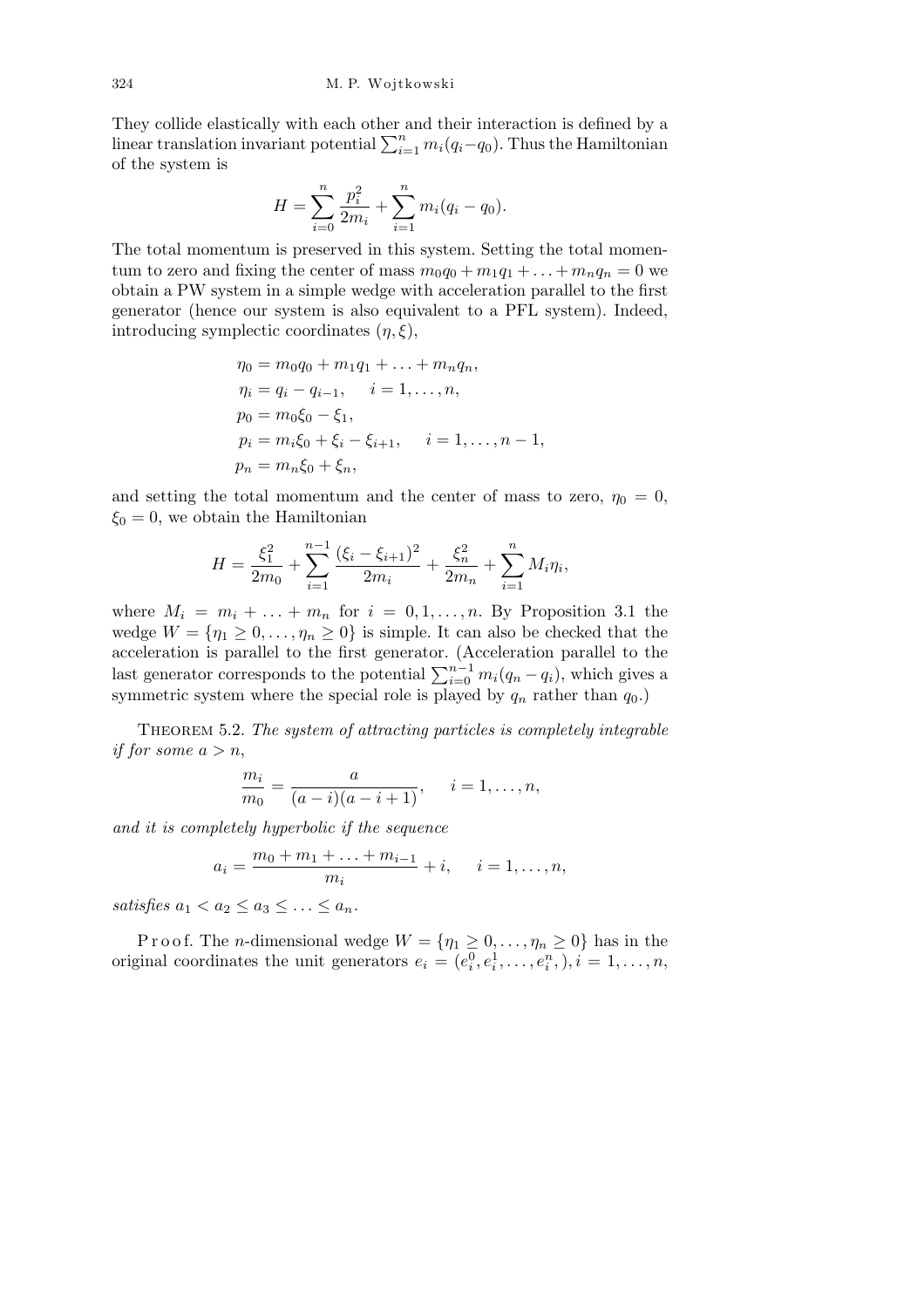where

$$
\sqrt{M_0} e_i^k = \begin{cases} -\sqrt{\frac{M_i}{M_0 - M_i}} & \text{if } k < i, \\ \sqrt{\frac{M_0 - M_i}{M_i}} & \text{if } k \geq i. \end{cases}
$$

The acceleration vector is parallel to  $e_1$  and for  $1 \leq i < j \leq n$  we get s

$$
\langle e_i, e_j \rangle = \sqrt{\frac{M_0 - M_i}{M_i}} \sqrt{\frac{M_j}{M_0 - M_j}}
$$

(which implies immediately by Proposition 2.3 that the wedge is indeed simple). We calculate further that the *β*-angles are given by

$$
\tan^2 \beta_i = \frac{m_i}{m_0 + m_1 + \ldots + m_{i-1}} \left( \frac{m_0 + m_1 + \ldots + m_i}{m_{i+1}} + 1 \right)
$$

for  $i = 1, \ldots, n - 1$ . If we introduce

$$
X_i = \frac{m_0 + m_1 + \ldots + m_{i-1}}{m_i} + i, \quad i = 1, \ldots, n,
$$

then the condition for complete integrability is

$$
X_{i+1} = X_i, \quad i = 1, \dots, n-1,
$$

and the condition for complete hyperbolicity is

$$
X_{i+1} \ge X_i
$$
,  $i = 2,...,n-1$ ,  $X_2 > X_1$ .

This leads to the conditions in the theorem.  $\blacksquare$ 

For example, in the case of equal masses  $m_1 = \ldots = m_n$ , we have complete hyperbolicity of the system. Note that we can rewrite the potential energy as

$$
\sum_{i=1}^n M_i(q_i-q_{i-1}),
$$

i.e., we can interpret the interaction of the particles as the attraction of nearest neighbors, but then the force of attraction decays for particles further to the right.

**6. Wide wedges and the Main Theorem.** Let  $W = W(g_1, \ldots, g_k)$ be a *k*-dimensional wedge in a Euclidean *n*-dimensional space *E*.

DEFINITION 6.1. A *k*-dimensional wedge  $W = W(g_1, \ldots, g_k)$  is called *wide* if the angles between the generators exceed  $\pi/2$ , i.e.,  $\langle g_i, g_j \rangle < 0$  for any  $1 \leq i < j \leq k$ .

Clearly every face of a wide wedge is a wide wedge of lower dimension.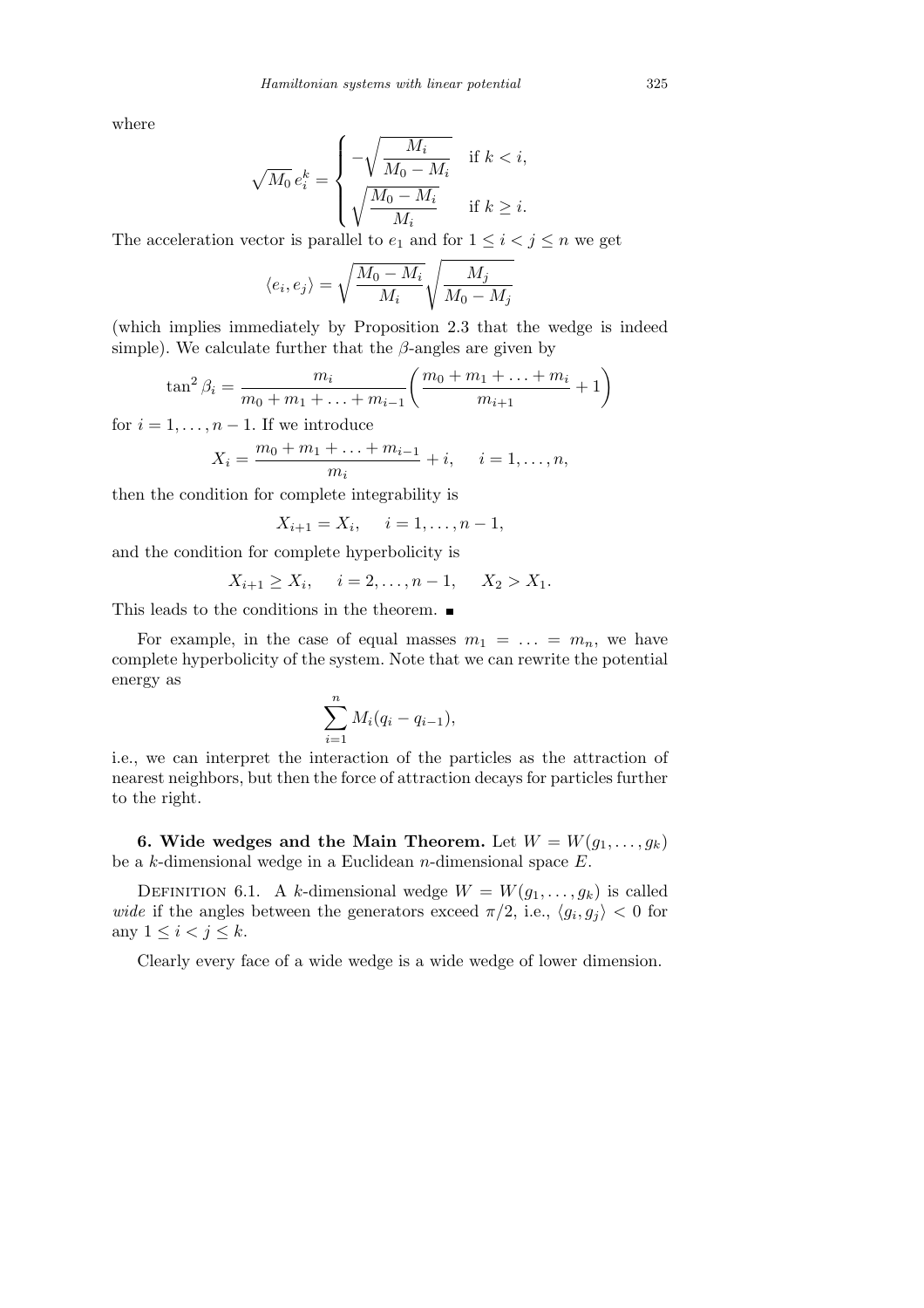Proposition 6.2. *If an n-dimensional wedge W is wide then the dual wedge W<sup>∗</sup> is contained in W and the inclusion is strict*, *in the sense that the only point in the intersection of the boundaries of W and W<sup>∗</sup> is* 0*.*

Proof. This proof was communicated to us by Michał Rams. Consider a wide wedge  $W = W(g_1, \ldots, g_n)$  and let  $\{f_1, \ldots, f_n\}$  be the generators of the dual wedge  $W^*$  which also form a basis dual to the basis  $\{g_1, \ldots, g_n\}$ . We have

$$
f_i = \sum_{j=1}^n \langle f_i, f_j \rangle g_j
$$

for  $i = 1, \ldots, n$ . It is sufficient to show that all the coeffcients in these expansions are positive. Assume that this is not the case and for say  $f_1$  the set  $I = \{j \mid \langle f_1, f_j \rangle \leq 0\}$  is nonempty. We define

$$
f_1^+ = \sum_{j \notin I} \langle f_1, f_j \rangle g_j, \quad f_1^- = - \sum_{k \in I} \langle f_1, f_k \rangle g_k,
$$

so that  $f_1 = f_1^+ - f_1^-$ . Since  $f_1^-$  belongs to *W* we get

(6.1) 
$$
0 \le \langle f_1, f_1^- \rangle = \langle f_1^+, f_1^- \rangle - \langle f_1^-, f_1^- \rangle.
$$

But since the wedge *W* is wide we also have

(6.2) 
$$
\langle f_1^+, f_1^- \rangle = - \sum_{j \notin I} \sum_{k \in I} \langle f_1, f_j \rangle \langle f_1, f_k \rangle \langle g_j, g_k \rangle \leq 0.
$$

Comparing (6.1) and (6.2) we conclude that  $f_1^- = 0$  and  $f_1 = f_1^+$ . Finally, consider one of the vectors  $g_k$  missing from the expansion of  $f_1$ , i.e.,  $k \in I$ or  $\langle f_1, f_k \rangle = 0$ . We get

$$
0 \le \langle f_1, g_k \rangle = \sum_{j \notin I} \langle f_1, f_j \rangle \langle g_j, g_k \rangle,
$$

which is contradictory since all the terms in the last sum are negative.

COROLLARY 6.3. If the *n*-dimensional wedge  $W(g_1, \ldots, g_n)$  is wide then *the angle between any two of its codimension* 1 *faces exceeds*  $\pi/2$ *.* 

COROLLARY 6.4. *If*  $W(g_1, \ldots, g_n)$  *is wide and*  $\{f_1, \ldots, f_n\}$  *is the basis dual to*  $\{g_1, \ldots, g_n\}$  *then*  $\langle f_i, f_j \rangle > 0$  *for any*  $1 \leq i, j \leq n$ *.* 

Note that the converse of Proposition 6.2 (or of any of the two corollaries) does not hold for  $n \geq 3$ .

Proposition 6.5. *If a wedge is wide*, *then the orthogonal projection of the interior of the dual wedge onto any of its faces is contained in the interior of that face.*

In particular, the orthogonal projections onto any face of the wedge of any vector from the interior of the dual wedge are nonzero.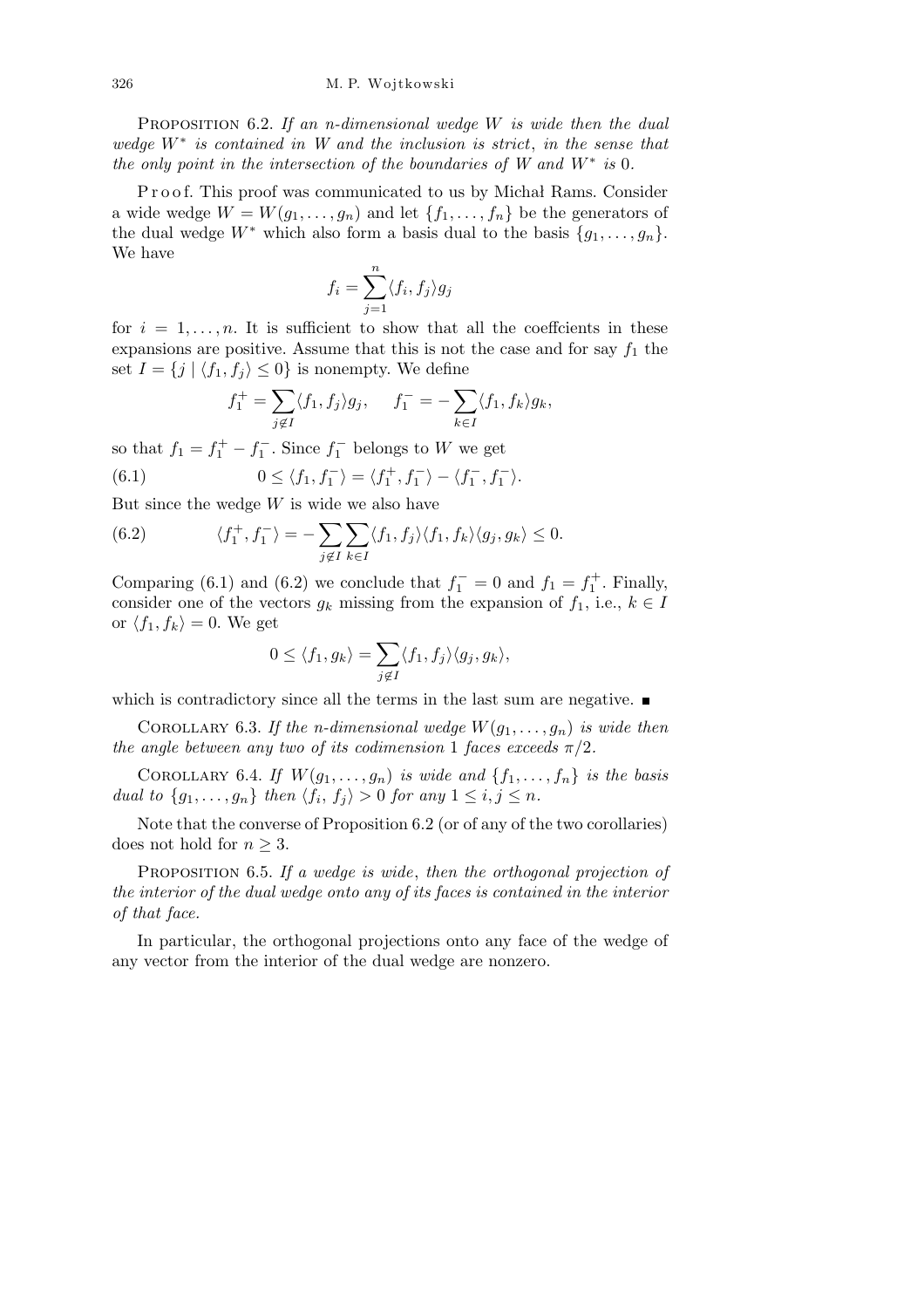Proof. Let  $\{g_1, \ldots, g_n\}$  be generators of the wedge and let  $\{f_1, \ldots, f_n\}$ be the dual basis (and hence also the generators of the dual wedge). The orthogonal projections of  $f_1, \ldots, f_k$  onto the subspace  $S(g_1, \ldots, g_k)$  form the basis dual to  ${g_1, \ldots, g_k}$  in this subspace. It follows that the orthogonal projection of the dual wedge onto a face is the dual wedge of that face. Since all the faces are also wide, by Proposition 6.2 this projection is contained in the face and the inclusion is strict.  $\blacksquare$ 

We can now formulate and prove our

Main Theorem 6.6. *The PW system in a wide wedge with arbitrary acceleration vector from the interior of the dual wedge is completely hyperbolic.*

In the standard representation,  $W = \{(\eta_1, \ldots, \eta_n) \in \mathbb{R}^n \mid \eta_i \geq 0, i = 1, \ldots, n\}$  $1, \ldots, n$ } and the scalar product in the *η* coordinates is defined by a positive definite matrix  $L = \{l_{ij}\}\$ . The assumption that *W* is wide translates into  $l_{ij}$  < 0 for  $i \neq j$ . By Corollary 6.4 it follows that the inverse matrix  $K = L^{-1}$ has all entries positive. The Hamiltonian of the system is

$$
H = \frac{1}{2} \langle K\xi, \xi \rangle + \langle c, \eta \rangle,
$$

where  $\langle \cdot, \cdot \rangle$  denotes the arithmetic scalar product in  $\mathbb{R}^n$ ,  $\xi \in \mathbb{R}^n$  is the momentum of the particle and  $c \in \mathbb{R}^n$  is a vector with all entries positive, so that the acceleration vector equal to *Kc* is in the interior of the dual wedge. Now the Main Theorem can be reformulated as the Main Theorem from the Introduction.

*Proof of the Main Theorem.* Let the wide wedge be  $W = W(g_1, \ldots, g_n)$ . We will divide it into *n*! simple wedges. For that purpose let us note that a simple wedge is uniquely defined by the choice of a first generator  $e_1$  and a flag of subspaces

$$
S_1 \supset \ldots \supset S_n
$$

such that  $e_1$  is not orthogonal to any of the subspaces. Indeed, given such a flag we define  $e_k$  as the orthogonal projection of  $e_1$  onto  $S_k$ . Clearly the wedge  $W(e_1, \ldots, e_n)$  is simple. Conversely, for a simple wedge  $W(e_1, \ldots, e_n)$ we obtain the flag of subspaces by considering  $S_k = S(e_k, \ldots, e_n)$ ,  $k =$ 1*, . . . , n*.

The first generator of all our simple wedges will be the acceleration vector. We define a simple wedge  $W_{\sigma}$ , for any permutation  $\sigma$  of  $\{1, \ldots, n\}$ , by the flag

$$
S_k = S(g_{\sigma(k)}, g_{\sigma(k+1)} \dots, g_{\sigma(n)}), \quad k = 1, \dots, n.
$$

By Proposition 6.5 the acceleration vector is not orthogonal to any of the faces of the wide wedge, so that these *n*! flags define indeed simple wedges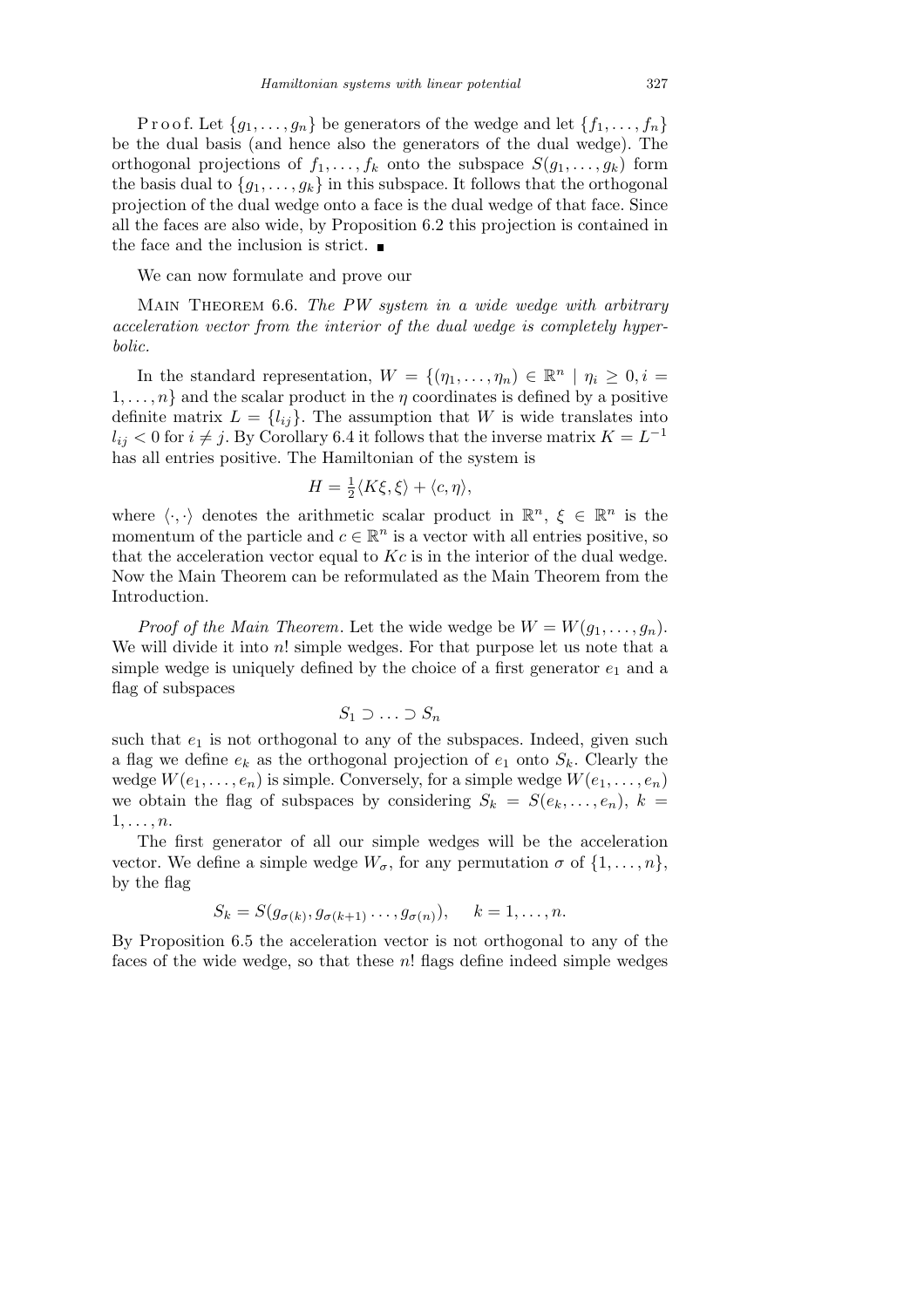and moreover

$$
\bigcup_{\sigma} W_{\sigma} = W(g_1, \ldots, g_n),
$$

and the interiors of these simple wedges are mutually disjoint. The intersection of all these wedges is the ray spanned by their first generator *e*<sup>1</sup> (the acceleration vector).

Consider two adjacent wedges,  $W_{\sigma_0}$  and  $W_{\sigma_1}$ , i.e., two wedges which have a common (*n−*1)-dimensional face. Without loss of generality we can assume that  $\sigma_0$  is the identity permutation. Then by necessity  $\sigma_1$  is a transposition of two consecutive indices, say *l* and  $l + 1$ . Consider the *β*-angles for  $W_{\sigma_0}$ and  $W_{\sigma_1}, \beta_1, \ldots, \beta_{n-1}$  and  $\tilde{\beta}_1, \ldots, \tilde{\beta}_{n-1}$ , respectively.

**LEMMA 6.7.** For the two adjacent wedges,  $\beta_l + \tilde{\beta}_l > \pi/2$ .

P r o o f. The two adjacent wedges have the same first *l* generators,  $e_1, \ldots$  $\dots, e_l$ , and the same last  $n - l - 1$  generators,  $e_{l+2}, \dots, e_n$ . Let  $e_{l+1}, \widetilde{e}_{l+1}$  be the two different generators for the wedges  $W_{\sigma_0}$  and  $W_{\sigma_1}$ , respectively.

The angles  $\beta_l$  and  $\tilde{\beta}_l$  are equal to the angles between codimension 1 subspaces of  $S_l = S(g_l, g_{l+1}, \ldots, g_n)$ :  $\beta_l$  is the angle between  $S(e_l, g_{l+2}, \ldots, g_n)$ and  $S(e_{l+1}, g_{l+2}, \ldots, g_n) = S(g_{l+1}, g_{l+2}, \ldots, g_n)$ , while  $\widetilde{\beta}_l$  is the angle between  $S(e_l, g_{l+2},..., g_n)$  and  $S(\tilde{e}_{l+1}, g_{l+2},..., g_n) = S(g_l, g_{l+2},..., g_n)$ . Since these three subspaces of  $S_l$  have in common the codimension 2 subspace  $S(g_{l+2},...,g_n)$  we conclude that  $\beta_l + \tilde{\beta}_l$  is the angle between two subspaces of  $S_l$ ,  $S(g_{l+1}, g_{l+2}, \ldots, g_n)$  and  $S(g_l, g_{l+2}, \ldots, g_n)$ . Observing that these are two faces of the wide wedge  $W(g_l, g_{l+1}, \ldots, g_n)$  we obtain the lemma from Corollary 6.3.

In each of the simple wedges we introduce the form *Q* furnished by the canonical isomorphism with a PFL system. We obtain a piecewise continuous *Q*-form in the tangent bundle of the phase space of our system. This form is defined by two Lagrangian bundles,  $L_1$  and  $L_2$ . Note that  $L_1$  is continuous (with the natural identification of the tangent spaces to the phase space  $W \times \mathbb{R}^n$  it is actually constant) while  $L_2$  experiences jump discontinuities when we cross from one simple wedge to another (cf. Corollary 4.4).

By Proposition 4.3 and Lemma 6.7 our system is *Q*-monotone. To apply Theorem 1.4 it remains to examine *L*1- and *L*2-exceptional trajectories.

Consider Euclidean coordinates  $(x, v) \in \mathbb{R}^n \times \mathbb{R}^n$  in which the kinetic energy has the standard form  $\langle v, v \rangle/2$ , where  $x \in \mathbb{R}^n$  represents the position of the particle in the wedge *W* and  $v \in \mathbb{R}^n$  represents its velocity. In these coordinates  $L_1 = \{dv_1 = \ldots = dv_n = 0\}$  and the *Q*-form is

$$
Q = \sum_{k=1}^{n} dx_k dv_k + \sum_{i,j=1}^{n} z_{ij} dv_i dv_j,
$$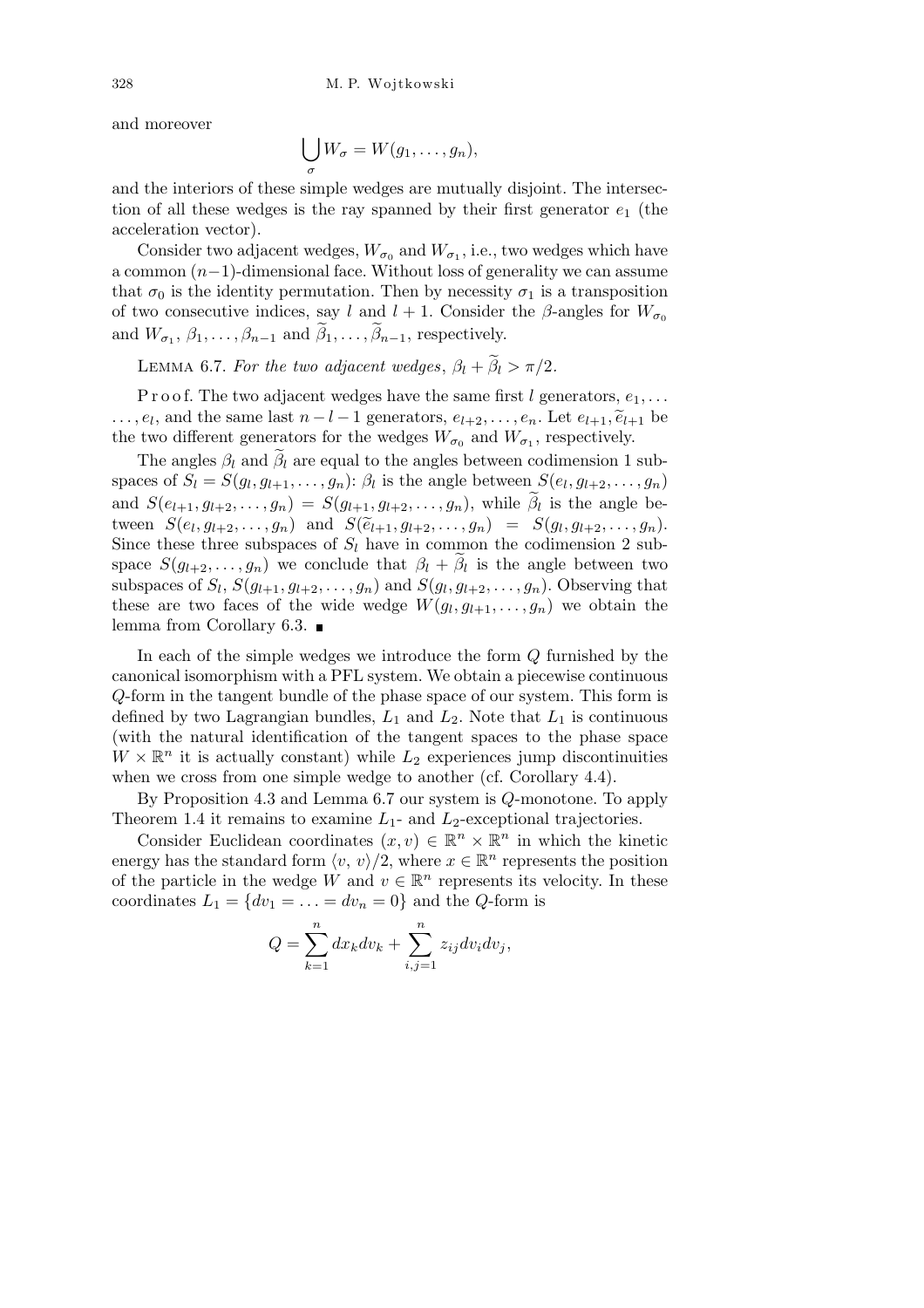where the symmetric matrix  $\{z_{ij}\}$  depends on the simple wedge  $W_{\sigma}$  in which  $x$  is located and the velocity  $v$ . Vectors from  $L_1$  are not changed by the derivative of the flow unless there is a collision with one of the faces of the wide wedge. This collision considered in the corresponding PFL system becomes a collision with the floor. The effect of such a collision on vectors from  $L_1 = L_1 \cap \{dH = 0\}$  was discussed in Section 4. In our present language the conclusion is the following. Either a vector from  $\bar{L}_1$  is parallel to the face of the wedge where the collision is occurring and then it is not changed by the derivative of the flow, or it is transversal to the face and then it enters the interior of the sector  $C = \{Q \geq 0\}$  as a result of the collision. Hence the only vectors from  $\tilde{L}_1$  which do not ever enter the interior of  $\mathcal C$  are the vectors parallel to all the faces with which the particle collides in the future. There are no vectors parallel to all the  $(n-1)$ -dimensional faces of the wide wedge. It follows that the only  $L_1$ -exceptional trajectories could be those for which the particle does not collide in the future with one (or several) of the faces.

Claim 1. *There are no nondegenerate trajectories avoiding future collisions with one of the faces.*

A *degenerate trajectory* is one which hits two faces simultaneously or has velocity with zero orthogonal component to the face at the time of collision, i.e., it is a trajectory for which there is no natural continuation of the dynamics. To prove the claim note that, if the avoided face is  $W(g_2, \ldots, g_n)$ , then the component of the velocity in the direction of *g*<sup>1</sup> is preserved at all other collisions, since all the faces with which our orbit collides are parallel to *g*1. Between collisions we have

$$
\frac{d}{dt}\langle v,g_1\rangle=-\langle a,g_1\rangle<0
$$

because the acceleration vector *a* is taken from the interior of the dual cone. We obtain the contradiction that on our orbit  $\langle v, g_1 \rangle$  goes to  $-\infty$ . Hence there are no such orbits. (Note that we did not need to use Simányi's method [S] and we have established more. It is quite plausible that also in the case of a simple wedge there are no  $L_1$ -exceptional orbits. It is indeed so in the case obtained from the symmetric wide wedge, when every pair of adjacent simple wedges,  $W_{\sigma_1}$  and  $W_{\sigma_2}$ , is symmetric with respect to the common face, cf. Section 8.)

It remains to show that there are only few  $L_2$ -exceptional trajectories. We identify all the *L*<sup>2</sup> subspaces with the tangent velocity space by the natural projection. Further the tangent velocity space can be naturally identified with the tangent configuration space. Hence we can use  $(d\eta_1, \ldots, d\eta_n)$  as coordinates in the subspaces *L*2.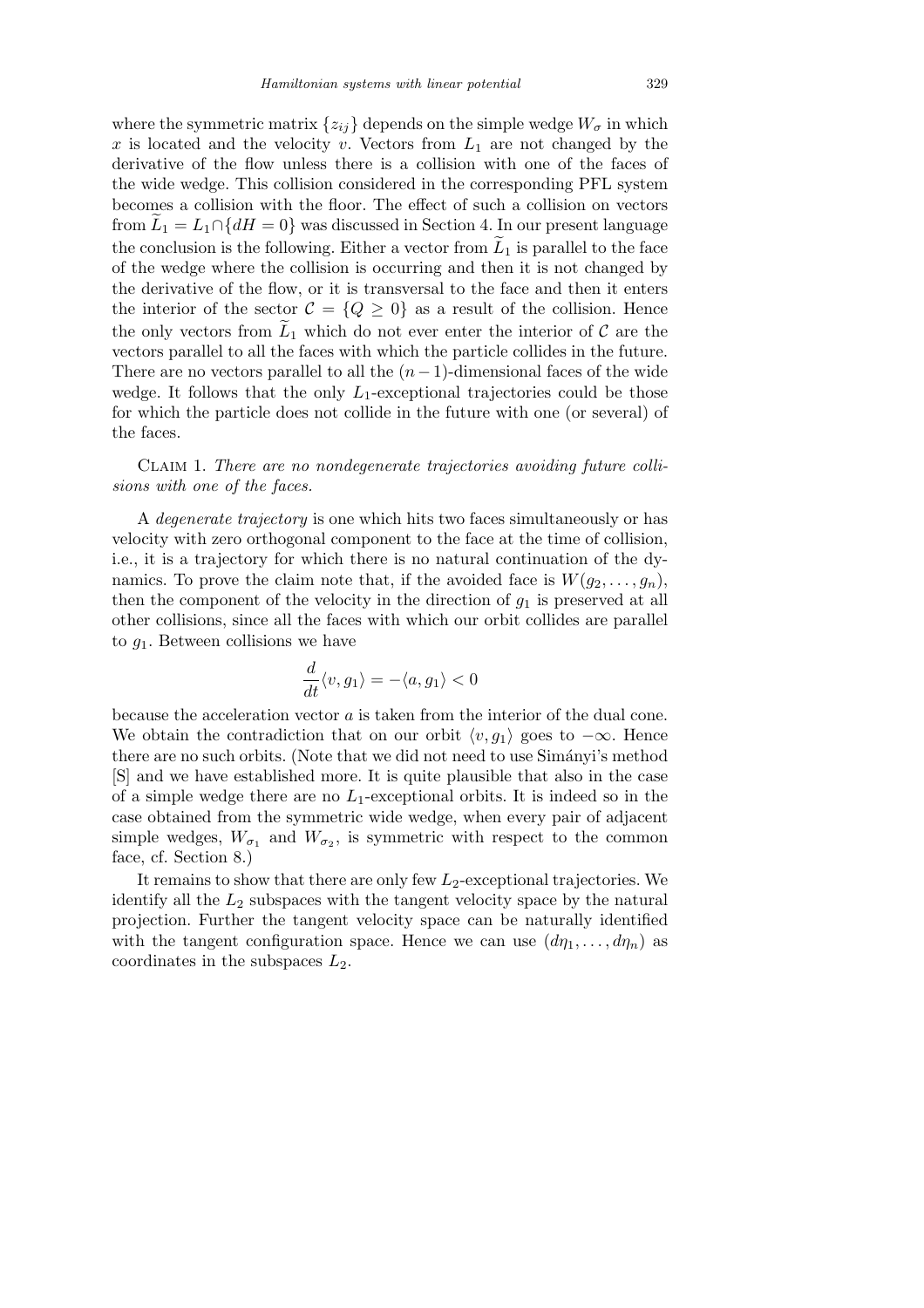With this identification vectors from  $L_2$  are not changed in a collision with the faces of the wide wedge. Neither they are changed between collisions. But when the trajectory crosses from one simple wedge to an adjacent one a tangent vector from  $L_2$  is likely to get into the interior of the sector  $\mathcal C$ because *L*<sup>2</sup> experiences a jump discontinuity. Again the results of Section 4 (Proposition 4.3) can be translated into our current language as the following alternative. When the trajectory crosses transversally from one simple wedge to another, a vector from  $L_2$  either enters immediately the interior of the sector  $\mathcal C$  or it is parallel to the common face.

The trajectories with velocities which are not transversal to the common face at the time of crossing can be dropped from consideration, they form a set of zero measure in the phase space. Let us also call such trajectories *degenerate*. We are going to prove

## Claim 2. *There are no nondegenerate L*2*-exceptional trajectories.*

We need to prove that along any nondegenerate trajectory the intersection of all subspaces of codimension 1 containing the faces of the wedges that the trajectory crosses is equal to the one-dimensional subspace spanned by the acceleration vector. The task of tracing these subspaces along a given trajectory is made cumbersome by the fact that they depend in general on the geometry of the wide wedge. We avoid this difficulty by focusing on very special common faces, which in particular lie in subspaces that do not depend on the geometry of the wedge.

As observed earlier, for a pair of adjacent simple wedges,  $W_{\sigma_1}$  and  $W_{\sigma_2}$ , the permutation  $\sigma_2 \sigma_1^{-1}$  is a transposition of two consecutive indices. We consider only those pairs of adjacent simple wedges for which this transposition is the transposition of 1 and 2. It is not hard to see that the common face of such a pair must be contained in the subspace of the form

$$
S(a,g_{\sigma_1(3)},g_{\sigma_1(4)}\ldots,g_{\sigma_1(n)}).
$$

This subspace is given by the equation

$$
\frac{\eta_k}{a_k} = \frac{\eta_l}{a_l},
$$

where  $\sigma_1(1) = k$  and  $\sigma_1(2) = l$ . Hence the crossing of such a common face forces the corresponding relation on the  $L_2$ -exceptional subspace:

(6.3) 
$$
\frac{d\eta_k}{a_k} = \frac{d\eta_l}{a_l}.
$$

It remains to show that the relations (6.3) along every nondegenerate trajectory suffice to force

$$
\frac{d\eta_1}{a_1} = \frac{d\eta_2}{a_2} = \ldots = \frac{d\eta_n}{a_n}.
$$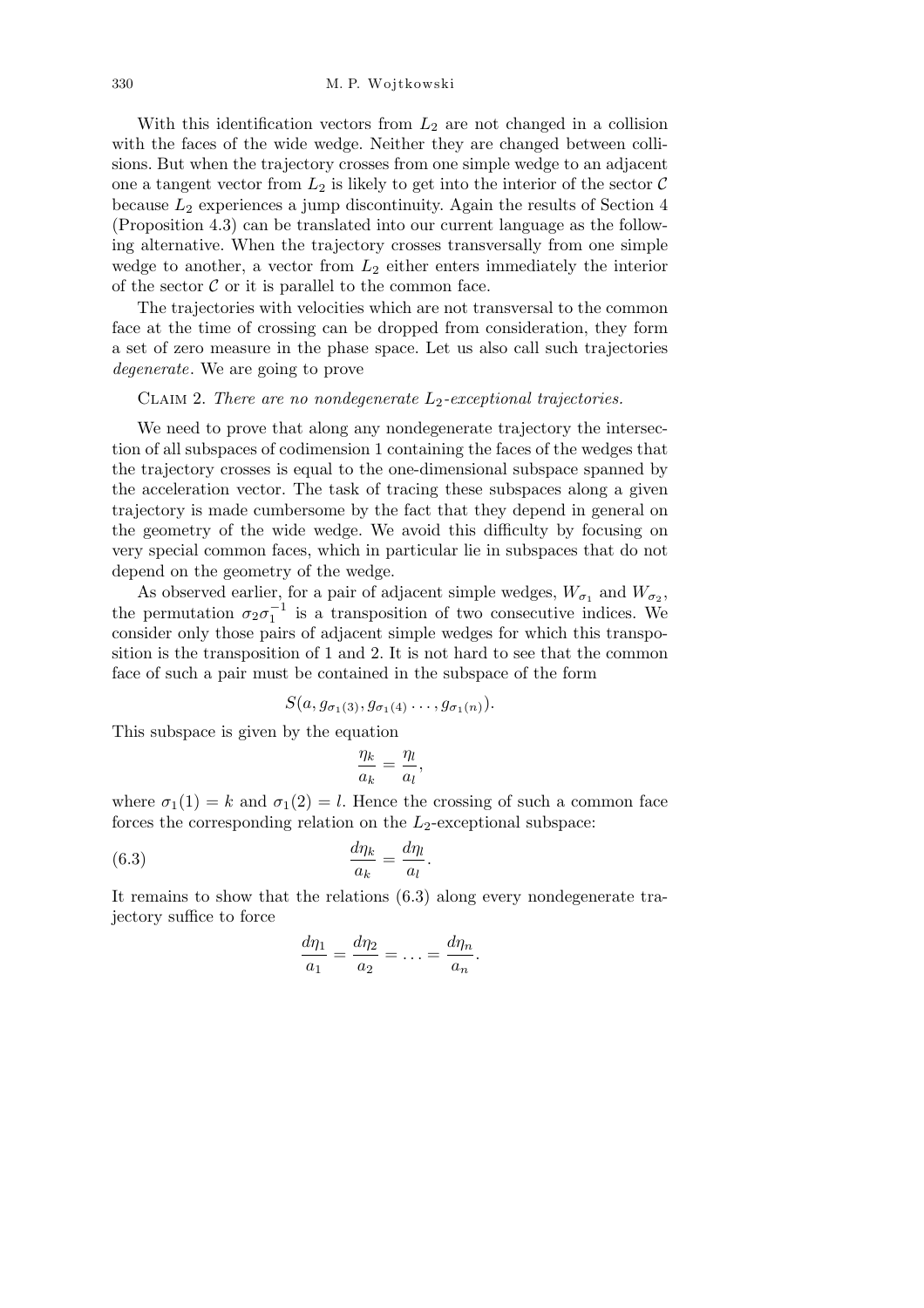This follows readily from Claim 1. Indeed, according to Claim 1, any trajectory will collide with the face  $W(g_2, \ldots, g_n)$  and then after some time it will collide with every other face of the wide wedge. Hence, for any  $s = 2, \ldots, n$ , the trajectory must go from a simple wedge  $W_{\sigma_1}$  to  $W_{\sigma_2}$ , where  $\sigma_1(1) = 1$ and  $\sigma_2(1) = s$  (needless to say, these simple wedges are not adjacent in general). Let us trace the crossings from one simple wedge to the adjacent one, on the way from  $W_{\sigma_1}$  to  $W_{\sigma_2}$ , by the transpositions required to get from  $\sigma_1$  to  $\sigma_2$ . Among these transpositions we must have enough transpositions of the first two indices to change 1 into *s*. Independent of how many times and when this special transposition occurs, the respective equalities (6.3) will force

$$
\frac{d\eta_1}{a_1} = \frac{d\eta_s}{a_s},
$$

which proves Claim 2, and ends the proof of the Main Theorem.  $\blacksquare$ 

**7. Systems of attracting particles with arbitrary constraints.** Consider the system of particles falling to the floor of finite mass described in the introduction, with Hamiltonian

(7.1) 
$$
H = \sum_{i=0}^{n} \frac{p_i^2}{2m_i} + \sum_{i=1}^{n} c_i (q_i - q_0)
$$

and elastic constraints

$$
(7.2) \t\t q_1 - q_0 \ge 0, \t q_2 - q_0 \ge 0, \ldots, \t q_n - q_0 \ge 0.
$$

It satisfies the conditions of the Main Theorem. Indeed, by the change of variables (0.3) and the Hamiltonian reduction  $\eta_0 = 0$ ,  $\xi_0 = 0$ , we obtain the Hamiltonian

*,*

(7.3) 
$$
H = \frac{(\xi_1 + \ldots + \xi_n)^2}{2m_0} + \sum_{i=1}^n \frac{\xi_i^2}{2m_i} + \sum_{i=1}^n c_i \eta_i
$$

and the system is constrained to the wedge  $W = {\eta_1 \geq 0, \ldots, \eta_n \geq 0}.$ 

It is a straightforward calculation that the inverse of the matrix *K* giving the kinetic energy has all off-diagonal elements negative. Hence the wedge *W* is wide. We will denote by  $\{g_1, \ldots, g_n\}$  the generators of *W*. In the case  $n = 3$  by taking different masses we can obtain all possible wide wedges. For  $n \geq 4$  there are many more wide wedges than covered by these Hamiltonians. Geometrically the special property of the wide wedge can be described in the following way. The generators of the wedge after appropriate scaling form an orthocentric simplex, i.e., a simplex in which all the heights intersect at a unique point (see [Ro]). In such an *orthocentric wedge* there is a special ray, perpendicular to the opposite face of the orthocentric simplex. This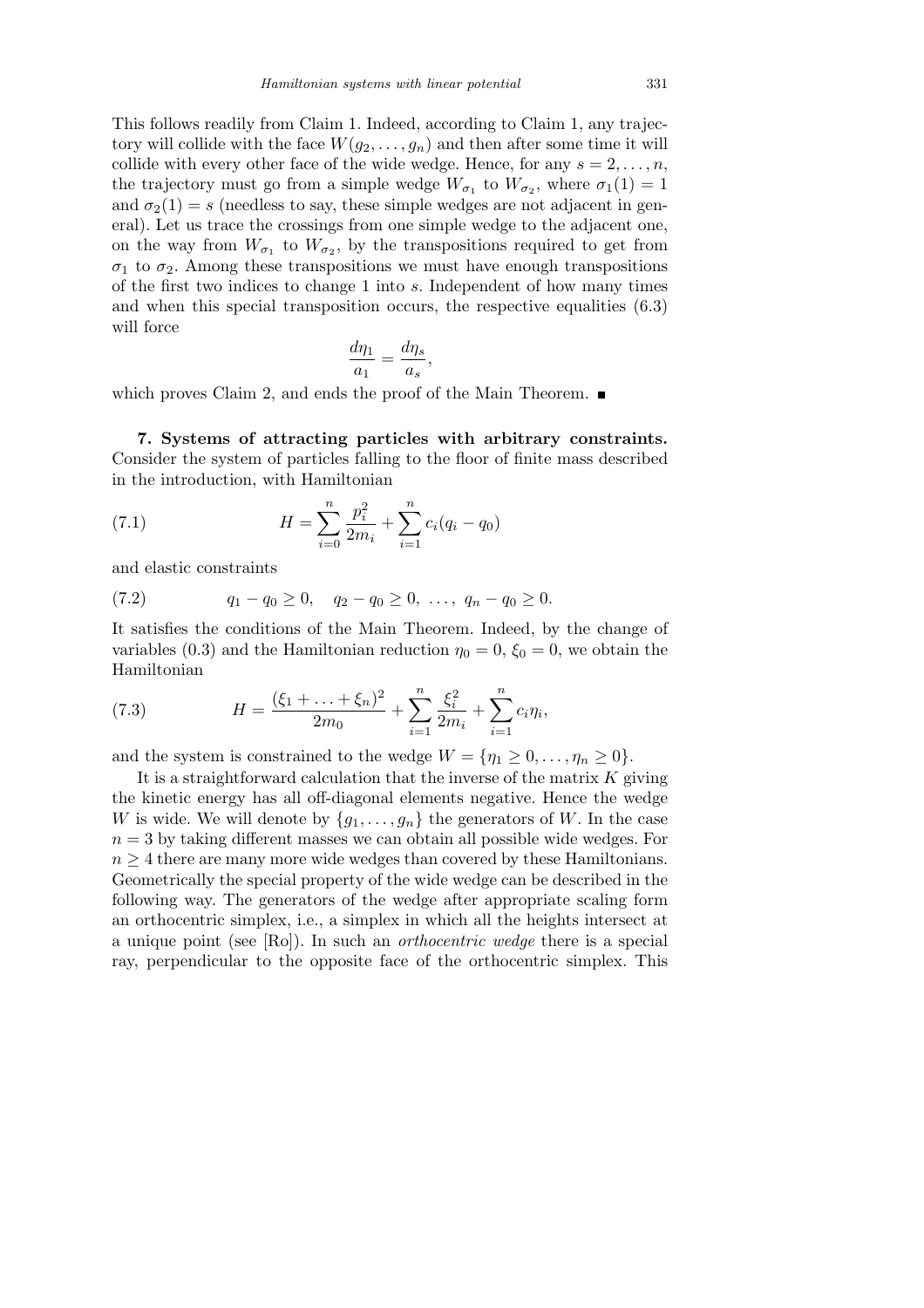property of a wedge is shared by the dual wedge and the *orthocentric ray* is the same for both.

Let us take the special potential function with  $c_i = \alpha m_i$ . The Hamiltonian equations become

(7.4) 
$$
\frac{d\eta_i}{dt} = \frac{\xi_1 + \ldots + \xi_n}{m_0} + \frac{\xi_i}{m_i} = u_i,
$$

$$
\frac{d\xi_i}{dt} = -\alpha m_i, \quad i = 1, \ldots, n.
$$

We have further

$$
\frac{d^2\eta_i}{dt^2} = \frac{du_i}{dt} = -\alpha \frac{m_0 + m_1 + \dots + m_n}{m_0} = -\alpha \frac{M}{m_0},
$$

i.e., the accelerations of all *η* coordinates are equal. Geometrically this means that the acceleration vector spans the orthocentric ray of the wedge *W*. The fact that the wide wedge given by the kinetic energy in (7.3) is orthocentric and the choice of the acceleration vector along the orthocentric ray lead to the partition into simple wedges, introduced in the proof of the Main Theorem, given by

(7.5) 
$$
W_{\sigma} = \{ \eta \in \mathbb{R}^n \mid 0 \leq \eta_{\sigma(1)} \leq \ldots \leq \eta_{\sigma(n)} \}.
$$

Note that in general the partition of a wide wedge into simple wedges is achieved by slicing the wedge with  $n!(n-1)/2$  hyperplanes but in our special case only  $n(n-1)/2$  hyperplanes  $\eta_k = \eta_l$  are used.

We now consider a system obtained by adding more constraints of the form  $q_k \leq q_l$  to the wide constraints (7.2). These additional constraints constitute the "stacking rules" as explained in the introduction. They define a convex polyhedral cone *T* contained in the wide wedge *W*. In our list of constraints some constraints are consequences of others. We can naturally introduce a minimal set of constraints. Clearly the minimal set of constraints is in one-to-one correspondence with the faces of the cone *T*.

A convenient way of describing the minimal set of constraints is by an oriented graph  $G$  with  $n+1$  vertices labeled by the masses  $m_0, m_1, \ldots, m_n$ . The graph contains an edge from  $m_k$  to  $m_l$  if the constraint  $q_k \leq q_l$  belongs to the minimal set of constraints. The resulting graph is connected. We will refer to  $m_0$  as the *floor* of the graph. Every vertex can be reached by a path from the floor. We will call such a graph a *graph of constraints*. In Fig. 1 we give all possible graphs of constraints for 3 particles (up to permutations of the masses). If the graph of constraints is a tree, the cone *T* is a wedge which is in general neither simple nor wide. The leftmost graph corresponds to a wide wedge, and the rightmost graph to a simple wedge. For 4 particles there are 16 possible graphs of constraints, out of which 8 graphs define *T* which is a wedge.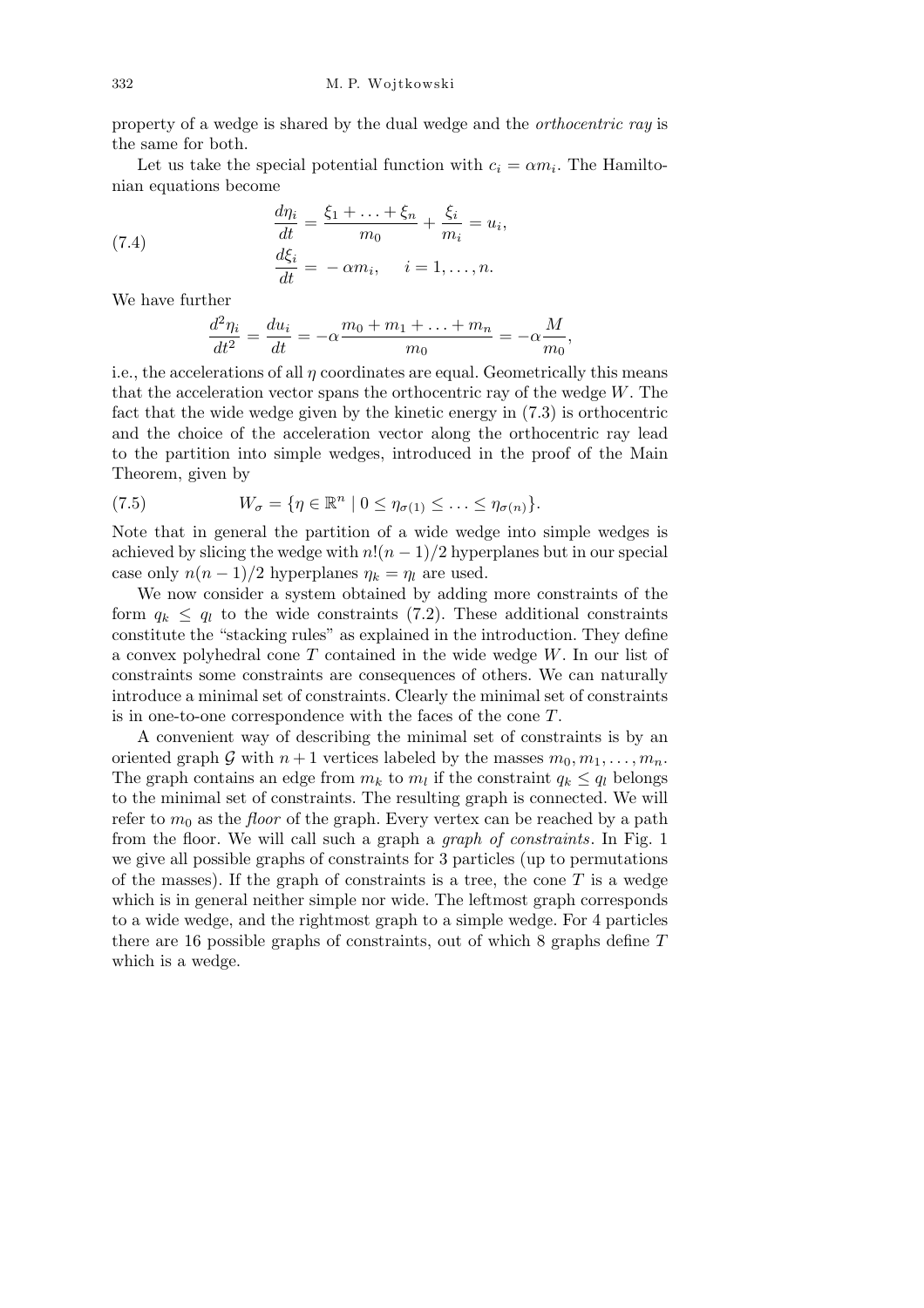

Fig. 1. Possible graphs of constraints for 3 particles

The edges starting at the floor of a graph of constraints correspond to possible collisions of particles with the floor. All the other edges correspond to possible collisions between two particles.

A graph of constraints defines naturally a partial order of the vertices (masses) which we denote by *≺*.

Fix a graph of constraints G. A vertex  $m_l$  is a *successor* of  $m_k$  if  $m_k \prec m_l$ , in particular  $m_k$  is its own successor. We call a vertex  $m_l$  an *immediate* successor of  $m_k$  if there is an edge in the graph from  $m_k$  to  $m_l$ . If  $m_l$  is an immediate successor of  $m_k$ , then  $m_k$  is an *immediate predecessor* of  $m_l$ . Only immediate successors of the floor can collide with it.

Let

$$
\mathcal{N}(m_k) = \sum_{m_k \prec m_l} m_l
$$

be the total mass of all successors of  $m_k$ . Let as before  $M = \mathcal{N}(m_0) =$  $n_{l=0}$  *m*<sub>*l*</sub> be the total mass. We define  $P(m_k) = M - \mathcal{N}(m_k)$ .

Theorem 7.1. *The system with Hamiltonian*

$$
H = \frac{(\xi_1 + \dots + \xi_n)^2}{2m_0} + \sum_{i=1}^n \frac{\xi_i^2}{2m_i} + \sum_{i=1}^n \alpha_i m_i \eta_i,
$$

*with*  $\alpha_i > 0$ ,  $i = 1, \ldots, n$ , and a given graph of constraints G is completely *hyperbolic if for every edge in*  $G$  *from*  $m_k$  *to*  $m_l$ ,  $k > 0$ , *we have* 

$$
\alpha_k = \alpha_l
$$

$$
\qquad and \qquad
$$

(7.7) 
$$
\frac{m_l}{m_k} < 1 + \frac{m_k + m_l}{\mathcal{P}(m_k)}.
$$

Note that in  $(7.6)$  we do not necessarily require that the  $\alpha$ -coefficients are all equal (unless the graph obtained from  $G$  by the removal of the floor and all the edges starting at the floor is connected). The following proof is greatly simplified if all the  $\alpha$ -coefficients are equal and hence the acceleration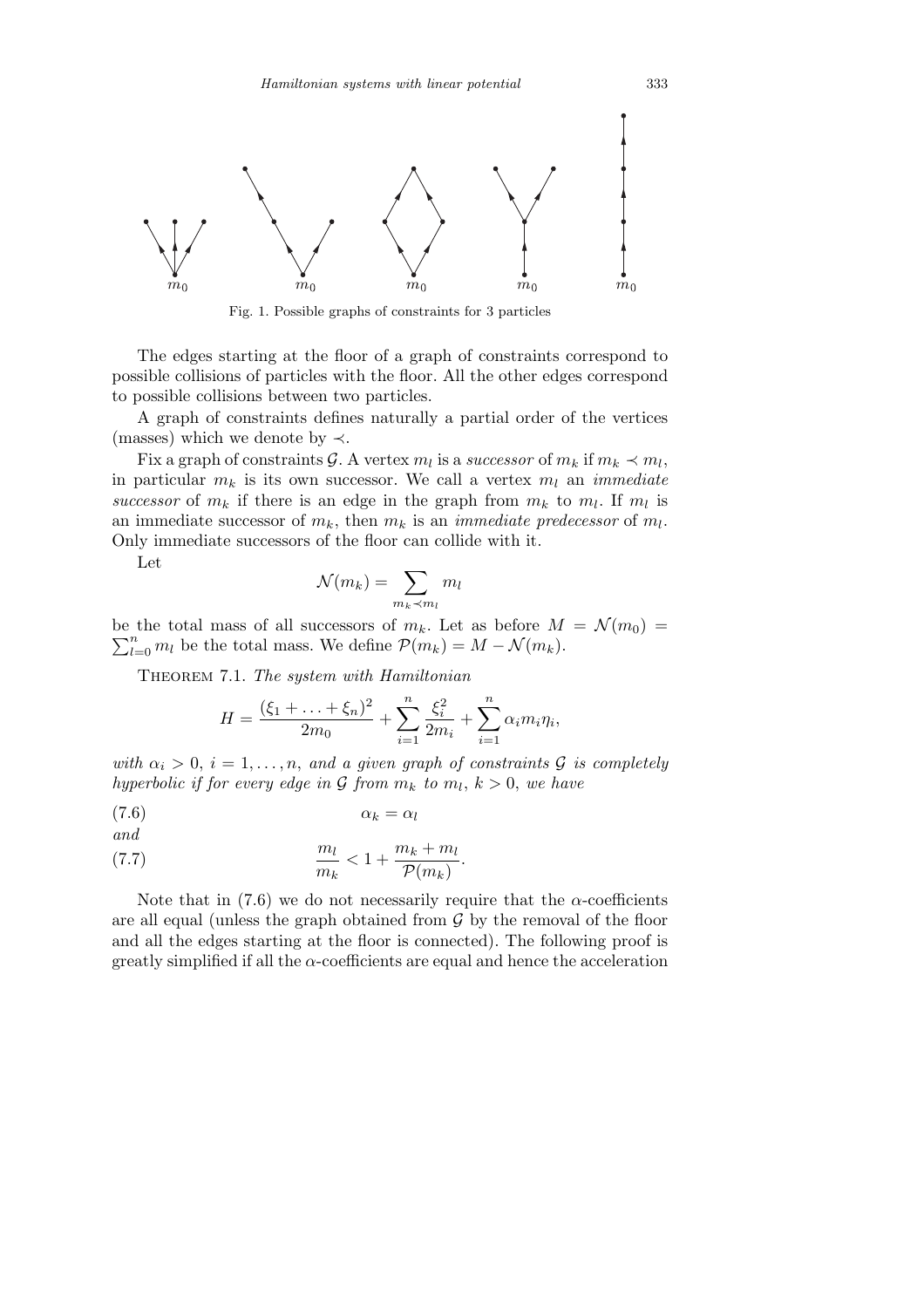vector has the direction of the orthocentric ray. In the first reading of the proof it may be helpful to settle for this simplifying assumption.

Proof. We follow the proof of the Main Theorem. We split the wide wedge *W* into *n*! simple wedges  $W_{\sigma}$  indexed by all permutations  $\sigma$  of  $\{1, \ldots, n\}$ . We first prove that the cone *T* is the union of some of these simple wedges, i.e.,  $\mathbf{r}$ 

(7.8) 
$$
T = \bigcup_{W_{\sigma} \cap \text{ int } T \neq \emptyset} W_{\sigma}.
$$

If the acceleration vector has the direction of the orthocentric ray then the partition into simple wedges is given by  $(7.5)$ . We call a permutation  $\sigma$ *compatible* with the graph of constraints  $G$  if  $\sigma(k) \leq \sigma(l)$  whenever  $m_k \prec m_l$ . Clearly the configuration space *T* of our system is the union of simple wedges  $W_{\sigma}$  for all permutations  $\sigma$  compatible with the constraints.

In general the acceleration vector  $a = (a_1, \ldots, a_n)$  is equal to

$$
a_k = -\frac{d^2 \eta_k}{dt^2} = \frac{\alpha_1 m_1 + \ldots + \alpha_n m_n}{m_0} + \alpha_k,
$$

and by (7.6) it is parallel to all the faces of *T* which are not the faces of the wide wedge *W*. Moreover, due to the special geometry of the wide wedge any such face is orthogonal to most of the faces of *W*. More precisely, the face of *T* which corresponds to a collision of  $m_k$  and  $m_l$ ,  $k, l > 0$  (i.e., the face defined by the equation  $\eta_k = \eta_l$  is orthogonal to all of the faces of *W* with the exception of  $\eta_k = 0$  and  $\eta_l = 0$ .

The proof of (7.8) is now accomplished by induction on the dimension *n*. When  $n = 2$  the claim is obvious. (When  $n = 3$  we can convince ourselves about the validity of (7.8) by straightforward geometric considerations.) Assume that (7.8) holds for  $n \leq N, N \geq 2$  and all possible graphs of constraints. We prove (7.8) for  $n = N + 1$ . If  $m_{\sigma(1)}$  is not an immediate successor of the floor then  $W_{\sigma}$  is disjoint from the interior of the cone *T*. Hence the simple wedges having nonempty intersections with the interior of *T* can be split according to  $\sigma(1)$ , and  $m_{\sigma(1)}$  must be one of the immediate successors of the floor. Consider only the simple wedges  $W_{\sigma}$  with a fixed allowed value of  $\sigma(1)$ , say  $\sigma(1) = N + 1$ . By intersecting *T* with  $\{\eta_{N+1} = 0\}$ we obtain a convex cone  $\widehat{T}$  corresponding to the graph of constraints  $\widehat{\mathcal{G}}$  obtained from  $\mathcal G$  by collapsing the edge from the floor to  $m_{N+1}$ . Clearly the orthogonal projection  $\hat{a}$  of the acceleration vector *a* onto  $\{\eta_{N+1} = 0\}$  lies in all the faces of  $\widehat{T}$  corresponding to the edges of  $\widehat{\mathcal{G}}$  except the edges starting at the floor (note that there are in general many more edges starting at the floor in  $\widehat{G}$ ). Using the inductive assumption we conclude that the cone  $\widehat{T}$  is the union of some *N*-dimensional simple wedges defined by the acceleration vector  $\hat{a}$ . It now follows from the convexity of *T* that the simple wedges  $W_{\sigma}$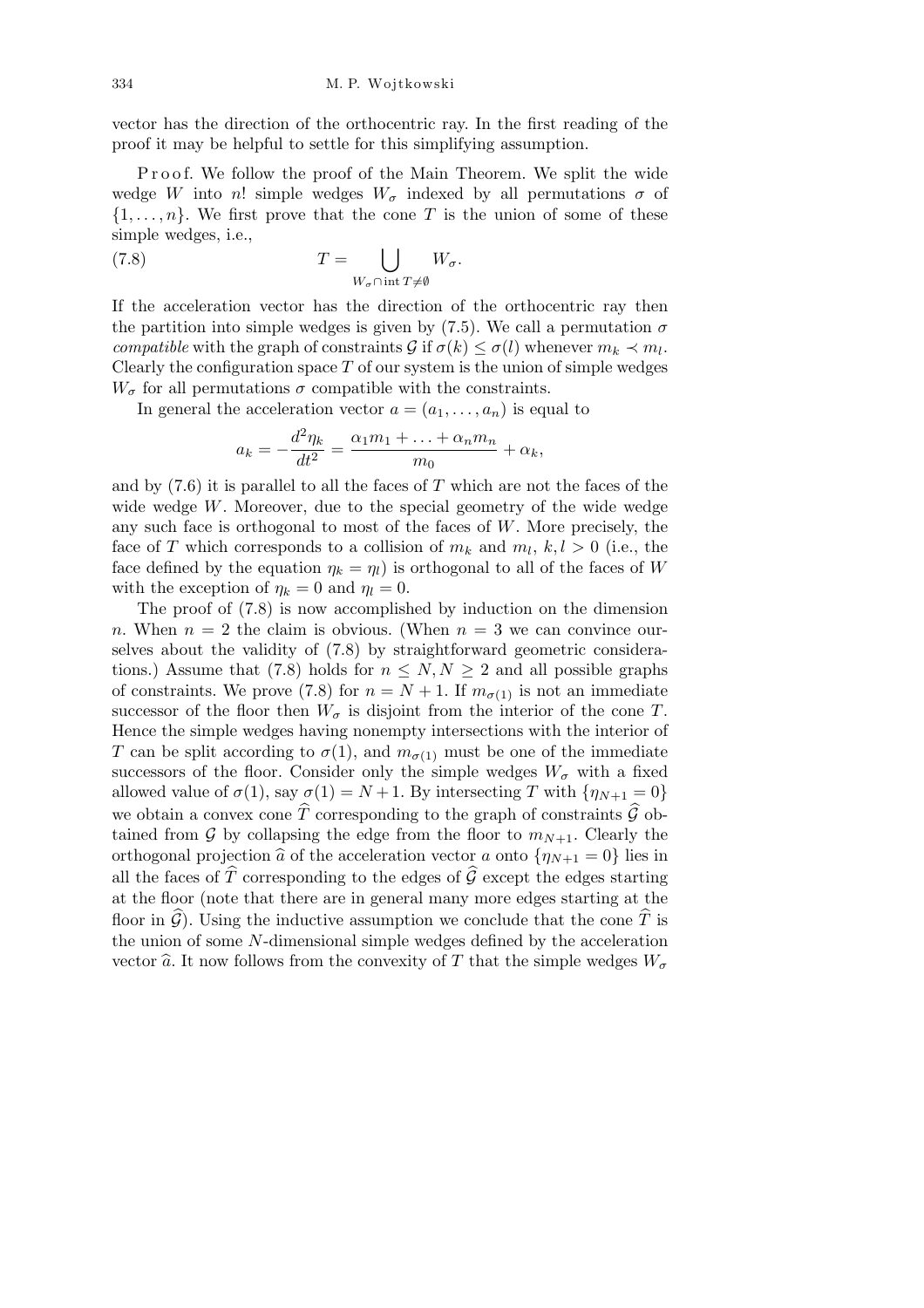with  $\sigma(1) = N + 1$  are all contained in *T*, which proves (7.8).

As in the proof of the Main Theorem, in each of the simple wedges we introduce the quadratic form *Q* furnished by the canonical isomorphism with a PFL system. We are going to prove that with this choice of the quadratic form (or equivalently of the two fields of Lagrangian subspaces) our system is monotone. Indeed, the form *Q* is conserved as long as the trajectory stays in one simple wedge and as shown in the proof of the Main Theorem it does not decrease when the orbit crosses to an adjacent simple wedge or collides with one of the faces of the wide wedge.

It remains to study the conditions of monotonicity when the trajectory hits a face of *T* which does not lie in the face of the wide wedge. This corresponds to a collision of two masses,  $m_k$  and  $m_l$ ,  $k, l > 0$ , and hence also to an edge of the graph which does not start at the floor. The appropriate conditions were calculated in Section 4, they are formulated in terms of *β*angles of the simple wedge. The problem is to translate them into conditions on the masses in our system.

For clarity we first find appropriate  $\beta$ -angles under the assumption that all the coefficients  $\alpha_i$ ,  $i = 1, \ldots, n$ , are equal.

Consider the collision of two particles,  $m_k \prec m_l$ , occurring in the simple wedge  $W_{\sigma}$ . We put  $k = \sigma(s)$ ; then by necessity  $l = \sigma(s+1)$ . The condition of monotonicity in such a collision is, according to the results of Section 4, that the angle  $\beta_s$  in the simple wedge  $W_{\sigma}$  is not less than  $\pi/4$ . It was established in the proof of Theorem 5.2 that

$$
\tan^2 \beta_s = \frac{m_k}{m_l} \left( 1 + \frac{m_k + m_l}{m_0 + m_{\sigma(1)} + \ldots + m_{\sigma(s-1)}} \right).
$$

This is the angle in  $S(g_{\sigma(s)}, g_{\sigma(s+1)}, \ldots, g_{\sigma(n)})$  between two subspaces of codimension 1,  $S(g_{\sigma(s+1)}, \ldots, g_{\sigma(n)})$  and  $\{\eta_k = \eta_l\}.$ 

Hence the condition of monotonicity reads

(7.9) 
$$
\frac{m_l}{m_k} \le 1 + \frac{m_k + m_l}{m_0 + m_{\sigma(1)} + \ldots + m_{\sigma(s-1)}}.
$$

This is most restrictive when the denominator on the right hand side is the largest possible. After a moment's reflection it becomes apparent that this denominator does assume the value of  $\mathcal{P}(m_k)$  in one of the simple wedges of our configuration space and it cannot be greater. This shows that (7.9) follows from the assumption (7.7).

We conclude that our system is *Q*-monotone at least in the case of the special acceleration vector. In the general case we observe that although the simple wedges are changed when the acceleration vector is changed, the  $\beta$ -angles that appear above remain the same. Indeed,  $\beta_s$  is equal to the angle in  $S(g_{\sigma(s)}, g_{\sigma(s+1)}, \ldots, g_{\sigma(n)})$  between two subspaces of codimension 1,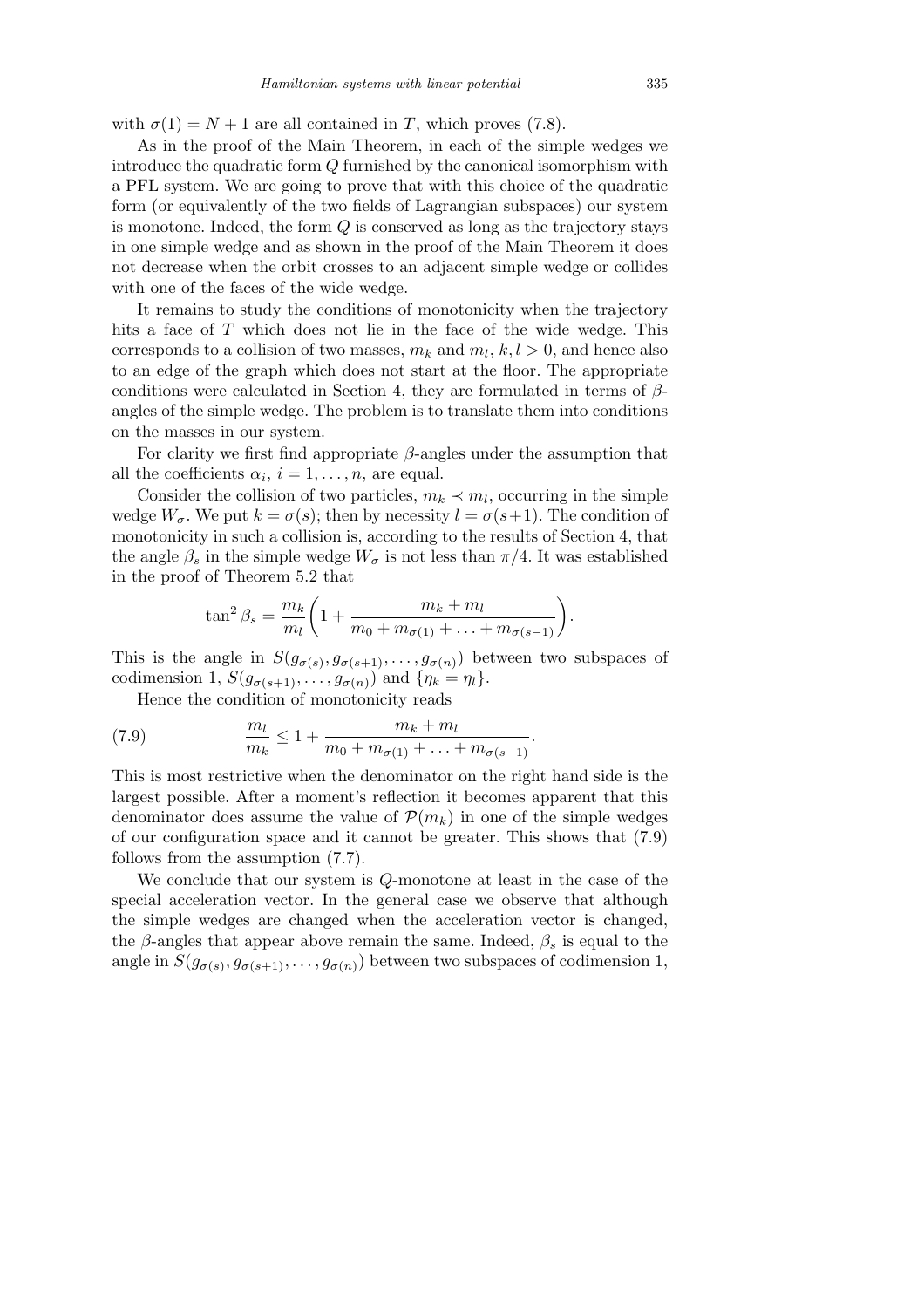$S(g_{\sigma(s+1)},\ldots,g_{\sigma(n)})$  and the intersection of  $S(g_{\sigma(s)},g_{\sigma(s+1)},\ldots,g_{\sigma(n)})$  with the face with which our trajectory collides. This face is given by the equation  $\eta_k = \eta_l$  independent of the acceleration vector.

To apply Theorem 1.4 we still need to examine  $L_1$ - and  $L_2$ -exceptional trajectories.

As in the proof of the Main Theorem, we consider the Euclidean coordinates  $(x, v) \in \mathbb{R}^n \times \mathbb{R}^n$  in which the kinetic energy has the standard form  $\langle v, v \rangle/2$ , where  $x \in \mathbb{R}^n$  represents position in the wedge *W* and  $v \in \mathbb{R}^n$ represents velocity. In these coordinates  $L_1 = \{dv_1 = \ldots = dv_n = 0\}$  and we can identify all of these Lagrangian subspaces with the tangent to the configuration space. Vectors from  $L_1$  are not changed by the derivative of the flow if there are no collisions with the faces of *T* in the time interval. Collisions with the faces of  $T$  do change vectors in  $L_1$ . We need to distinguish between the faces of *T* which lie in the faces of the wide wedge *W* (collisions with the floor) and those which do not (collisions between particles). In a collision with a face of the wide wedge, say  $\{\eta_1 = 0\}$ , a vector from  $L_1 \cap \{dH = 0\}$  will enter the interior of the sector  $\mathcal C$  unless it is parallel to the face, i.e.,  $d\eta_1 = 0$ ; in which case the vector will not be changed in the collision. Furthermore, in a collision between particles no vector from  $L_1$  can be pushed into the interior of the sector, but all of them are changed by the orthogonal reflection in the face. Thus we have to address the possible presence of  $L_1$ -exceptional trajectories on which the collisions between particles always "prepare" some vectors before each collision with a face  $\{\eta_i = 0\}$ , so that  $d\eta_i = 0$ . We now apply the method of Simányi [S] to prove

Claim 1. *The set of L*1*-exceptional trajectories is contained in a countable union of submanifolds of codimension at least one.*

Proof. Consider an exceptional trajectory for which there are some vectors in  $L_1 \cap \{dH = 0\}$  which never enter the interior of the sector. We denote the subspace of these vectors (the  $L_1$ -exceptional subspace) by  $\mathcal{E}_1 \subset$  $L_1 \cap \{dH = 0\}$ . We will establish that the  $L_1$ -exceptional subspaces depend only on the combinatorics of finitely many collisions along the trajectory but not on the velocities. Indeed, let  $R_1, R_2, \ldots$  be the sequence of orthogonal reflections in the faces of *T* corresponding to consecutive collisions of the particles. (In the graph of constraints these collisions are represented by the edges which do not start at the floor.) Let the consecutive collisions with the floor of the particles  $m_{k_1}, m_{k_2}, \ldots$ , etc., occur exactly after  $t_1, t_2, \ldots$ , etc., collisions between particles. We have (cf. (1.1))

$$
\mathcal{E}_1 = \bigcap_{i=1}^{\infty} R_1^{-1} R_2^{-1} \dots R_{t_i}^{-1} \{ d\eta_{k_i} = 0 \}.
$$

Clearly this intersection must be finite, say  $t<sub>N</sub>$  reflections determine  $\mathcal{E}<sub>1</sub>$ . As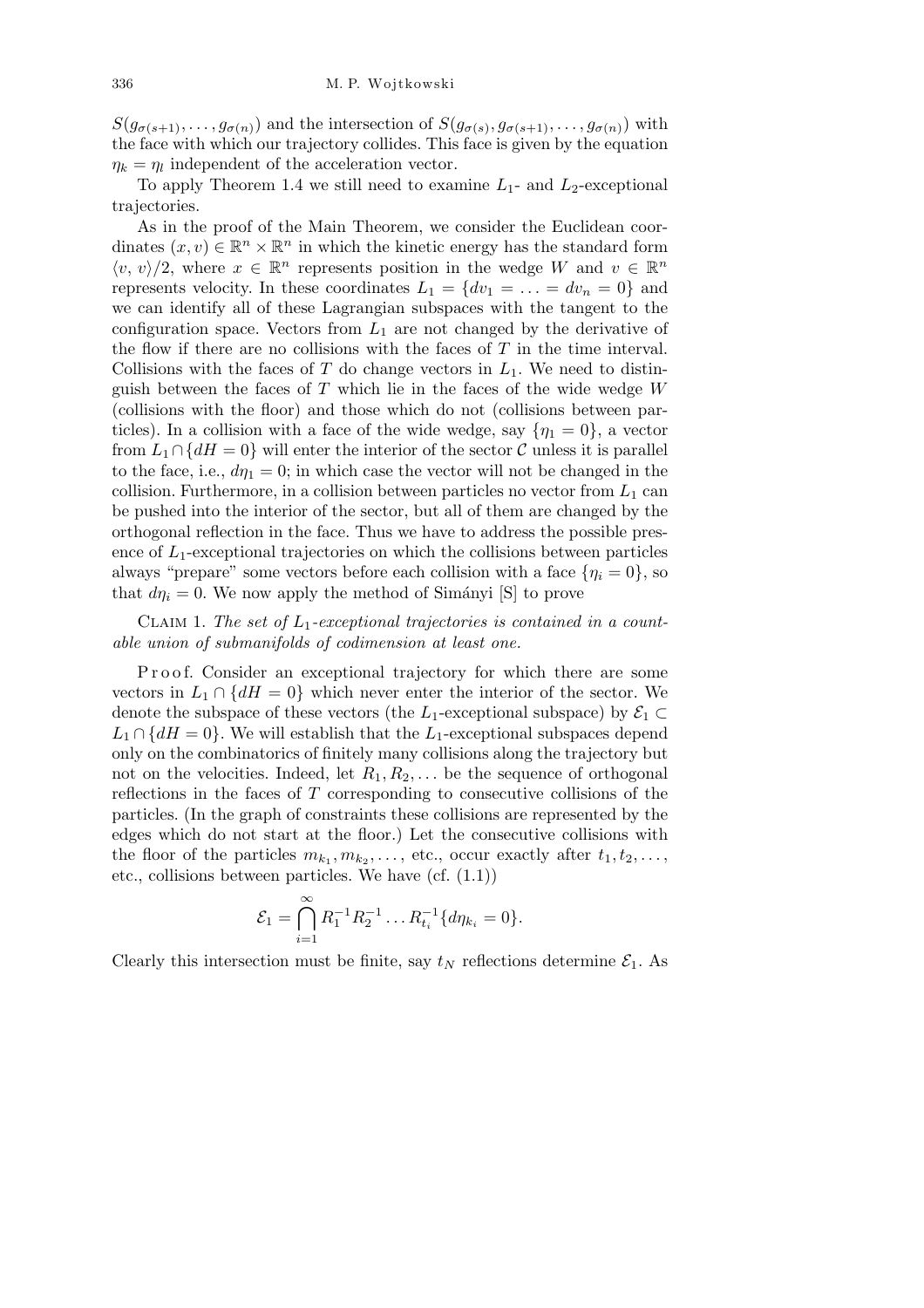a consequence there are at most countably many possible  $L_1$ -exceptional subspaces.

We will establish that the vectors in an  $L_1$ -exceptional subspace satisfy

(7.10) 
$$
\langle v, dx \rangle = v_1 dx_1 + \ldots + v_n dx_n = 0,
$$

i.e., the velocity *v* must be orthogonal to  $\mathcal{E}_1$ .

Given (7.10) we obtain the claim by observing that for a fixed *d*-dimensional  $L_1$ -exceptional subspace the relation  $(7.10)$  describes a submanifold of codimension  $d$  in the phase space. We conclude that the set of  $L_1$ -exceptional points is contained in a countable union of submanifolds of codimension at least one.

To show  $(7.10)$  we observe that for vectors in  $L_1$ -exceptional subspaces,  $\langle v, dx \rangle$  is constant in time. Indeed, it does not change in collisions because both the velocity *v* and the tangent vector are changed by the same orthogonal reflection. Between collisions we have

$$
\frac{d^2}{dt^2}\langle v, dx \rangle = -\frac{d}{dt}\langle a, dx \rangle = 0,
$$

where  $a = -dv/dt$  is the acceleration vector. Hence between collisions  $\langle v, dx \rangle$ could change linearly with constant rate  $\langle a, dx \rangle$ . This rate would not change in a collision. Hence it must be zero or else  $|\langle v, dx \rangle|$  would grow unboundedly, which is impossible (velocity must be bounded due to energy conservation and the tangent vector is changed only by orthogonal reflections).

Further we observe that for vectors in an *L*1-exceptional subspace also  $\langle x, dx \rangle = x_1 dx_1 + \ldots + x_n dx_n$  is not changed in collisions and between collisions it has constant rate of change equal to  $\langle v, dx \rangle$ . We conclude again that this rate of change has to be zero or else  $|\langle x, dx \rangle|$  would grow unboundedly, which is impossible.

The idea to use (7.10) and its proof belong to Simányi [S].  $\blacksquare$ 

Finally, let us examine the *L*<sub>2</sub>-exceptional subspace along a nondegenerate trajectory. As in the proof of the Main Theorem, we use projections of the *L*<sup>2</sup> subspaces onto the tangent velocity space as a way to identify all of these spaces. Moreover, the tangent velocity space can be naturally identified with the tangent configuration space. With this identification, by the results of Section 4, the action of the derivative of the flow on vectors from  $L_2$  is the following. The vectors stay in  $L_2$  and are unchanged except at crossings from one simple wedge to another or in collisions of particles. At a crossing from one simple wedge to another a vector from *L*<sup>2</sup> is pushed inside the sector  $\mathcal C$  except for vectors parallel to the common face of the two simple wedges, which stay unchanged. Since we assumed the strict inequalities in (7.7), the corresponding  $\beta$ -angles are always strictly greater than  $\pi/4$ . As a consequence in a collision of two particles a vector from *L*<sup>2</sup> is pushed inside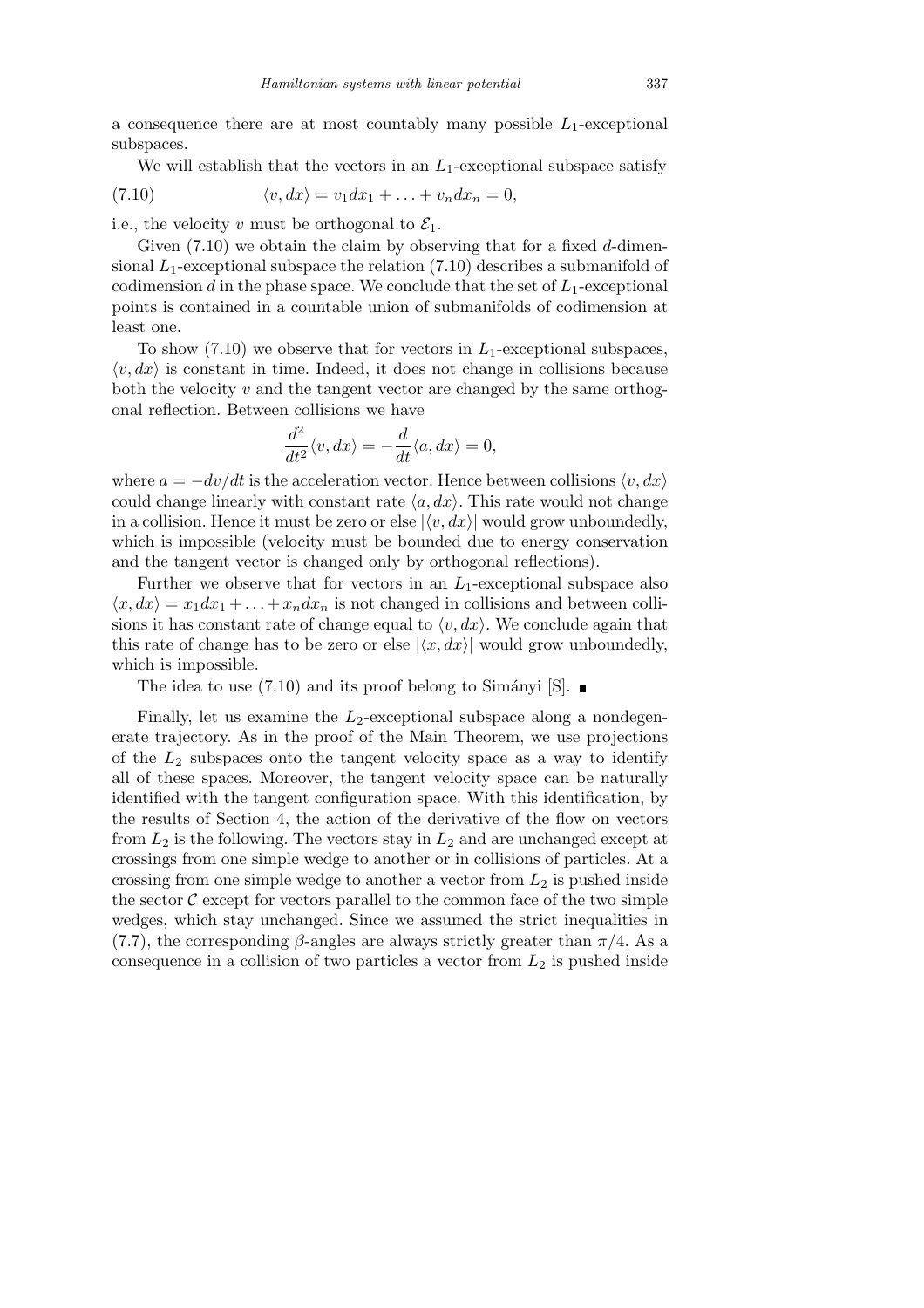the sector  $\mathcal C$  except for vectors parallel to the corresponding face of  $T$ , which are not changed.

Hence an  $L_2$ -exceptional subspace consists of vectors which are parallel to all the faces of the simple wedges which are crossed by the trajectory or in which the trajectory is reflected, with the exception of the faces of the wide wedge. By the assumption (7.6) the acceleration vector is parallel to all these faces. We now prove that there are no other vectors with this property.

Claim 2. *For a nondegenerate trajectory the L*2*-exceptional subspace is spanned by the acceleration vector.*

P r o o f. Since the *L*<sup>2</sup> subspace is identified with the tangent configuration space we can use  $(d\eta_1, \ldots, d\eta_n)$  as coordinates. Our goal is to show that there are enough collisions and crossings on every nondegenerate trajectory to insure that the intersection of all the faces is spanned by the acceleration vector. The task of bookkeeping is facilitated by the graph of collisions *G*. Let  $m_{s_1}, \ldots, m_{s_r}$  be the *r* immediate successors of the floor. Since every mass has to collide with one of its immediate predecessors (but not necessarily with any of its immediate successors) we conclude that for every mass there is a chain of collisions which connects it to one of the immediate successors of the floor. A collision between the particles  $m_l$  and  $m_p$  forces the equality  $d\eta_l =$  $d\eta_p$ . Hence for every particle  $m_l$  there is  $m_{s_j}$ , an immediate successor of the floor, such that  $d\eta_l = d\eta_{s_i}$  must hold for all vectors in the  $L_2$ -exceptional subspace.

Further, every immediate successor of the floor must have infinitely many collisions with the floor. The immediate successor  $m_{s_j}$  can collide with the floor only in the simple wedge  $W_{\sigma}$  for which  $\sigma(1) = s_i$ .

Consider the permutation  $\sigma_1$  such that  $\sigma_1(i) = s_i$ ,  $i = 1, 2$ , and  $W_{\sigma_1} \subset T$ , and the permutation  $\sigma_2$  differing from  $\sigma_1$  by the transposition of the first two elements, i.e.,

$$
\sigma_2(1) = s_2, \quad \sigma_2(2) = s_1, \quad \sigma_2(i) = \sigma_1(i), \quad i \neq 1, 2.
$$

Clearly  $W_{\sigma_2} \subset T$  and the common face of  $W_{\sigma_1}$  and  $W_{\sigma_2}$  is (cf. the proof of Claim 2 in Section 6)

$$
\frac{\eta_{s_1}}{a_{s_1}} = \frac{\eta_{s_2}}{a_{s_2}}.
$$

The crossing of this common face forces

$$
\frac{d\eta_{s_1}}{a_{s_1}} = \frac{d\eta_{s_2}}{a_{s_2}}.
$$

As in the proof of Claim 2 in Section 6 we can conclude that there are enough of these crossings to force

$$
\frac{d\eta_{s_1}}{a_{s_1}} = \frac{d\eta_{s_2}}{a_{s_2}} = \ldots = \frac{d\eta_{s_r}}{a_{s_r}}.
$$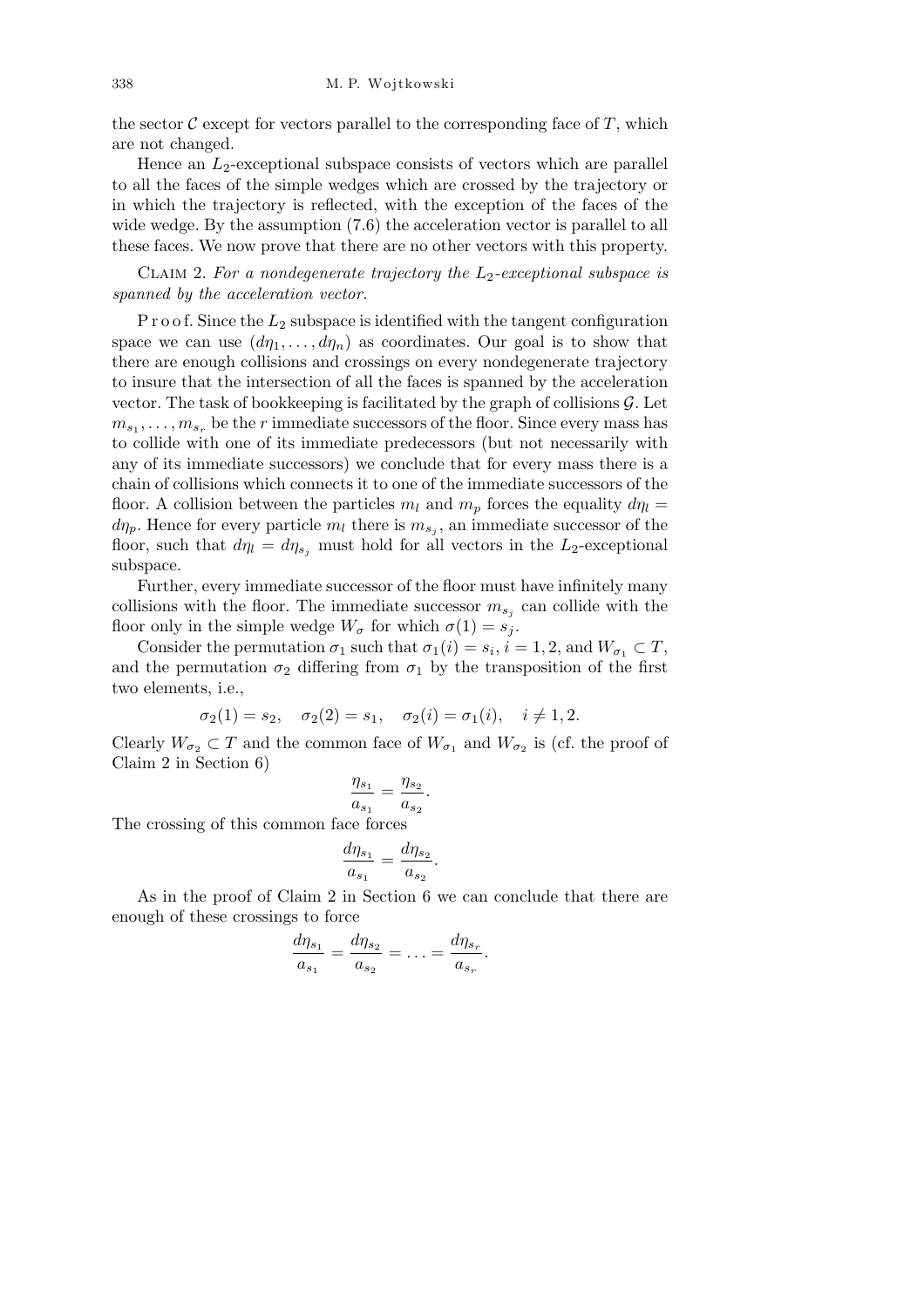Combining with the equalities above we conclude that the  $L_2$ -exceptional subspace contains only vectors parallel to the acceleration.  $\blacksquare$ 

## Our Theorem is proved.  $\blacksquare$

Let us apply Theorem 7.1 to the problem of "splitting and stacking" the masses described in the introduction. We start with the system (7.1) with elastic constraints (7.2). This system is completely hyperbolic. Further we split each of the masses  $m_1, \ldots, m_n$  into two,

$$
m_i = (1 - \kappa_i)m_i + \kappa_i m_i \quad \text{for } 0 < \kappa_i < 1,
$$

and we assume that  $m_0 \prec (1 - \kappa_i)m_i \prec \kappa_i m_i$ ,  $i = 1, \ldots, n$ , i.e., we have *n* stacks with two particles. By Theorem 7.1 this system is completely hyperbolic if we assume additionally that for  $i = 1, \ldots, n$ ,

$$
\frac{1}{\kappa_i} + \frac{m_i}{M} > 2,
$$

where  $M = m_0 + m_1 + \ldots + m_n$ .

**8. Remarks and open problems.** 1. In the case  $n = 2$  the Main Theorem was proven in the Appendix of [W1]. The billiard in a wedge symmetric with respect to the acceleration direction was studied by Miller and Lehtihet [L-M], and they discovered numerically the sharp transition from the mixed behavior to complete hyperbolicity as the angle increases past 90 degrees.

2. The system (7.1) with constraints (7.2) in the special case of equal masses  $m_1 = \ldots = m_n$  and  $c_1 = \ldots = c_n$  reduces to a PFL system. More precisely, it is a finite extension of the system with elastic constraints  $q_0 \leq q_1 \leq \ldots \leq q_n$ , which was determined to be equivalent to a completely hyperbolic PFL system (Theorem 5.2). Hence in this special case the Main Theorem follows from [W1] and the work of Simányi [S] (Theorem 4.5).

3. When choosing the bundles of Lagrangian subspaces (the quadratic form *Q*) in the proof of the Main Theorem we relied on the canonical isomorphism of PW systems in simple wedges with PFL systems. In the general case we are unable to write down the quadratic form *Q* explicitly. We can do it for the system (7.1) if we take the special potential function  $c_i = \alpha m_i$ . For such a system the quadratic form  $Q$  is given in  $W_{\sigma}$  by

$$
Q = \sum_{i=1}^{n} \left( d\eta_i d\xi_i + \frac{u_i}{\alpha m_i} (d\xi_i)^2 \right) - \sum_{k < l} u_{\sigma(k)} \frac{m_{\sigma(k)} m_{\sigma(l)}}{\alpha M} \left( \frac{d\xi_{\sigma(k)}}{m_{\sigma(k)}} - \frac{d\xi_{\sigma(l)}}{m_{\sigma(l)}} \right)^2,
$$

where  $u_i$  are defined in  $(7.4)$ .

Independently of the isomorphism with a PFL system one can check that the form *Q* is constant in the absence of collisions. It is also straightforward to see that *Q* is not decreased when the trajectory crosses from one simple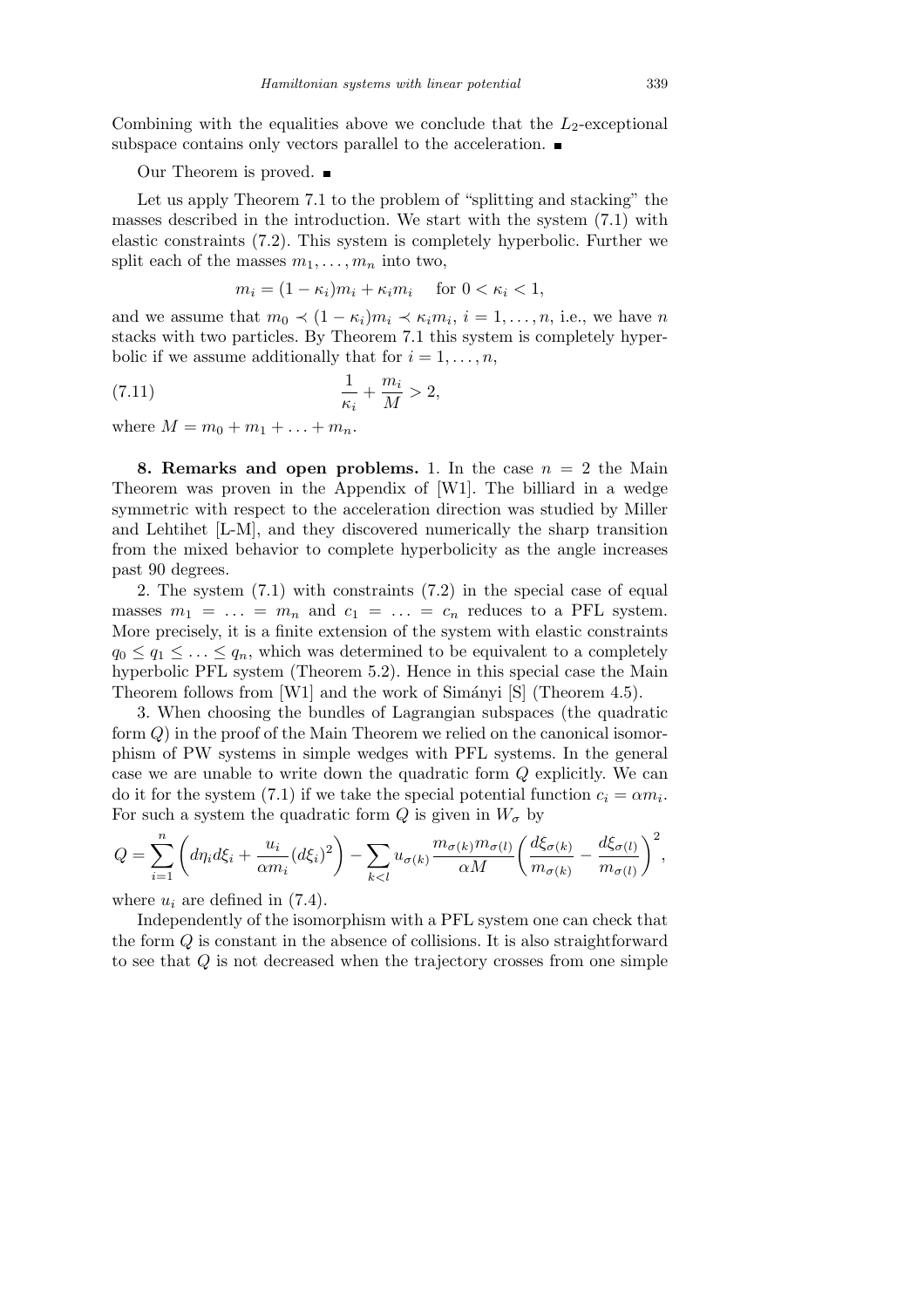wedge to another (only one term in the second sum is changed). The monotonicity of reflections in the faces is also not hard to check. Indeed, for the reflection in the face  $\{\eta_1 = 0\}$  we have

$$
\xi_1^+ = -\xi_1^- - \frac{2m_1}{m_0 + m_1} \sum_{i=2}^n \xi_i, \quad \xi_k^+ = \xi_k^-,
$$
  

$$
u_1^+ = -u_1^-, \quad u_k^+ = -\frac{2m_1}{m_0 + m_1} u_1^- + u_k^-, \quad k = 2, \dots, n.
$$

4. We expect that the Main Theorem remains valid if some of the entries in  $L$  (or  $K$ ) are zero. When  $L$  (or  $K$ ) is diagonal we get of course a completely integrable system. We conjecture that if the off-diagonal elements of *L* are all equal and positive then elliptic periodic orbits are present, excluding hyperbolicity of the system. This is suggested by the results of [Ch-W], where it was established for the PFL system that beyond the completely integrable case elliptic periodic points appear.

5. It is an interesting question if the "splitting and stacking" of the masses, with or without violation of the sufficient conditions (7.11), produces systems with slower mixing.

6. It is of considerable interest to find completely hyperbolic systems of an arbitrary number of particles with nonlinear potential of interaction. For PFL systems it was established in [W2] that the system is completely hyperbolic for the potential function from a large class of convex functions. Translation of this result into other classes of systems considered in this paper produces only "unnatural" interactions.

7. The setup in the Main Theorem allows introducing infinite-dimensional limits of our systems. It remains an open and intriguing question which limit should be taken and what are its properties.

#### **References**

- [Ch-H] N. I. Chernov and C. Haskell, *Nonuniformly hyperbolic K-systems are Bernoulli*, Ergodic Theory Dynam. Systems 16 (1966), 19–44.
- [C-F-S] I. P. Cornfeld, S. V. Fomin and Ya. G. Sinai, *Ergodic Theory*, Springer, Berlin, 1982.
- [Ch-W] J. Cheng and M. P. Wojtkowski, *Linear stability of a periodic orbit in the system of falling balls*, in: The Geometry of Hamiltonian Systems (Berkeley, Calif., 1989), Math. Sci. Res. Inst. Publ. 22, Springer, 1991, 53–71.
	- [KS] A. Katok and J.-M. Strelcyn (with the collaboration of F. Ledrappier and F. Przytycki), *Invariant Manifolds*, *Entropy and Billiards*; *Smooth Maps with Singularities*, Lecture Notes in Math. 1222, Springer, 1986.
	- [L-M] H. E. Lehtihet and B. N. Miller, *Numerical study of a billiard in a gravitational field*, Phys. D 21 (1986), 93–104.